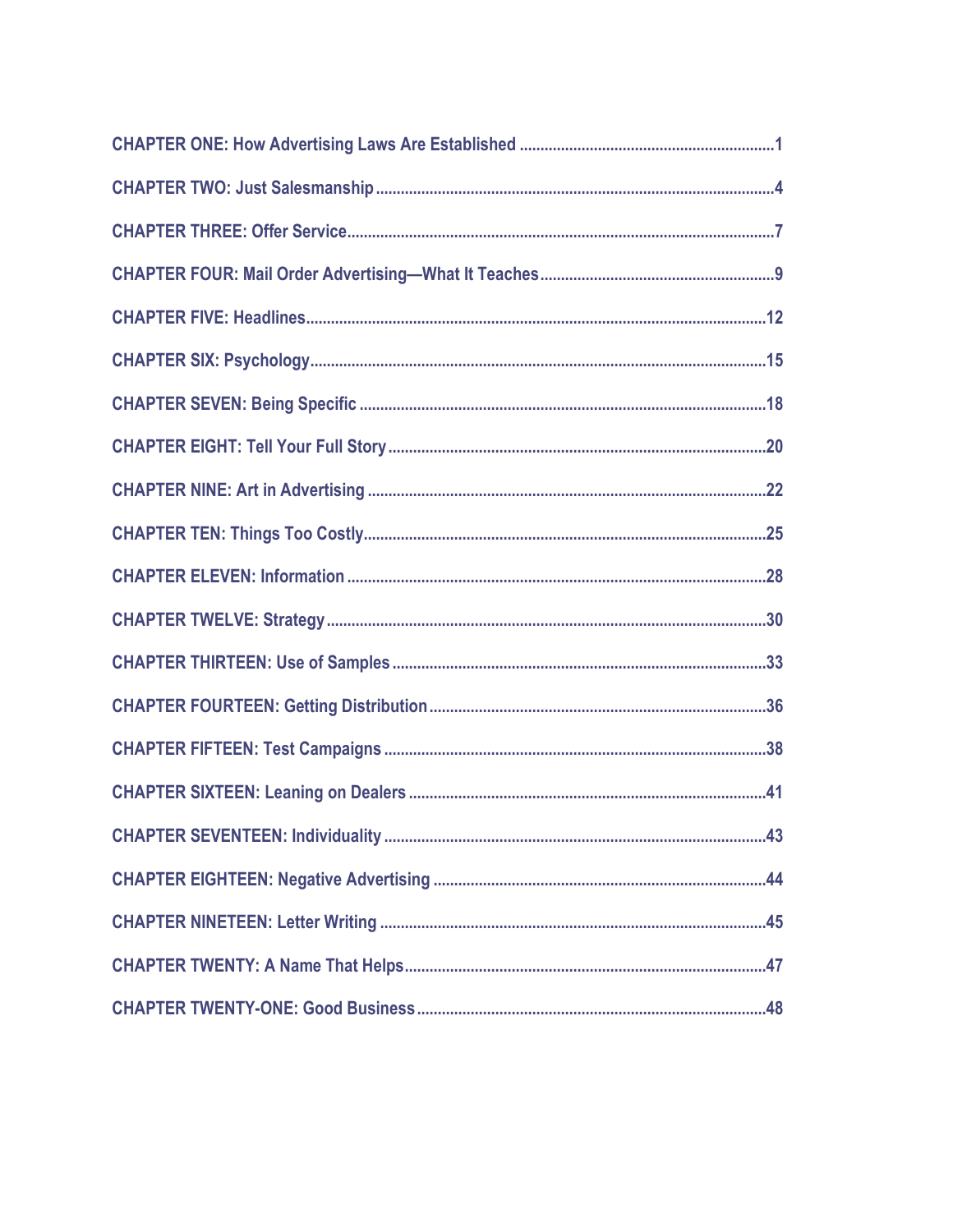# **CHAPTER ONE: How Advertising Laws Are Established**

The time has come when advertising has in some hands reached the status of a science. It is based on fixed principles and is reasonably exact. The causes and effects have been analyzed until they are well understood. The correct methods of procedure have been proved and established. We know what is most effective, and we act on basic laws.

Advertising, once a gamble, has thus become, under able direction, one of the safest of business ventures. Certainly no other enterprise with comparable possibilities need involve so little risk.

Therefore this book deals, not with theories and opinions, but with wellproved principles and facts. It is written as a textbook for students and a safe guide for advertisers. Every statement has been weighed. The book is confined to established fundamentals. If we enter any realms of uncertainty we shall carefully denote them.

The present status of advertising is due to many reasons. Much national advertising has long been handled by large organizations known as advertising agencies. Some of these agencies, in their hundreds of campaigns, have tested and compared thousands of plans and ideas. The results have been watched and recorded, so no lessons have been lost.

Such agencies employ a high grade of talent. None but able and experienced men can meet the requirements in national advertising. Working in cooperation, learning from each other and from each new undertaking, some of these men develop into masters.

Individuals may come and go, but they leave their records and ideas behind them. These become a part of the organization's equipment, and a guide to all who follow. Thus, in the course of decades, such agencies become storehouses of advertising experiences, proved principles, and methods.

The larger agencies also come into intimate contact with experts in every department of business. Their clients are usually dominating concerns. So they see the results of countless methods and policies. They become a clearinghouse for everything pertaining to merchandising. Nearly every selling question that arises in business is accurately answered by many experiences.

Under these conditions, where they long exist, advertising and merchandising become exact sciences. Every course is charted. The compass of accurate knowledge directs the shortest, safest, cheapest course to any destination.

We learn the principles and prove them by repeated tests. This is done through keyed advertising, by traced returns, largely by the use of coupons. We compare one way with many others, backward and forward, and record the results. When one method invariably proves best, that method becomes a fixed principle.

Mail order advertising is traced down to the fraction of a penny. The cost per reply and cost per dollar of sale show up with utter exactness.

One ad is compared with another, one method with another. Headlines, settings, sizes, arguments and pictures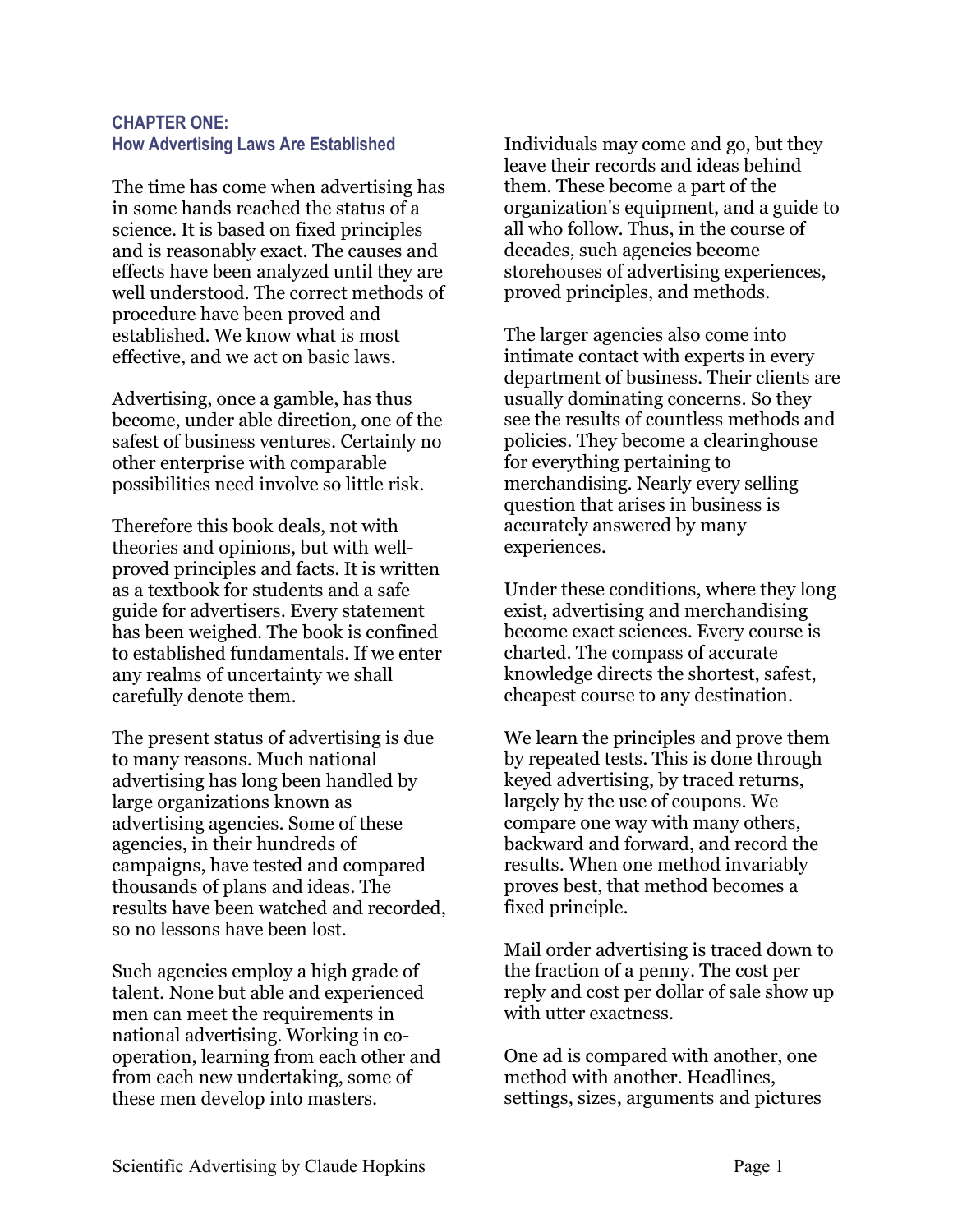are compared. To reduce the cost of results even one per cent means much in some mail order advertising. So no guesswork is permitted. One must know what is best. Thus mail order advertising first established many of our basic laws.

In lines where direct returns are impossible we compare one town with another. Scores of methods may be compared in this way, measured by cost of sales.

But the most common way is by use of the coupon. We offer a sample, a book, a free package or something to induce direct replies. Thus we learn the amount of action that each ad engenders.

But those figures are not final. One ad may bring too many worthless replies, another replies that are valuable. So our final conclusions are always based on cost per customer or cost per dollar of sale.

These coupon plans are dealt with further in the chapter on "Test Campaigns." Here we explain only how we employ them to discover advertising principles.

In a large agency coupon returns are watched and recorded on hundreds of different lines. In a single line they are sometimes recorded on thousands of separate ads. Thus we test everything pertaining to advertising. We answer nearly every possible question by multitudinous traced returns.

Some things we learn in this way apply only to particular lines. But even those supply basic principles for analogous undertakings.

Others apply to all lines. They become

fundamentals for advertising in general. They are universally applied. No wise advertiser will ever depart from those unvarying laws.

We propose in this book to deal with those fundamentals, those universal principles. To teach only established technique. There is that technique in advertising, as in all art, science and mechanics. And it is, as in all lines, a basic essential.

The lack of those fundamentals has been the main trouble with advertising of the past. Each worker was a law to himself. All previous knowledge, all progress in the line, was a closed book to him. It was like a man trying to build a modern locomotive without first ascertaining what others had done. It was like a Columbus starting out to find an undiscovered land.

Men were guided by whims and fancies—vagrant, changing breezes. They rarely arrived at their port. When they did—by accident—it was by a long roundabout course.

Each early mariner in this sea mapped his own separate course. There were no charts to guide him. Not a lighthouse marked a harbor, not a buoy showed a reef. The wrecks were unrecorded, so countless ventures came to grief on the same rocks and shoals.

Advertising was then a gamble—a speculation of the rashest sort. One man's guess on the proper course was as likely to be as good as another's. There were no safe pilots, because few sailed the same course twice.

That condition has been corrected. Now the only uncertainties pertain to people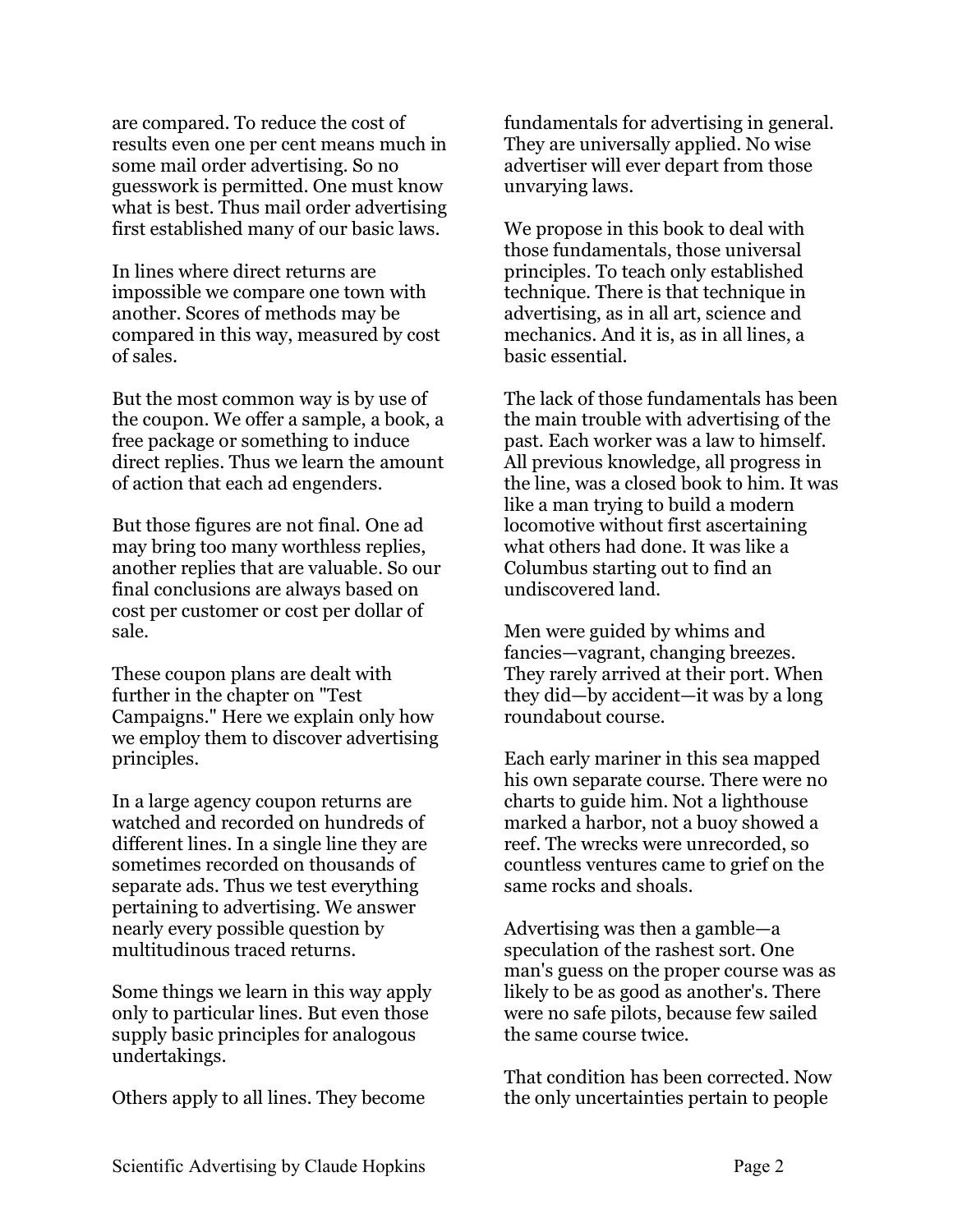and to products, not to methods. It is hard to measure human idiosyncrasies, the preferences and prejudices, the likes and dislikes that exist. We cannot say that an article will be popular, but we know how to find out very quickly. We do know how to sell it in the most effective way.

Ventures may fail, but the failures are not disasters. Losses, when they occur, are but trifling. And the causes are factors, which have nothing to do with the advertising.

Advertising has flourished under these new conditions. It has multiplied in volume, in prestige and respect. The perils have been almost eliminated. The results have increased many fold. Just because the gamble has become a science, the speculation is still a very conservative business.

These facts should be recognized by all. This is no proper field for sophistry or theory, or for any other will-o'-the-wisp. The blind leading the blind is ridiculous. It is pitiful in a field with such vast possibilities. Success is a rarity, and maximum success an impossibility, unless one is guided by laws as immutable as the law of gravitation.

So our main purpose here is to set down those laws, and to tell you how to prove them for yourself. After them come myriad variations. No two advertising campaigns are ever conducted on lines that are identical. Individuality is an essential. Imitation is a reproach. But those variable things that depend on ingenuity have no place in a textbook on advertising. This is for groundwork only.

Our hope is to foster advertising through a better understanding. To place it on a

business basis. To have it recognized as among the safest, surest ventures which lead to large returns.

Thousands of conspicuous successes show its possibilities. Their variety points out its almost unlimited scope. Yet thousands who need it—who can never attain their deserts without it still look upon its accomplishments as somewhat accidental.

That was so, but it is not so now. We hope that this book will throw some new lights on the subject.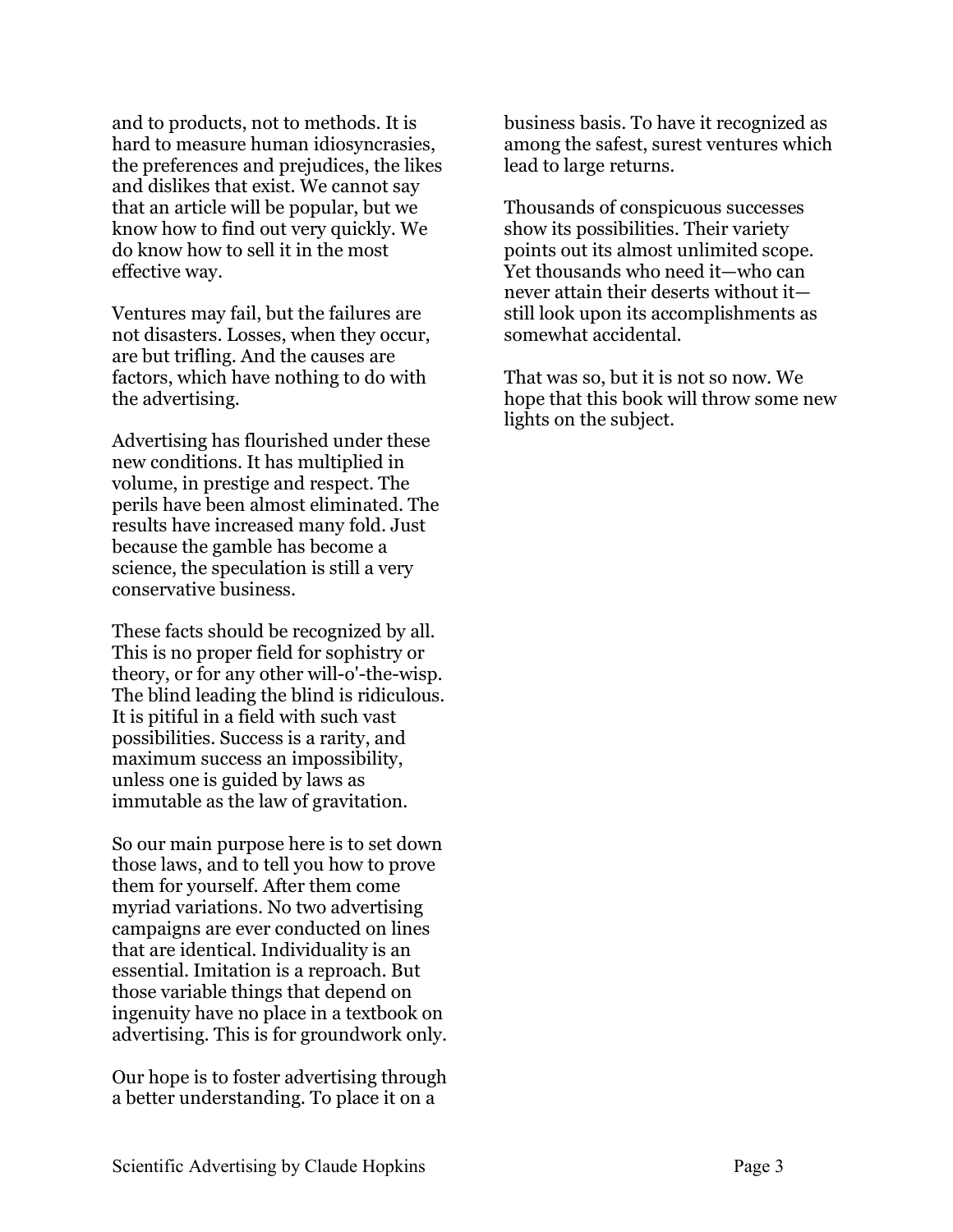# **CHAPTER TWO: Just Salesmanship**

To properly understand advertising or to learn even its rudiments one must start with the right conception. Advertising is salesmanship. Its principles are the principles of salesmanship. Successes and failures in both lines are due to like causes. Thus every advertising question should be answered by the salesman's standards.

Let us emphasize that point. The only purpose of advertising is to make sales. It is profitable or unprofitable according to its actual sales.

It is not for general effect. It is not to keep your name before the people. It is not primarily to aid your other salesmen.

Treat it as a salesman. Force it to justify itself. Compare it with other salesmen. Figure its cost and result. Accept no excuses, which good salesmen do not make. Then you will not go far wrong.

The difference is only in degree. Advertising is multiplied salesmanship. It may appeal to thousands while the salesman talks to one. It involves a corresponding cost. Some people spend \$10 per word on an average advertisement. Therefore every ad should be a super-salesman.

A salesman's mistake may cost little. An advertising mistake may cost a thousand times as much. Be more cautious, more exacting, therefore.

A mediocre salesman may affect a small part of your trade. Mediocre advertising affects all of your trade. Many think of advertising as ad writing.

Literary qualifications have no more to do with it than oratory has with salesmanship.

One must be able to express himself briefly, clearly and convincingly, just as a salesman must. But fine writing is a distinct disadvantage. So is unique literary style. They take attention from the subject. They reveal the hook. Any studied attempt to sell, if apparent, creates corresponding resistance.

That is so in personal salesmanship as in salesmanship-in-print. Fine talkers are rarely good salesmen. They inspire buyers with the fear of over-influence. They create the suspicion that an effort is made to sell them on other lines than merit.

Successful salesmen are rarely good speechmakers. They have few oratorical graces. They are plain and sincere men who know their customers and know their lines. So it is in ad writing.

Many of the ablest men in advertising are graduate salesmen. The best we know have been house-to-house canvassers. They may know little of grammar, nothing of rhetoric, but they know how to use words that convince.

There is one simple and right way to answer many advertising questions. Ask yourself, "Would this help a salesman sell the goods?" "Would it help me sell them if I met the buyer in person?"

A fair answer to those questions avoids countless mistakes. But when one tries to show off, or does things merely to please himself, he is little likely to strike a chord that leads people to spend money.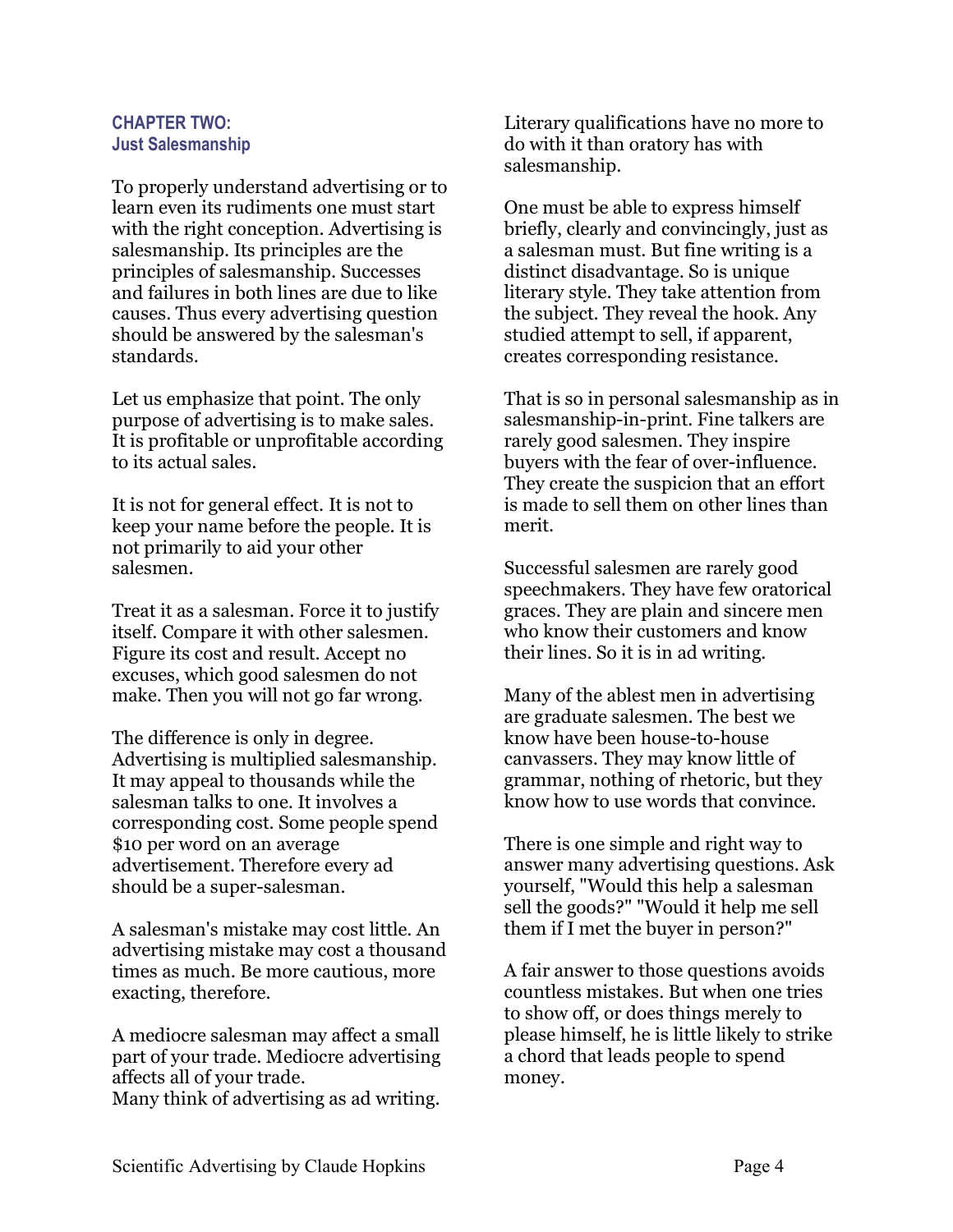Some argue for slogans, some like clever conceits. Would you use them in personal salesmanship? Can you imagine a customer whom such things would impress? If not, don't rely on them for selling in print.

Some say, "Be very brief. People will read but little." Would you say that to a salesman? With a prospect standing before him, would you confine him to any certain number of words? That would be an unthinkable handicap.

So in advertising. The only readers we get are people whom our subject interests. No one reads ads for amusement, long or short. Consider them as prospects standing before you, seeking for information. Give them enough to get action.

Some advocate large type and big headlines. Yet they do not admire salesmen who talk in loud voices. People read all they care to read in 8-point type. Our magazines and newspapers are printed in that type. Folks are accustomed to it. Anything larger is like loud conversation. It gains no attention worthwhile. It may not be offensive, but it is useless and wasteful. It multiplies the cost of your story. And to many it seems loud and blatant.

Others look for something queer and unusual. They want ads distinctive in style or illustration. Would you want that in a salesman? Do not men who act and dress in normal ways make a far better impression?

Some insist on dressy ads. That is all right to a certain degree, but it is quite unimportant. Some poorly dressed ads, like poorly dressed men, prove to be excellent salesmen. Over-dress in either is a fault.

So with countless questions. Measure them by salesmen's standards, not by amusement standards. Ads are not written to entertain. When they do, those entertainment seekers are little likely to be the people whom you want.

That is one of the greatest advertising faults. Ad-writers abandon their parts. They forget they are salesmen and try to be performers. Instead of sales, they seek applause.

When you plan and prepare an advertisement, keep before you a typical buyer. Your subject, your headline has gained his or her attention. Then in everything be guided by what you would do if you met the buyer face-to-face. If you are a normal man and a good salesman you will then do your level best.

Don't think of people in the mass. That gives you a blurred view. Think of a typical individual, man or woman, who is likely to want what you sell. Don't try to be amusing. Money spending is a serious matter. Don't boast, for all people resent it. Don't try to show off. Do just what you think a good salesman should do with a half-sold person before him.

Some advertising men go out in person and sell to people before they plan or write an ad. One of the ablest of them has spent weeks on one article, selling from house to house. In this way they learn the reactions from different forms of argument and approach. They learn what possible buyers want and the factors that don't appeal. It is quite customary to interview hundreds of possible customers.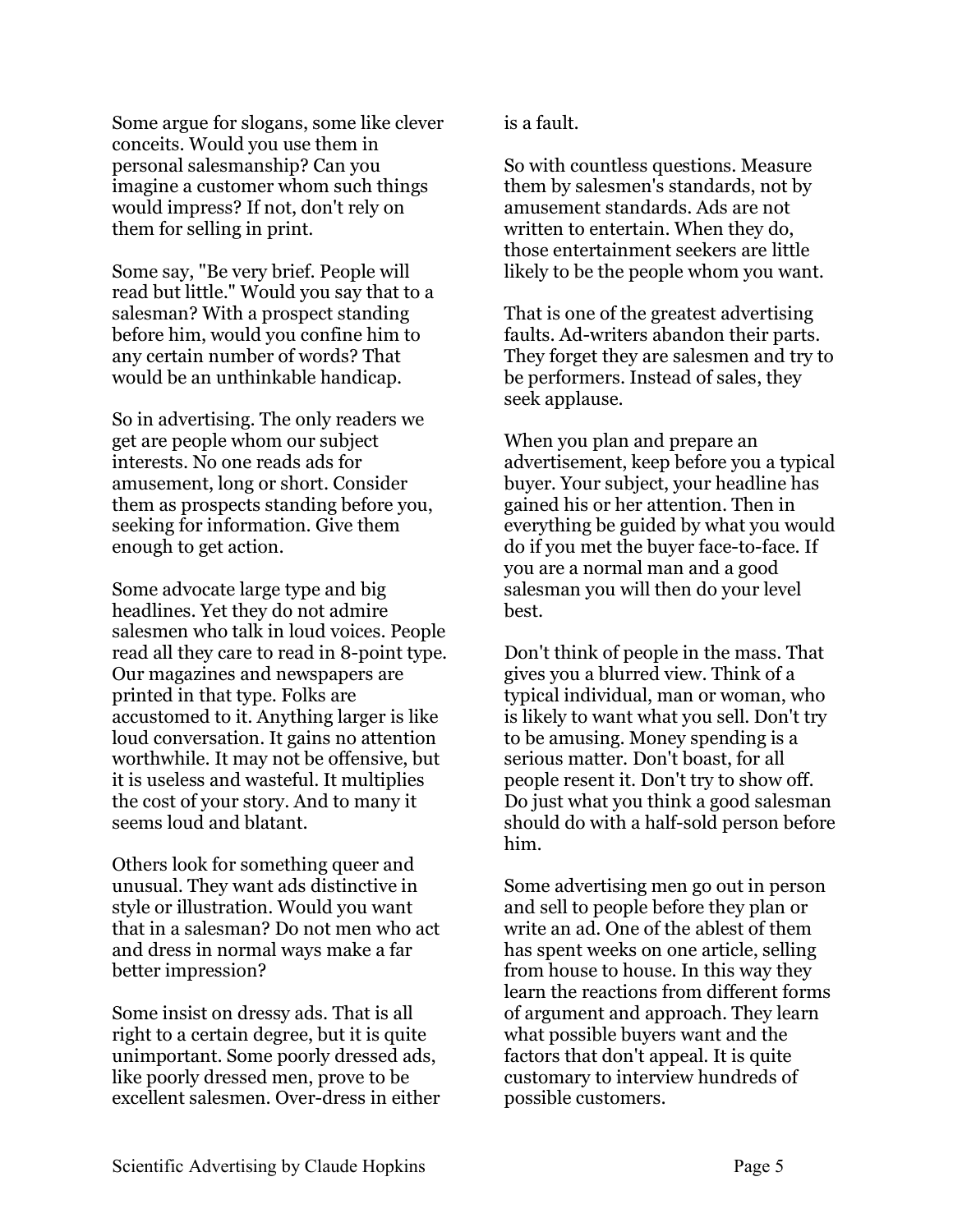Others send out questionnaires to learn the attitude of buyers. In some way all must learn how to strike responsive chords. Guesswork is very expensive.

The maker of an advertised article knows the manufacturing side and probably the dealer's side. But this very knowledge often leads him astray in respect to consumers. His interests are not their interests.

The advertising man studies the consumer. He tries to place himself in the position of the buyer. His success largely depends on doing that to the exclusion of everything else.

This book will contain no more important chapter than this one on salesmanship. The reason for most of the non-successes in advertising is trying to sell people what they do not want. But next to that comes the lack of true salesmanship.

Ads are planned and written with some utterly wrong conception. They are written to please the seller. The interests of the buyer are forgotten. One can never sell goods profitably, in person or in print, when that attitude exists.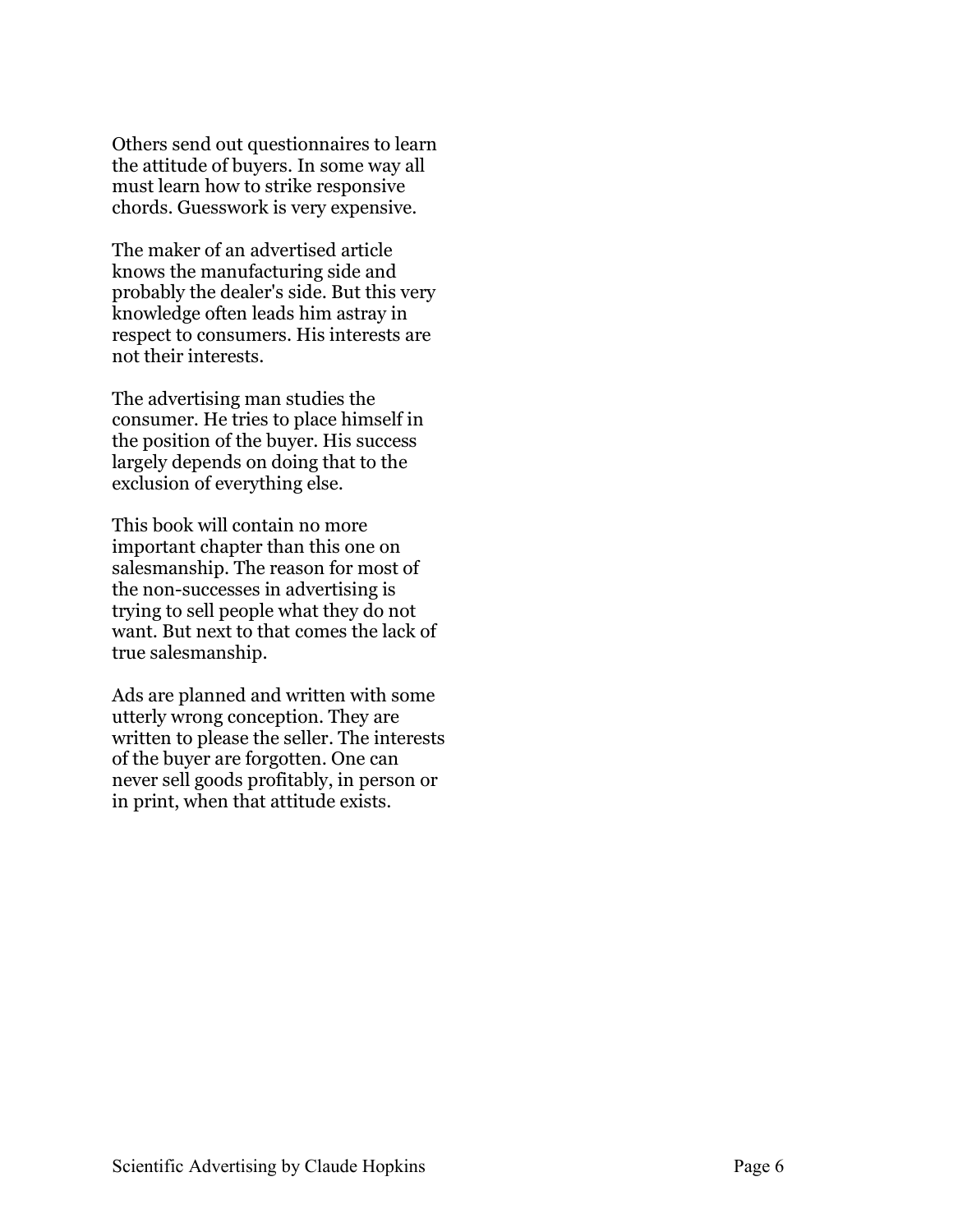### **CHAPTER THREE: Offer Service**

Remember that the people you address are selfish, as we all are. They care nothing about your interest or your profit. They seek service for themselves. Ignoring this fact is a common mistake and a costly mistake in advertising. Ads say in effect, "Buy my brand. Give me the trade you give to others. Let me have the money." That is not a popular appeal.

The best ads ask no one to buy. That is useless. Often they do not quote a price. They do not say that dealers handle the product.

The ads are based entirely on service. They offer wanted information. They cite advantages to users. Perhaps they offer a sample, or to buy the first package, or to send something on approval, so the customer may prove the claims without any cost or risk.

Some of these ads seem altruistic. But they are based on knowledge of human nature. The writers know how people are led to buy.

Here again is salesmanship. The good salesman does not merely cry a name. He doesn't say, "Buy my article." He pictures the customer's side of his service until the natural result is to buy.

A brush maker has some 2,000 canvassers who sell brushes from house to house. He is enormously successful in a line that would seem very difficult. And it would be if his men asked the housewives to buy.

But they don't. They go to the door and say, "I was sent here to give you a brush.

I have samples here and I want you to take your choice."

The housewife is all smiles and attention. In picking out one brush she sees several she wants. She is also anxious to reciprocate the gift. So the salesman gets an order.

Another concern sells coffee, etc., by wagons in some 500 cities. The man drops in with a half-pound of coffee and says, "Accept this package and try it. I'll come back in a few days to ask how you like it."

Even when he comes back he doesn't ask for an order. He explains that he wants to send the woman a fine kitchen utensil. It isn't free, but if she likes the coffee he will credit five cents on each pound she buys until she has paid for the article. Always [provide] some service.

The maker of an electric sewing machine motor found advertising difficult. So, on good advice, he ceased soliciting a purchase. He offered to send to any home, through any dealer, a motor for one week's use. With it would come a man to show how to operate it. "Let us help you for a week without cost or obligation," said the ad. Such an offer was resistless, and about nine in ten of the trials led to sales.

So in many, many lines. Cigar makers send out boxes to anyone and say, "Smoke ten, then keep them or return them, as you wish."

Makers of books, typewriters, washing machines, kitchen cabinets, vacuum sweepers, etc., send out their products without any prepayment. They say, "Use them a week, then do as you wish."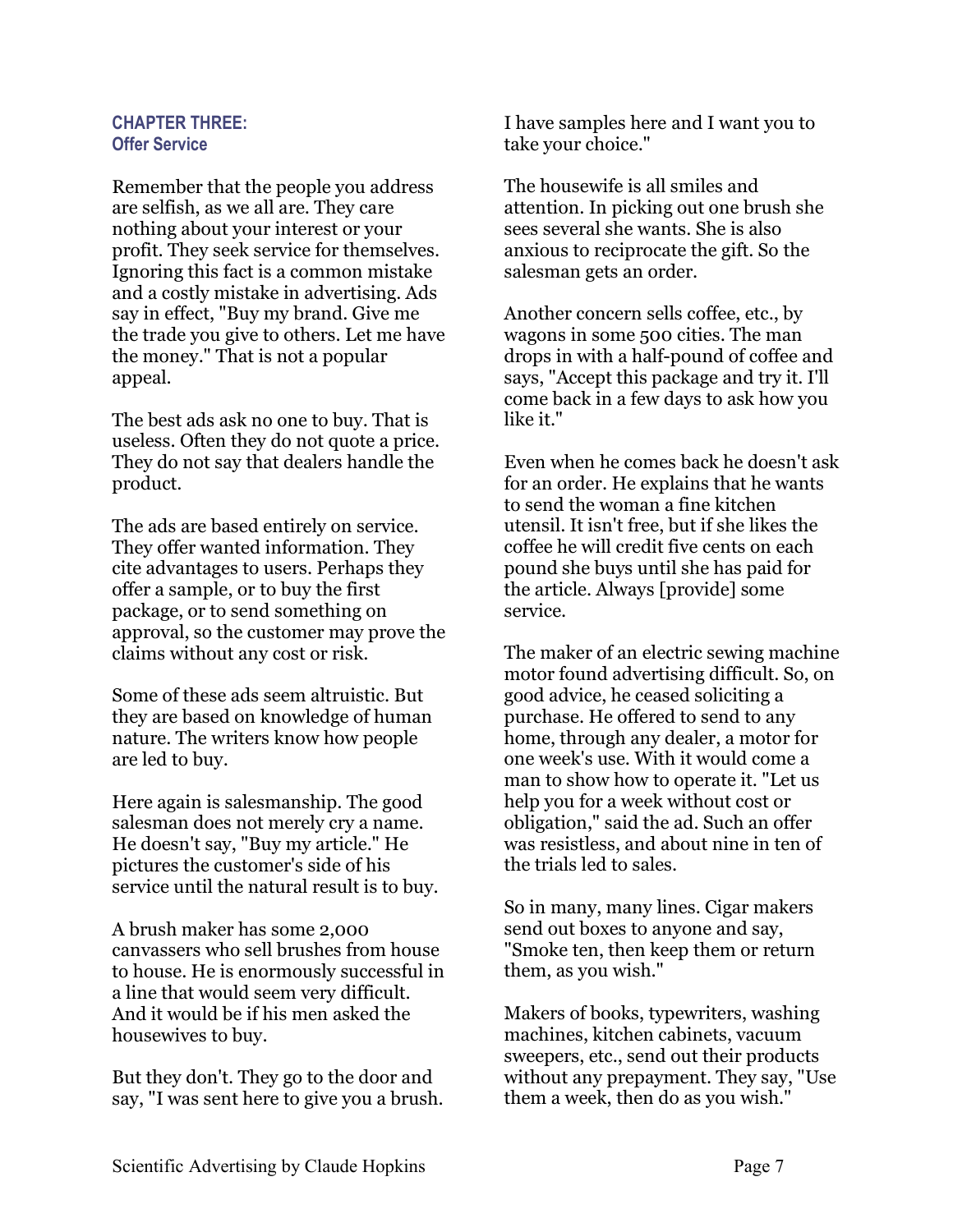Practically all merchandise sold by mail is sent subject to return.

These are all common principles of salesmanship. The most ignorant peddler applies them. Yet the salesmanin-print very often forgets them. He talks about his interests. He blazons a name, as though that was of any importance. His phrase is "Drive people to the stores," and that is his attitude in everything he says. People can be coaxed but not driven. Whatever they do they do to please themselves. Many fewer mistakes would be made in advertising if these facts were never forgotten.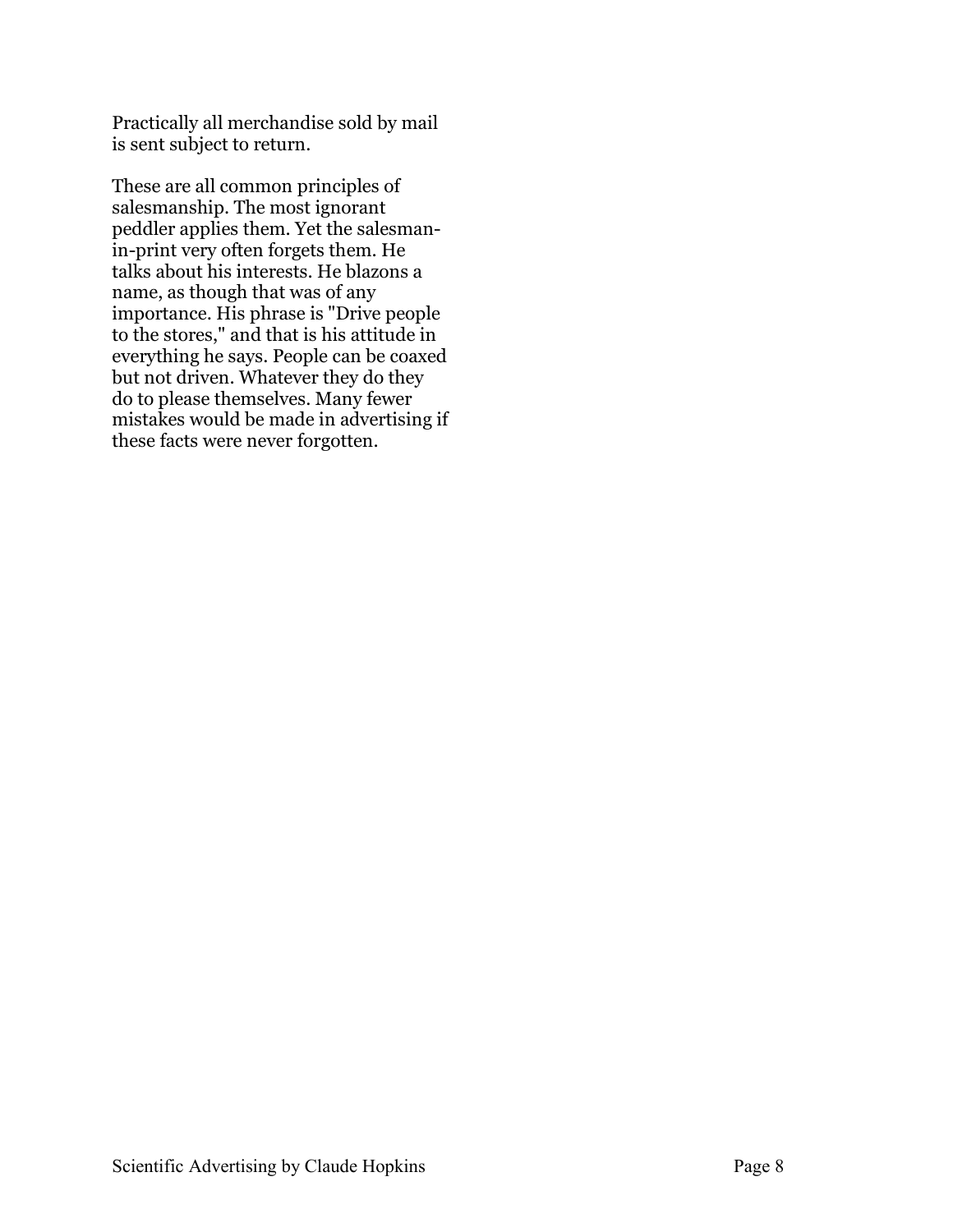# **CHAPTER FOUR: Mail Order Advertising—What It Teaches**

The severest test of an advertising man is in selling goods by mail. But that is a school from which he must graduate before he can hope for success. There, cost and result are immediately apparent. False theories melt away like snowflakes in the sun. The advertising is profitable or it is not, clearly on the face of returns. Figures that do not lie tell one at once the merits of an ad.

This puts men on their mettle. All guesswork is eliminated. Every mistake is conspicuous. One quickly loses his conceit by learning how often his judgment errs—often nine times in ten.

There one learns that advertising must be done on a scientific basis to have any fair chance at success. And he learns how every wasted dollar adds to the cost of results.

Here he is taught efficiency and economy under a master who can't be fooled. Then, and then only, is he apt to apply the same principles and keys to all advertising.

A man was selling a five-dollar article. The replies from his ad cost him 85 cents. Another man submitted an ad that he thought better. The replies cost \$14.20 each. Another man submitted an ad that for two years brought replies at an average of 41 cents each.

Consider that difference, on 250,000 replies per year. Think how valuable was the man who cut the cost in two. Think what it would have meant to have continued that \$14.20 ad without any key on returns.

Yet there are thousands of advertisers

who do just that. They spend large sums on a guess. And they are doing what that man did—paying for sales from 2 to 35 times what they need cost.

A study of mail order advertising reveals many things worth learning. It is a prime subject for study. In the first place, if continued, you know that it pays. It is therefore good advertising as applied to that line.

The probability is that the ad has resulted from many traced comparisons. It is therefore the best advertising yet discovered for that line.

Study those ads with respect. There is proved advertising, not theoretical. It will not deceive you. The lessons it teaches are principles that wise men apply to all advertising.

Mail order advertising is always set in small type. It is usually set in smaller type than ordinary print. That economy of space is universal. So it proves conclusively that larger type does not pay.

Remember that when you double your space by doubling the size of your type. The ad may still be profitable. But traced returns have proved that you are paying a double price for sales.

In mail order advertising there is no waste of space. Every line is utilized. Borders are rarely used. Remember that when you are tempted to leave valuable space unoccupied.

In mail order advertising there is no palaver. There is no boasting, save of super-service. There is no useless talk. There is no attempt at entertainment. There is nothing to amuse.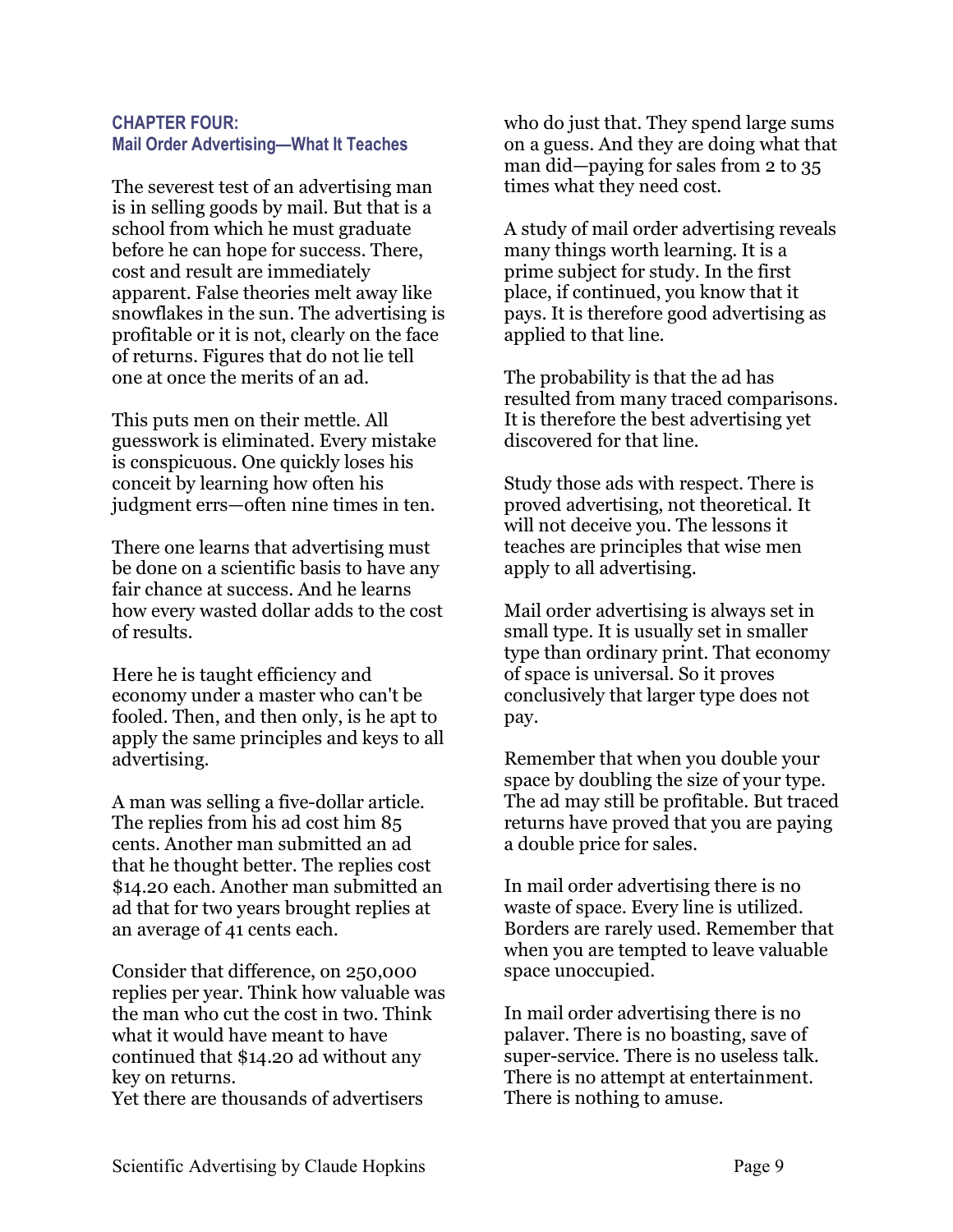Mail order advertising usually contains a coupon. That is there to get some action from the converts partly made. It is there to cut out as a reminder of something the reader has decided to do.

Mail order advertisers know that readers forget. They are reading a magazine of interest. They may be absorbed in a story. A large percentage of people who read an ad and decide to act will forget that decision in five minutes. The mail order advertiser knows that waste by tests, and he does not propose to accept it. So he inserts that reminder to be cut out, and it turns up when the reader is ready to act.

In mail order advertising the pictures are always to the point. They are salesmen in themselves. They earn the space they occupy. The size is gauged by their importance. The picture of a dress one is trying to sell may occupy much space. Less important things get smaller spaces.

Pictures in ordinary advertising may teach little. They probably result from whims. But pictures in mail order advertising may form half the cost of selling. And you may be sure that everything about them has been decided by many comparative tests.

Before you use useless pictures, merely to decorate or interest, look over some mail order ads. Mark what their verdict is.

A man advertised an incubator to be sold by mail. Type ads with right headlines brought excellent returns. But he conceived the idea that a striking picture would increase those returns. So he increased his space 50 per cent to add a row of chickens in silhouette.

It did make a striking ad, but his cost per reply was increased by exactly 50 per cent. The new ad, costing one-half more for every insertion, brought not one added sale.

The man learned that incubator buyers were practical people. They were looking for attractive offers, not for pictures.

Think of the countless untraced campaigns where a whim of that kind costs half the advertising money without a penny of return. And it may go on year after year.

Mail order advertising tells a complete story if the purpose is to make an immediate sale. You see no limitations there on amount of copy.

The motto there is, "The more you tell the more you sell." And it has never failed to prove out so in any test we know.

Sometimes the advertiser uses small ads, sometimes large ads. None are too small to tell a reasonable story. But an ad twice larger brings twice the returns. A four-times-larger ad brings four times the returns, and usually some in addition.

But this occurs only when the larger space is utilized as well as the small space. Set half-page copy in a page space and you double the cost of returns. We have seen many a test prove that.

Look at an ad of the Mead Cycle Company—a typical mail order ad. These have been running for many years. The ads are unchanging. Mr. Mead told the writer that not for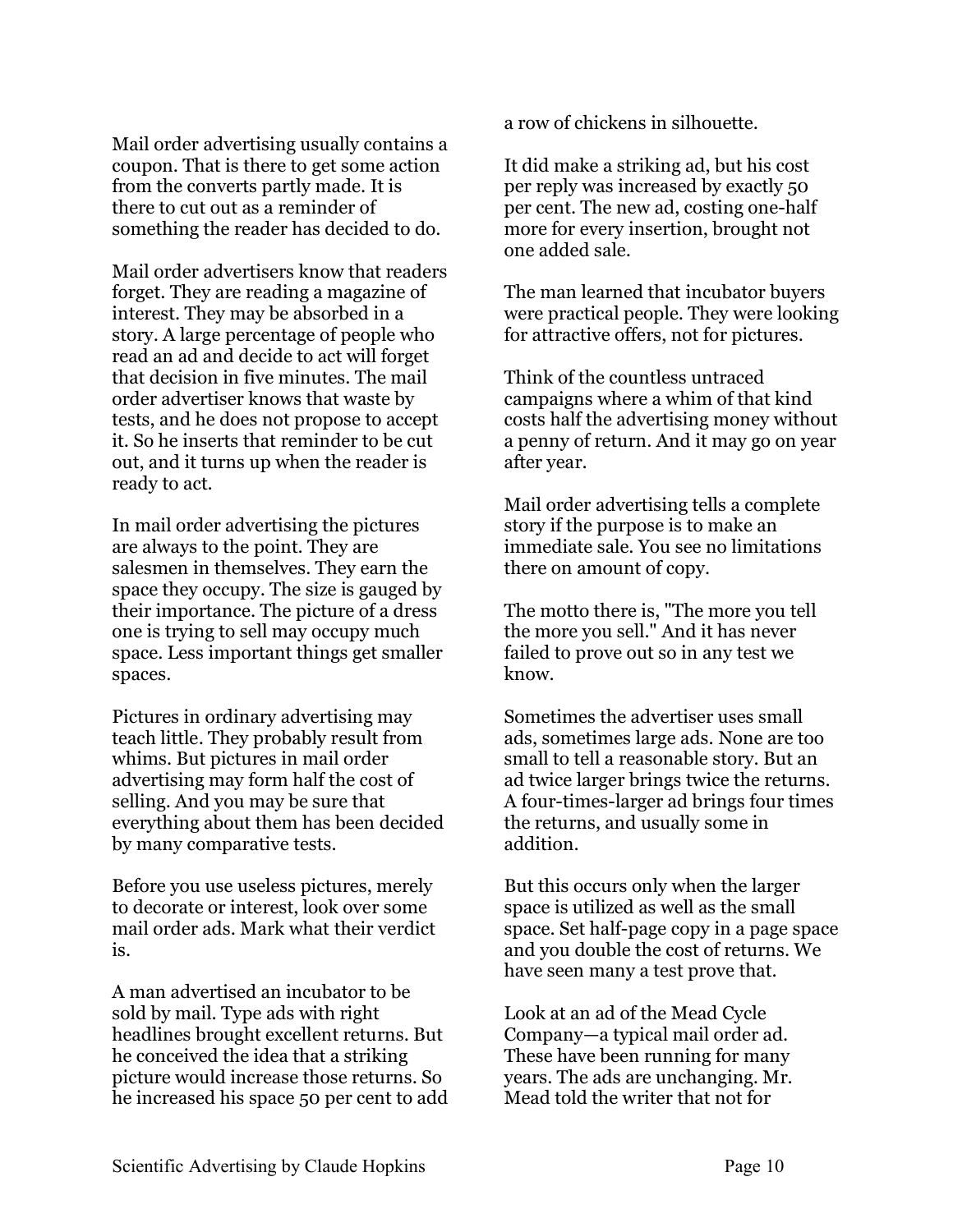\$10,000 would he change a single word in his ads.

For many years he compared one ad with another. And the ads you see today are the final result of all those experiments. Note the picture he uses, the headlines, the economy of space, and the small type. Those ads are as near perfect for their purpose as an ad can be.

So with any other mail order ad which has long continued. Every feature, every word and picture teaches advertising at its best. You may not like them. You may say they are unattractive, crowded, hard to read—anything you will. But the test of results has proved those ads the best salesmen those lines have yet discovered. And they certainly pay.

Mail order advertising is the court of last resort. You may get the same instruction, if you will, by keying other ads. But mail order ads are models. They are selling goods profitably in a difficult way. It is far harder to get mail orders than to send buyers to the stores. It is hard to sell goods that can't be seen. Ads that do that are excellent examples of what advertising should be.

We cannot often follow all the principles of mail order advertising, though we know we should. The advertiser forces a compromise. Perhaps pride in our ads has an influence. But every departure from those principles adds to our selling cost. Therefore it is always a question of what we are willing to pay for our frivolities.

We can at least know what we pay. We can make keyed comparisons, one ad with another. Whenever we do we invariably find that the nearer we get to proved mail order copy the more customers we get for our money.

This is another important chapter. Think it over. What real difference is there between inducing a customer to order by mail or order from his dealer? Why should the methods of salesmanship differ?

They should not. When they do, it is for one of two reasons. Either the advertiser does not know what the mail order advertiser knows. He is advertising blindly. Or he is deliberately sacrificing a percentage of his returns to gratify some desire.

There is some apology for that, just as there is for fine offices and buildings. Most of us can afford to do something for pride and opinion. But let us know what we are doing. Let us know the cost of our pride. Then, if our advertising fails to bring the wanted returns, let us go back to our model—a good mail order ad—and eliminate some of our waste.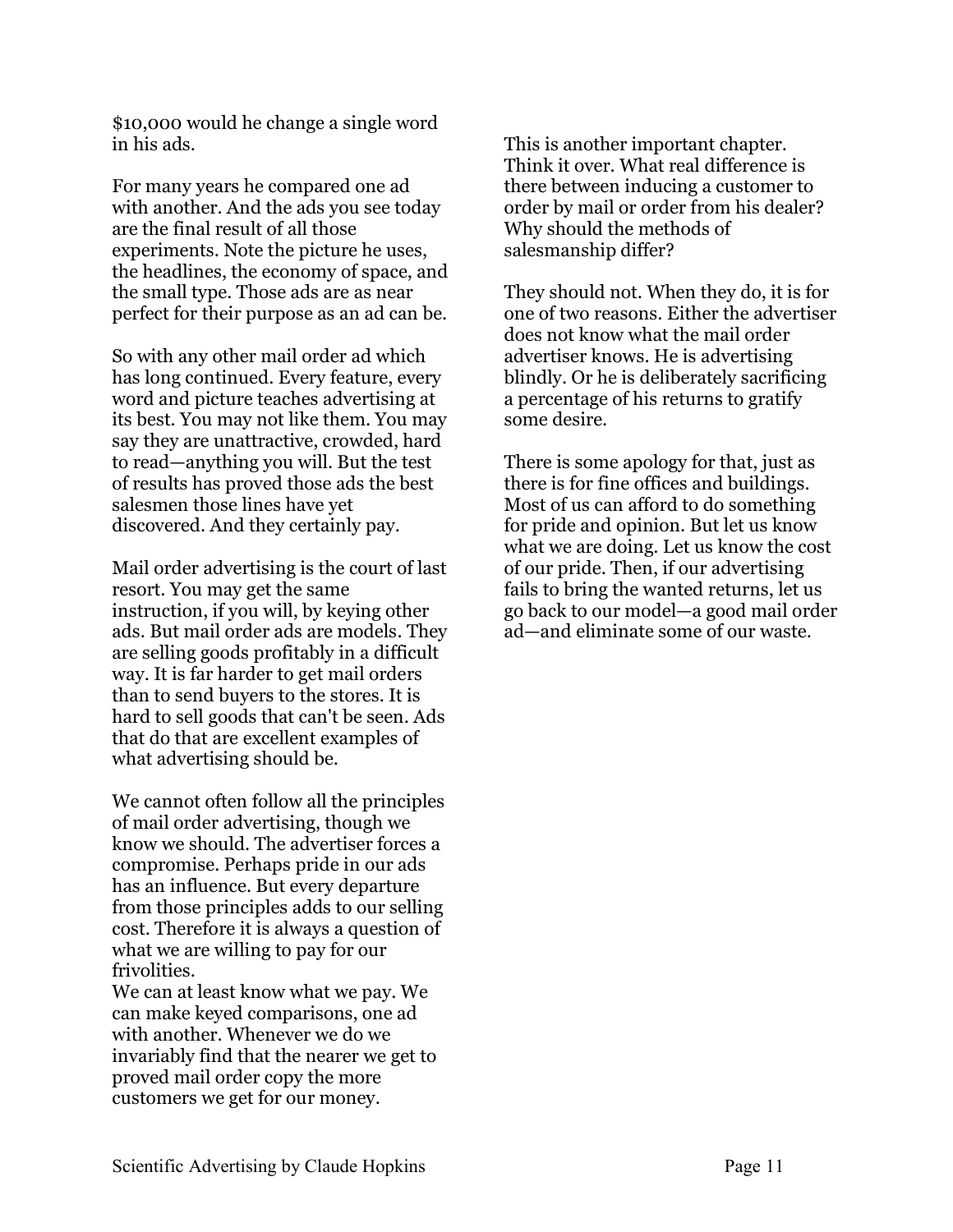## **CHAPTER FIVE: Headlines**

The difference between advertising and personal salesmanship lies largely in personal contact. The salesman is there to demand attention. He cannot well be ignored. The advertisement can be ignored.

But the salesman wastes much of his time on prospects that he never can hope to interest. He cannot pick them out. The advertisement is read only by interested people who, by their own volition, study what we have to say.

The purpose of a headline is to pick out people you can interest. You wish to talk to someone in a crowd. So the first thing you say is, "Hey there, Bill Jones" to get the right person's attention.

So in an advertisement. What you have will interest certain people only, and for certain reasons. You care only for those people. Then create a headline that will hail those people only.

Perhaps a blind headline or some clever conceit will attract many times as many. But they may consist mostly of impossible subjects for what you have to offer. And the people you are after may never realize that the ad refers to something they may want.

Headlines on ads are like headlines on news items. Nobody reads a whole newspaper. One is interested in financial news, one in political, one in society, one in cookery, one in sports, etc. There are whole pages in any newspaper that we never scan at all. Yet other people may turn directly to those pages.

We pick out what we wish to read by

headlines, and we don't want those headlines misleading. The writing of headlines is one of the greatest journalistic arts. They either conceal or reveal an interest.

Suppose a newspaper article stated that a certain woman was the most beautiful in the city. That article would be of intense interest to that woman and her friends. But neither she nor her friends would ever read it if the headline was "Egyptian Psychology."

So in advertising. It is commonly said that people do not read advertisements. That is silly, of course. We who spend millions in advertising and watch the returns marvel at the readers we get. Again and again we see 20 per cent of all the readers of a newspaper cut out a certain coupon.

But people do not read ads for amusement. They don't read ads that, at a glance, seem to offer nothing interesting. A double-page ad on women's dresses will not gain a glance from a man. Nor will a shaving cream ad from a woman.

Always bear these facts in mind. People are hurried. The average person worth cultivating has too much to read. They skip three-fourths of the reading matter that they pay to get. They are not going to read your business talk unless you make it worth their while and let the headline show it.

People will not be bored in print. They may listen politely at a dinner table to boasts and personalities, life histories, etc. But in print they choose their own companions, their own subjects. They want to be amused or benefited. They want economy, beauty, labor saving,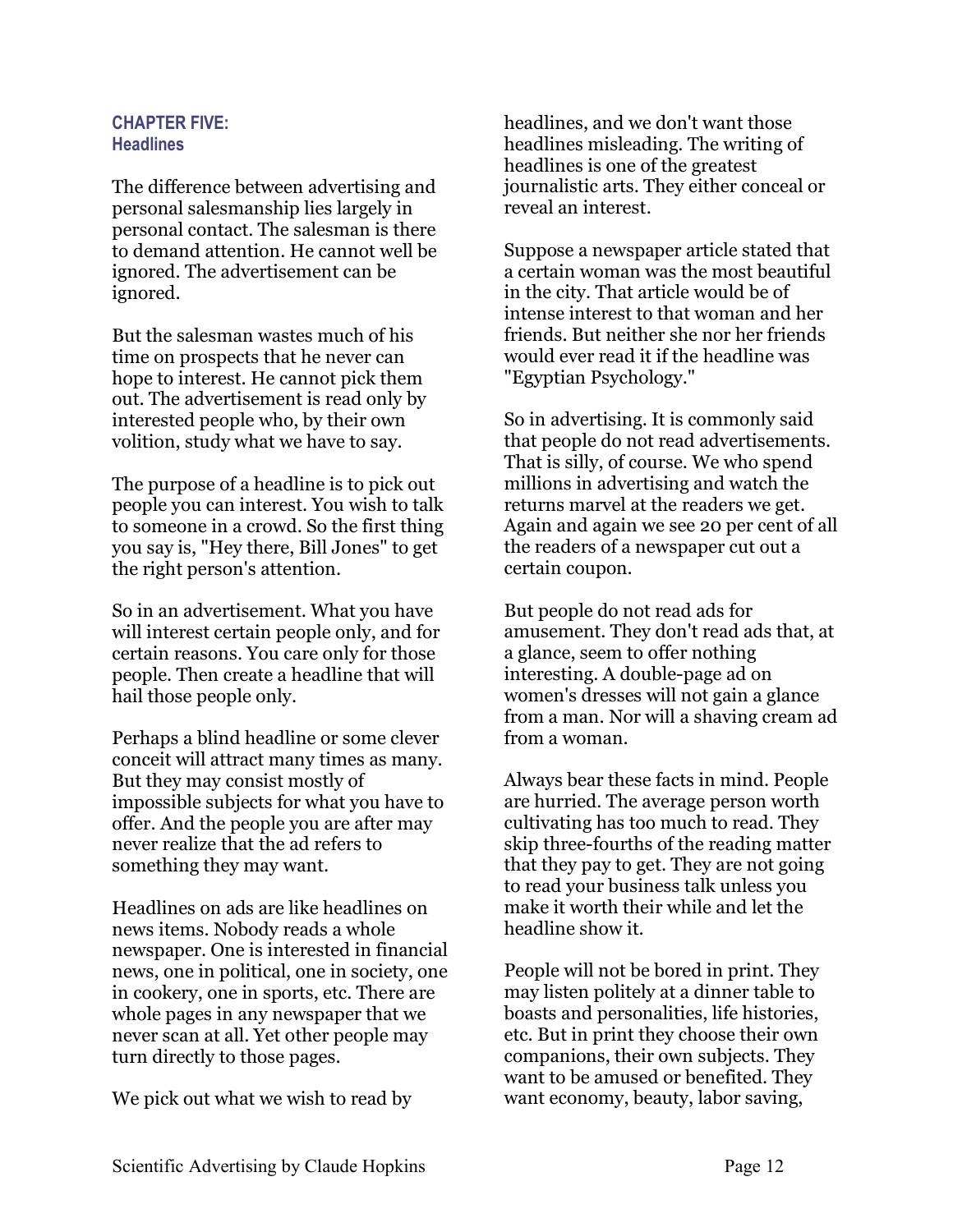good things to eat and wear. There may be products that interest them more than anything else in a magazine. But they will never know it unless the headline or the picture tells them.

The writer of this chapter spends far more time on headlines than on writing. He often spends hours on a single headline. Often scores of headlines are discarded before the right one is selected. For the entire return from an ad depends on attracting the right sort of readers. The best of salesmanship has no chance whatever unless we get a hearing.

The vast difference in headlines is shown by keyed returns, which this book advocates. The identical ad run with various headlines differs tremendously in its returns. It is not uncommon for a change in headlines to multiply returns from five to ten times over.

So we compare headlines until we know what sort of appeal pays best. That differs in every line, of course.

The writer has before him keyed returns on nearly two thousand headlines used on a single product. The story in these ads is nearly identical. But the returns vary enormously, due to the headlines. So with every keyed return in our record appears the headline that we used.

Thus we learn what type of headline has the most widespread appeal. The product has many uses. It fosters beauty. It prevents disease. It aids daintiness and cleanliness. We learn to exactness which quality most of our readers seek.

That does not mean that we neglect the others. One sort of appeal may bring

half the returns of another, yet be important enough to be profitable. We overlook no field that pays. But we know what proportion of our ads should, in the headline, attract any certain class.

For this same reason we employ a vast variety of ads. If we are using twenty magazines we may use twenty separate ads. This is because circulations overlap, and because a considerable percentage of people are attracted by each of several forms of approach. We wish to reach them all.

On a soap, for instance, the headline "Keep Clean" might attract a very small percentage. It is too commonplace. So might the headline, "No animal fats." People may not care much about that. The headline, "It floats" might prove interesting. But a headline referring to beauty or complexion might attract many times as many.

An automobile ad might refer in the headline to a good universal joint. It might fall flat, because so few buyers think of universal joints. The same ad, with a headline "The Sportiest of Sport Bodies," might out-pull the other by fifty-to-one.

This is enough to suggest the importance of headlines. Anyone who keys ads will be amazed at the difference. The appeals we like best will rarely prove best, because we do not know enough people to average up their desires. So we learn on each line by experiment.

But back of all lie fixed principles. You are presenting an ad to millions. Among them is a percentage, small or large, whom you hope to interest. Go after that percentage and try to strike the chord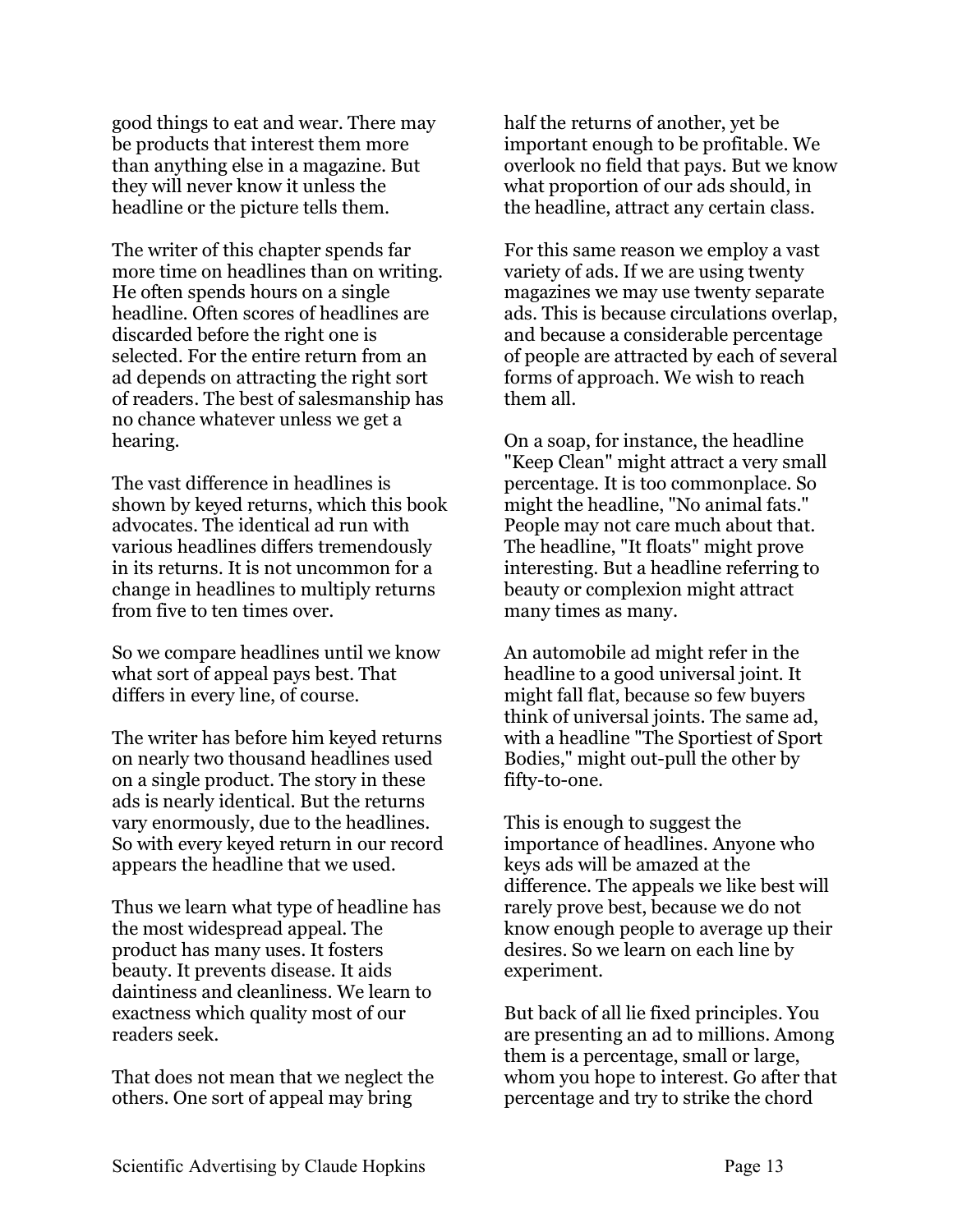that responds. If you are advertising corsets, men and children don't interest you. If you are advertising cigars, you have no use for non-smokers. Razors won't attract women; rouge will not interest men.

Don't think that those millions will read your ads to find out if your product interests. They will decide by a glance by your headline or your pictures. Address the people you seek, and them only.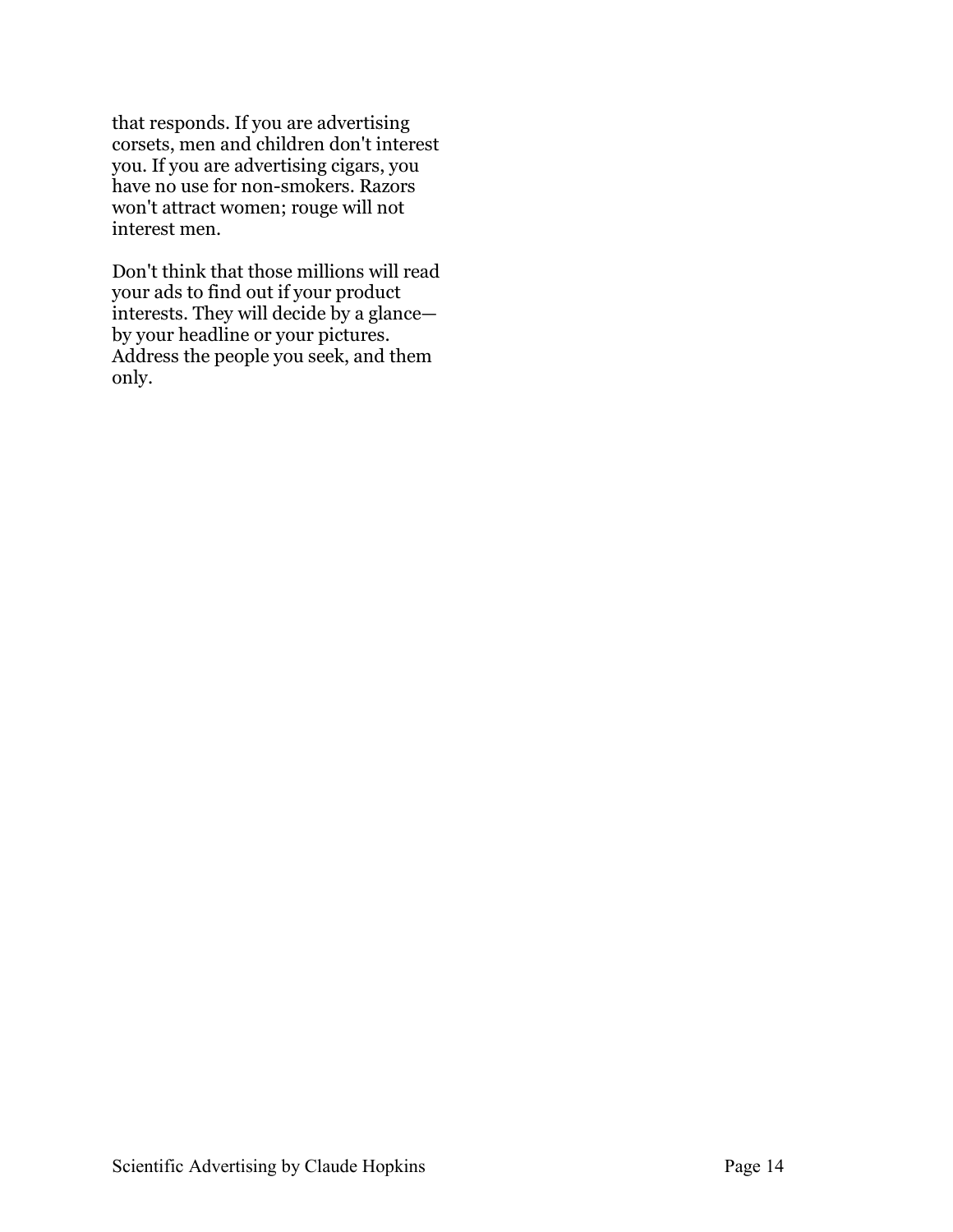# **CHAPTER SIX: Psychology**

The competent advertising man must understand psychology. The more he knows about it the better. He must learn that certain effects lead to certain reactions, and use that knowledge to increase results and avoid mistakes.

Human nature is perpetual. In most respects it is the same today as in the time of Caesar. So the principles of psychology are fixed and enduring. You will never need to unlearn what you learn about them.

We learn, for instance, that curiosity is one of the strongest of human incentives. We employ it whenever we can. Puffed Wheat and Puffed Rice were made successful largely through curiosity. "Grains puffed to 8 times normal size." "Foods shot from guns." "125 million steam explosions caused in every kernel." These foods were failures before that factor was discovered.

We learn that cheapness is not a strong appeal. Americans are extravagant. They want bargains but not cheapness. They want to feel that they can afford to eat and have and wear the best. Treat them as though they could not and they resent your attitude.

We learn that people judge largely by price. They are not experts. In the British National Gallery is a painting that is announced in the catalog to have cost \$750,000. Most people at first pass it by at a glance. Then later they get farther on in the catalog and learn what the painting cost. They return then and surround it.

A department store advertised at one

Easter time a \$1,000 hat, and the floor could not hold the women who came to see it.

We often employ this factor in psychology. Perhaps we are advertising a valuable formula. To merely say that would not be impressive. So we state—as a fact—that we paid \$100,000 for that formula. That statement when tried has won a wealth of respect.

Many articles are sold under guarantee—so commonly sold that guarantees have ceased to be impressive. But one concern made a fortune by offering a dealer's signed warrant. The dealer to whom one paid his money agreed in writing to pay it back if asked. Instead of a far-away stranger, a neighbor gave the warrant. The results have led many to try that plan, and it has always proved effective.

Many have advertised, "Try it for a week. If you don't like it we'll return your money." Then someone conceived the idea of sending goods without any money down, and saying, "Pay in a week if you like them." That proved many times as impressive.

One great advertising man stated the difference in this way: "Two men came to me, each offering me a horse. Both made equal claims. They were good horses, kind and gentle. A child could drive them. One man said, 'Try the horse for a week. If my claims are not true, come back for your money.' The other man also said, 'Try the horse for a week.' But he added, 'Come and pay me then.' I naturally bought the second man's horse."

Now countless things—cigars, typewriters, washing machines, books,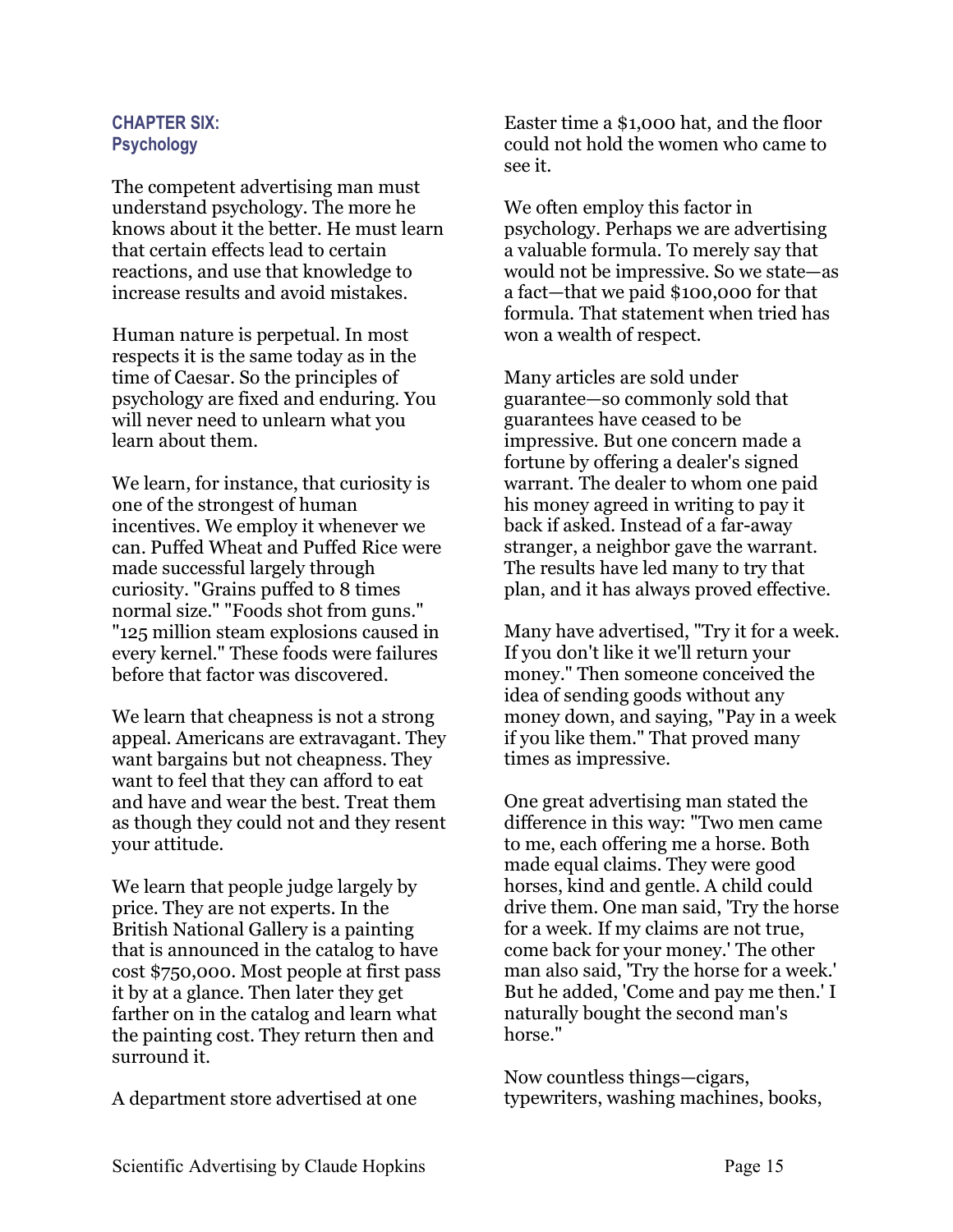etc.—are sent out in this way on approval. And we find that people are honest. The losses are very small.

An advertiser offered a set of books to businessmen. The advertising was unprofitable, so he consulted another expert. The ads were impressive. The offer seemed attractive. "But," said the second man, "let us add one little touch which I have found effective. Let us offer to put the buyer's name in gilt lettering on each book." That was done, and with scarcely another change in the ads they sold some hundreds of thousands of books. Through some peculiar kink in human psychology that name in gilt gave much added value to the books.

Many send out small gifts, like memorandum books, to customers and prospects. They get very small results. One man sent out a letter to the effect that he had a leather-covered book with the man's name on it. It was waiting for him and would be sent on request. The form of request was enclosed, and it also asked for certain information. That information indicated lines on which the man might be sold.

Nearly all men, it was found, filled out that request and supplied the information. When a man knows that something belongs to him—something with his name on—he will make the effort to get it, even though the thing is a trifle.

In the same way it is found that an offer limited to a certain class of people is far more effective than a general offer. For instance, an offer limited to veterans of the war. Or to members of a lodge or sect. Or to executives. Those who are entitled to any seeming advantage will go a long way not to lose that advantage.

An advertiser suffered much from substitution. He said, "Look out for substitutes," "Be sure you get this brand," etc., with no effect. Those were selfish appeals.

Then he said, "Try our rivals' too"—said it in his headlines. He invited comparisons and showed that he did not fear them. That corrected the situation. Buyers were careful to get the brand so conspicuously superior that its maker could court a trial of the rest.

Two advertisers offered food products nearly identical. Both offered a full-size package as an introduction. But one gave his package free. The other bought the package. A coupon was good at any store for a package, for which the maker paid retail price.

The first advertiser failed and the second succeeded. The first even lost a large part of the trade he had. He cheapened his product by giving a 15-cent package away. It is hard to pay for an article that has once been free. It is like paying railroad fare after traveling on a pass.

The other gained added respect for his article by paying retail price to let the user try it. An article good enough for the maker to buy is good enough for the user to buy. It is vastly different to pay 15 cents to let you try an article than to simply say, "It's free."

So with sampling. Hand an unwanted product to a housewife and she pays it slight respect. She is in no mood to see its virtues. But get her to ask for a sample after reading your story, and she is in a very different position. She knows your claims. She is interested in them, else she would not act. And she expects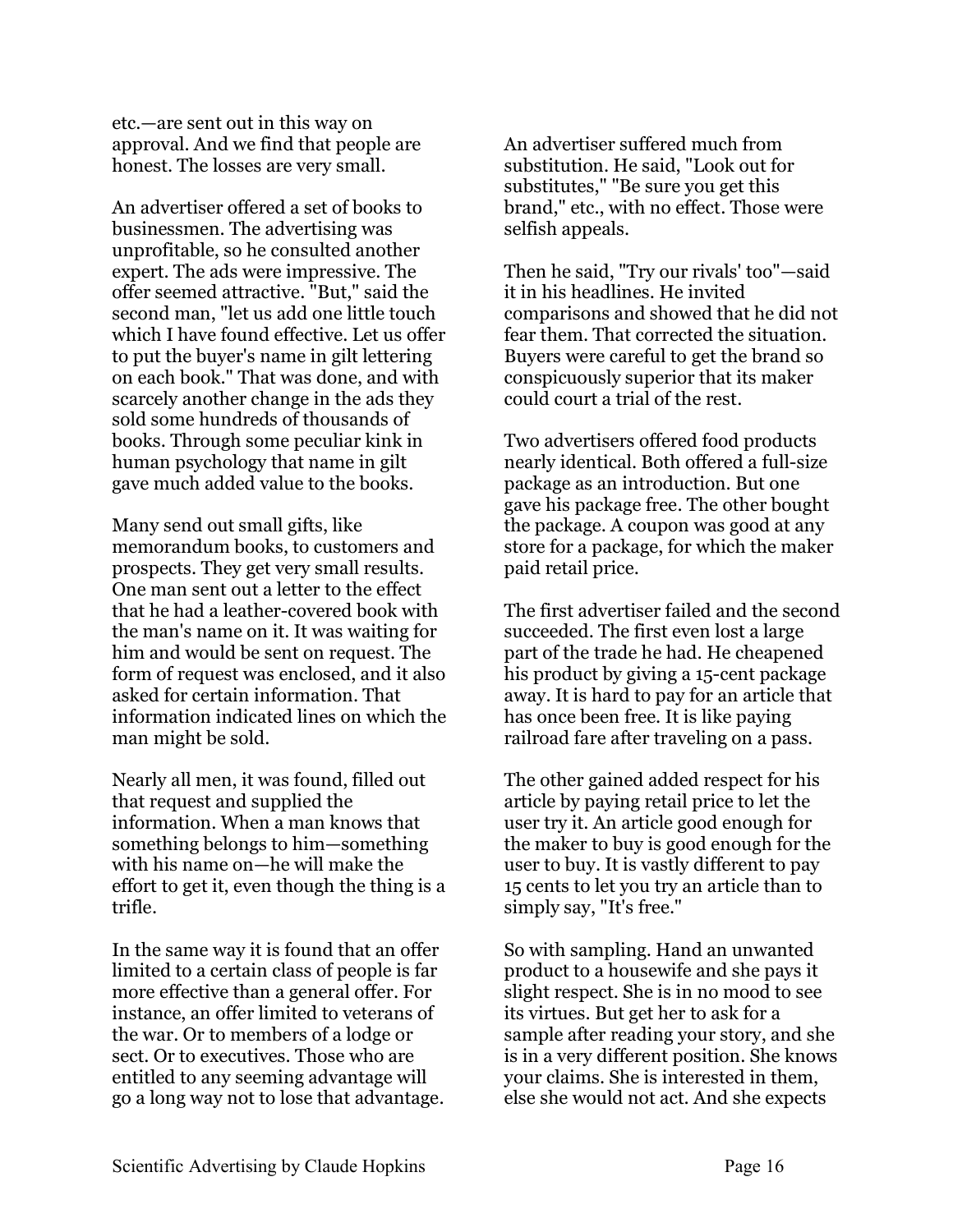to find the qualities you told.

There is a great deal in mental impression. Submit five articles exactly alike and five people may each choose one of them. But point out in one some qualities to notice and everyone will find them. The five people then will all choose the same article.

If people can be made sick or well by mental impressions, they can be made to favor a certain brand in that way. And that, on some lines, is the only way to win them.

Two concerns, side by side, sold women's clothing on installments. The appeal, of course, was to poor girls who desired to dress better. One treated them like poor girls and made the bare business offer.

The other put a woman in charge—a motherly, dignified, capable woman. They did business in her name. They used her picture. She signed all ads and letters. She wrote to these girls like a friend. She knew herself what it meant to a girl not to be able to dress her best. She had long sought a chance to supply women good clothes and give them all season to pay. Now she was able to do so, with the aid of the men behind her.

There was no comparison in those two appeals. It was not long before this woman's long-established next-door rival had to quit.

The backers of this business sold house furnishings on installments. Sending out catalogs promiscuously did not pay. Offering long-time credit often seems like a reflection.

But when a married woman bought

garments from Mrs. ——, and paid as agreed, they wrote to her something like this: "Mrs. ——, whom we know, tells us that you are one of her good customers. She has dealt with you, she says, and you do just as you agree. So we have opened with you a credit account on our books, good any time you wish. When you want anything in furnishings, just order it. Pay nothing in advance. We are glad to send it without any investigation to a person recommended as you are."

That was flattering. Naturally those people, when they wanted some furniture, would order from that house.

There are endless phases to psychology. Some people know them by instinct. Many of them are taught by experience. But we learn most of them from others. When we see a winning method we note it down for use when occasion offers.

These things are very important. An identical offer made in a different way may bring multiplied returns. Somewhere in the mines of business experience we must find the best method somehow.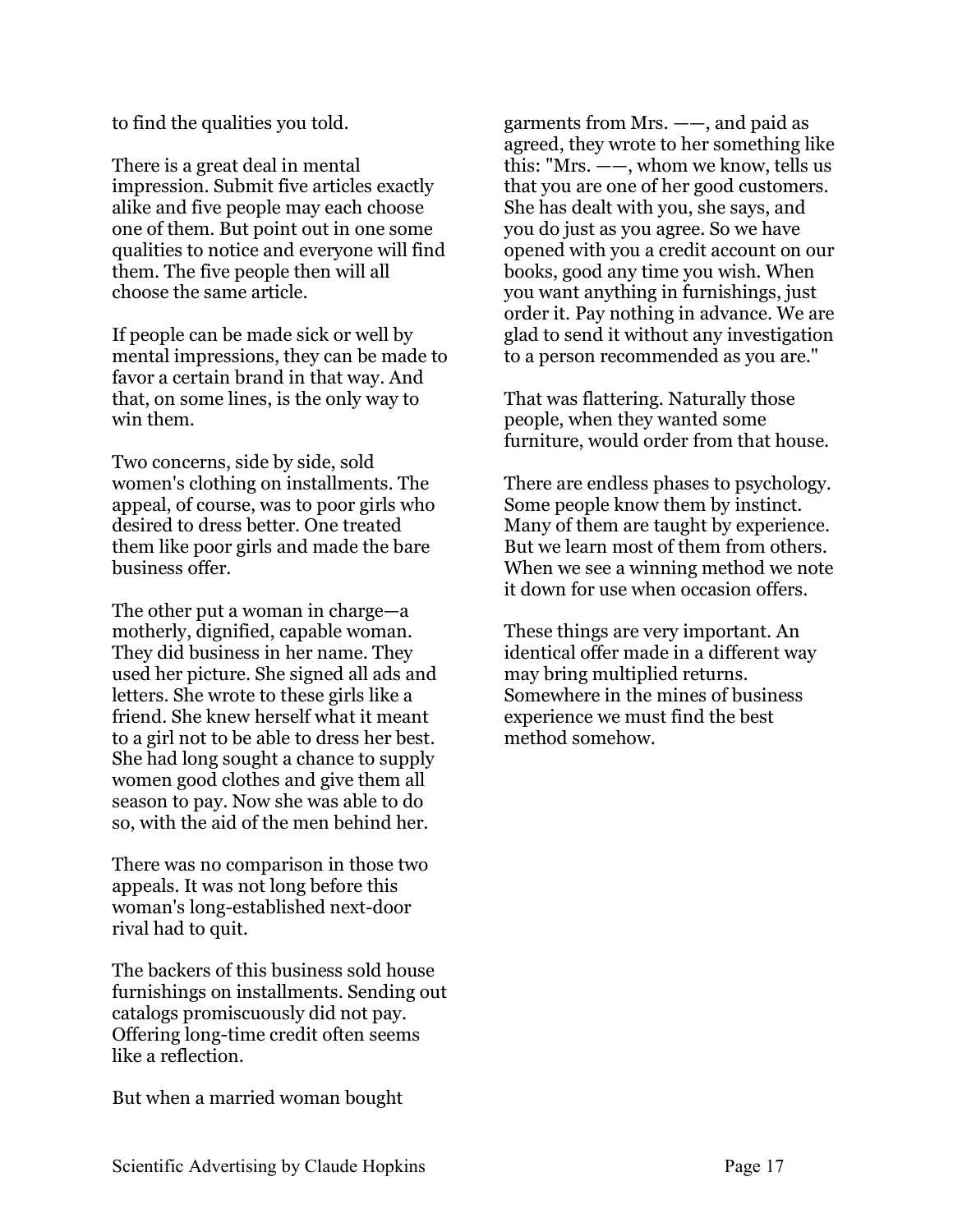# **CHAPTER SEVEN: Being Specific**

Platitudes and generalities roll off the human understanding like water from a duck. They leave no impression whatever. To say, "Best in the world," "Lowest prices in existence," etc., are at best simply claiming the expected. But superlatives of that sort are usually damaging. They suggest looseness of expression, a tendency to exaggerate, a carelessness of truth. They lead readers to discount all the statements that you make.

People recognize a certain license in selling talk as they do in poetry. A man may say, "Supreme in quality" without seeming a liar, though one may know that other brands are equally as good. One expects a salesman to put his best foot forward, and excuses some exaggeration born of enthusiasm. But just for that reason general statements count for little. And a man inclined to superlatives must expect that his every statement will be taken with some caution.

But a man who makes a specific claim is either telling the truth or a lie. People do not expect an advertiser to lie. They know that he can't lie in the best mediums. The growing respect for advertising has largely come through a growing regard for its truth.

So a definite statement is usually accepted. Actual figures are not generally discounted. Specific facts, when stated, have their full weight and effect.

This is very important to consider in written or personal salesmanship. The weight of an argument may often be

multiplied by making it specific. Say that a tungsten lamp gives more light than a carbon and you leave some doubt. Say that it gives three and one-third times the light and people realize that you have made tests and comparisons.

A dealer may say, "Our prices have been reduced" without creating any marked impression. But when he says, "Our prices have been reduced 25 per cent" he gets the full value of his announcement.

A mail order advertiser sold women's clothing to people of the poorer classes. For years he used the slogan, "Lowest prices in America." His rivals all copied that. Then he guaranteed to undersell any other dealer. His rivals did likewise. Soon those claims became common to every advertiser in his line, and they became commonplace.

Then, under able advice, he changed his statement to "Our net profit is 3 per cent." That was a definite statement and it proved very impressive. With their volume of business it was evident that their prices must be minimum. No one could be expected to do business on less than 3 per cent. The next year their business made a sensational increase.

At one time in the automobile business there was a general impression that profits were excessive. One well-advised advertiser came out with the statement, "Our profit is 9 per cent." Then he cited actual costs on the hidden parts of a \$1,500 car. They amounted to \$735, without including anything one could easily see. This advertiser made a great success along those lines at that time.

Shaving soaps have long been advertised "Abundant lather," "Does not dry on the face," "Acts quickly," etc. One advertiser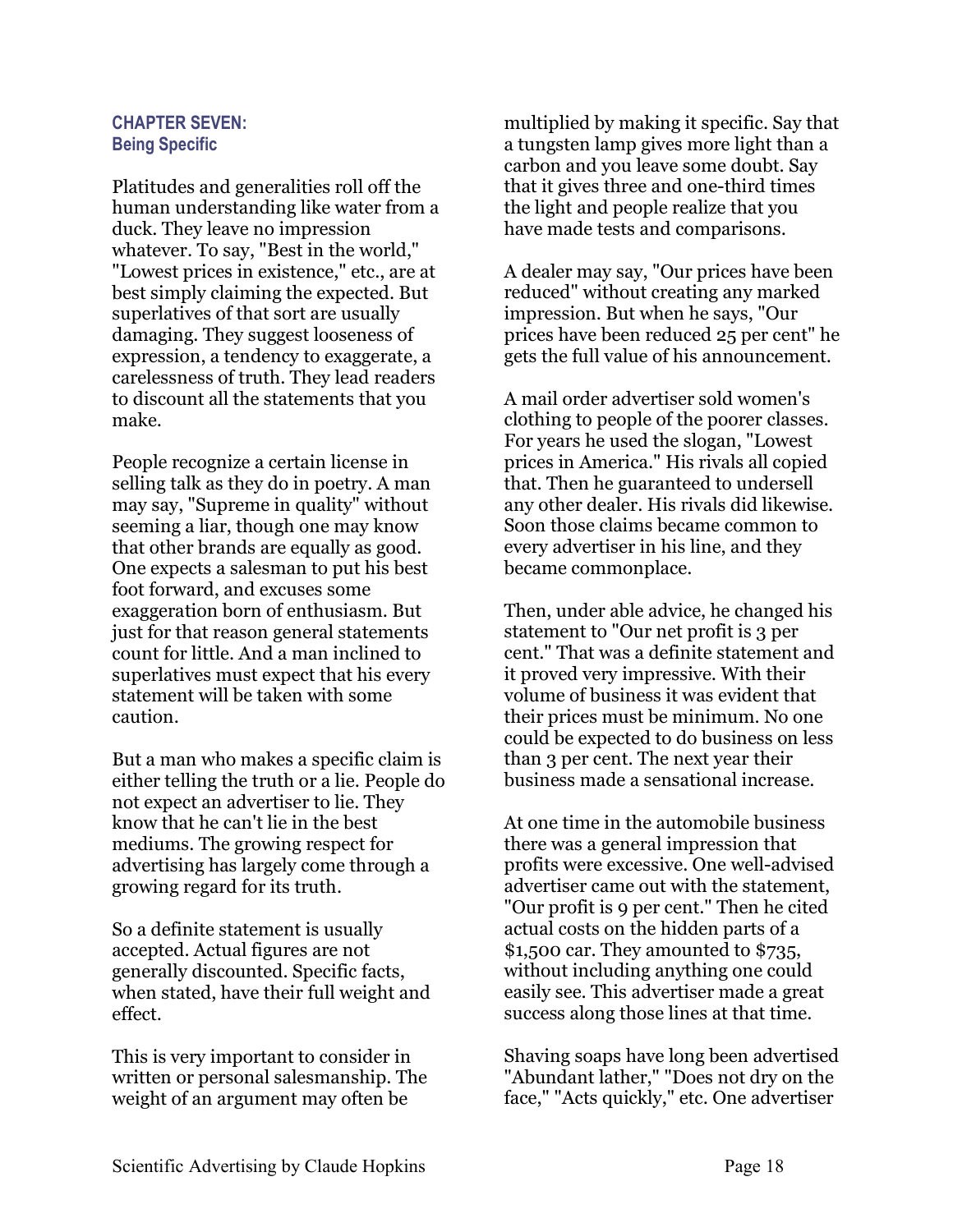had as good a chance as another to impress those claims.

Then a new maker came into the field. It was a tremendously difficult field, for every customer had to be taken from someone else. He stated specific facts. He said, "Multiplies itself in lather 250 times." "Softens the beard in one minute." "Maintains its creamy fullness for ten minutes on the face." "The final result of testing and comparing 130 formulas." Perhaps never in advertising has there been a quicker and greater success in an equally difficult field.

Makers of safety razors have long advertised quick shaves. One maker advertised a 78-second shave. That was definite. It indicated actual tests. That man at once made a sensational advance in his sales.

In the old days all beers were advertised as "Pure." The claim made no impression. The bigger the type used, the bigger the folly. After millions had been spent to impress a platitude, one brewer pictured a plate glass room where beer was cooled in filtered air. He pictured a filter of white wood pulp through which every drop was cleared. He told how bottles were washed four times by machinery. How he went down 4,000 feet for pure water. How 1,018 experiments had been made to attain yeast to give beer that matchless flavor. And how all the yeast was forever made from that adopted mother cell.

All the claims were such as any brewer might have made. They were mere essentials in ordinary brewing. But he was the first to tell the people about them, while others cried merely "pure beer." He made the greatest success that was ever made in beer advertising.

"Used the world over" is a very elastic claim. Then one advertiser said, "Used by the peoples of 52 nations," and many another has followed.

One statement may take as much room as another, yet a definite statement is many times as effective. The difference is vast. If a claim is worth making, make it in the most impressive way.

All these effects must be studied. Salesmanship-in-print is very expensive. Every word you use may cost \$10 to insert. A salesman's loose talk matters little. But when you are talking to millions at enormous cost, the weight of your claims is important.

No generality has any weight whatever. It is like saying, "How do you do?" when you have no intention of inquiring about one's health. But specific claims when made in print are taken at their value.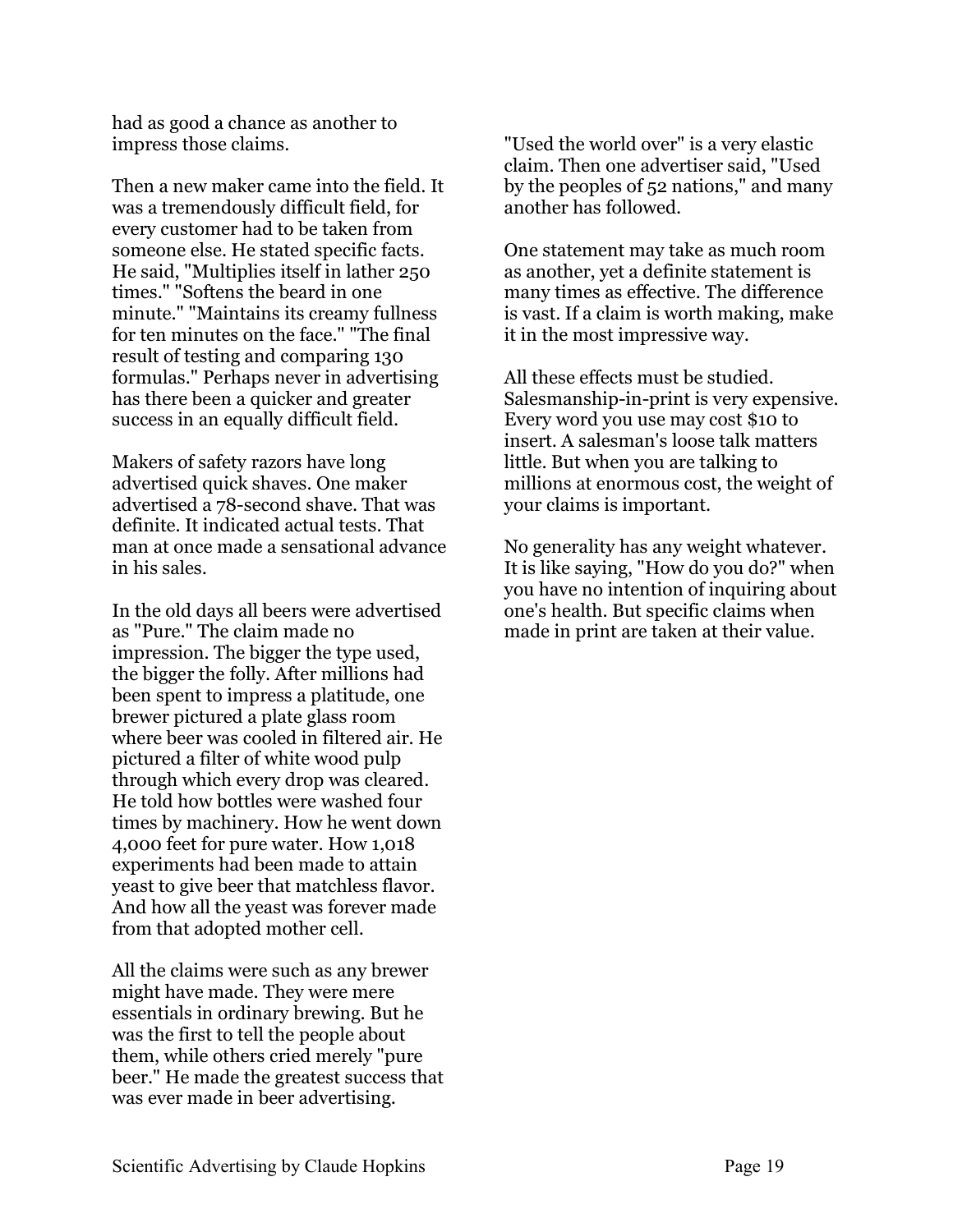# **CHAPTER EIGHT: Tell Your Full Story**

Whatever claim you use to gain attention, the advertisement should tell a story reasonably complete. If you watch returns, you will find that certain claims appeal far more than others. But in usual lines a number of claims appeal to a large percentage. Then present those claims in every ad for their effect on that percentage.

Some advertisers, for the sake of brevity, present one claim at a time. Or they write a serial ad, continued in another issue. There is no greater folly. Those serials almost never connect.

When you once get a person's attention, then is the time to accomplish all you ever hope with him. Bring all your good arguments to bear. Cover every phase of your subject. One fact appeals to some, one to another. Omit any one and a certain percentage will lose the fact that might convince.

People are not apt to read successive advertisements on any single line. No more than you read a news item twice, or a story. In one reading of an advertisement one decides for or against a proposition. And that operates against a second reading. So present to the reader, when once you get him, every important claim you have.

The best advertisers do that. They learn their appealing claims by tests—by comparing results from various headlines. Gradually they accumulate a list of claims important enough to use. All those claims appear in every ad thereafter.

The advertisements seem monotonous

to the men who read them all. A complete story is always the same. But one must consider that the average reader is only once a reader, probably. And what you fail to tell him in that ad is something he may never know.

Some advertisers go so far as to never change their ads. Single mail order ads often run year after year without diminishing returns. So with some general ads. They are perfected ads, embodying in the best way known all that one has to say. Advertisers do not expect a second reading. Their constant returns come from getting new readers.

In every ad consider only new customers. People using your product are not going to read your ads. They have already read and decided. You might advertise month after month to present users that the product they use is poison, and they would never know it. So never waste one line of your space to say something to present users, unless you can say it in headlines. Bear in mind always that you address an unconverted prospect.

Any reader of your ad is interested; else he would not be a reader. You are dealing with someone willing to listen. Then do your level best. That reader, if you lose him now, may never again be a reader.

You are like a salesman in a busy man's office. He may have tried again and again to get entree. He may never be admitted again. This is his one chance to get action, and he must employ it to the full.

This again brings up the question of brevity. The most common expression you hear about advertising is that people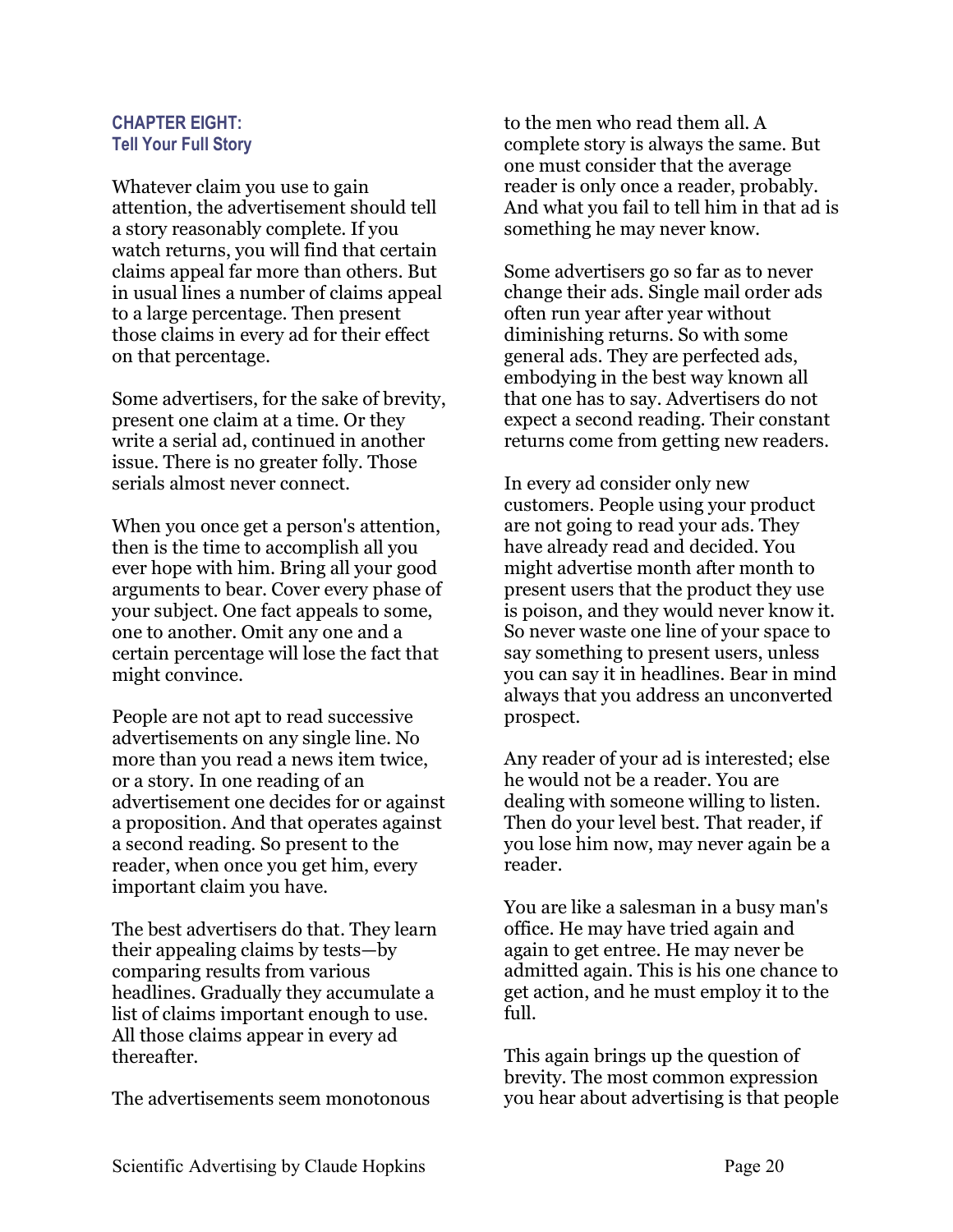will not read much. Yet a vast amount of the best-paying advertising shows that people do read much. Then they write for a book, perhaps—for added information.

There is no fixed rule on this subject of brevity. One sentence may tell a complete story on a line like chewing gum. It may on an article like Cream of Wheat. But, whether long or short, an advertising story should be reasonably complete.

A certain man desired a personal car. He cared little about the price. He wanted a car to take pride in; else he felt he would never drive it. But, being a good businessman, he wanted value for his money.

His inclination was toward a Rolls Royce. He also considered a Pierce-Arrow, a Locomobile and others. But these famous cars offered no information. Their advertisements were very short. Evidently the makers considered it undignified to argue comparative merits.

The Marmon, on the contrary, told a complete story. He read columns and books about it. So he bought a Marmon, and was never sorry. But he afterwards learned facts about another car at nearly three times the price which would have sold him that car had he known them.

What folly it is to cry a name in a line like that, plus a few brief generalities. A car may be a lifetime investment. It involves an important expenditure. A man interested enough to buy a car will read a volume about it if the volume is interesting.

So with everything. You may be simply

trying to change a woman from one breakfast food to another, or one toothpaste, or one soap. She is wedded to what she is using. Perhaps she has used it for years.

You have a hard proposition. If you do not believe it, go to her in person and try to make the change. Not to merely buy a first package to please you, but to adopt your brand. A man who once does that at a woman's door won't argue for brief advertisements. He will never again say, "A sentence will do," or a name or a claim or a boast.

Nor will the man who traces his results. Note that brief ads are never keyed. Note that every traced ad tells a complete story, though it takes columns to tell.

Never be guided in any way by ads that are untraced. Never do anything because some uninformed advertiser considers that something right. Never be led in new paths by the blind. Apply to your advertising ordinary common sense. Take the opinion of nobody, the verdict of nobody, who knows nothing about his returns.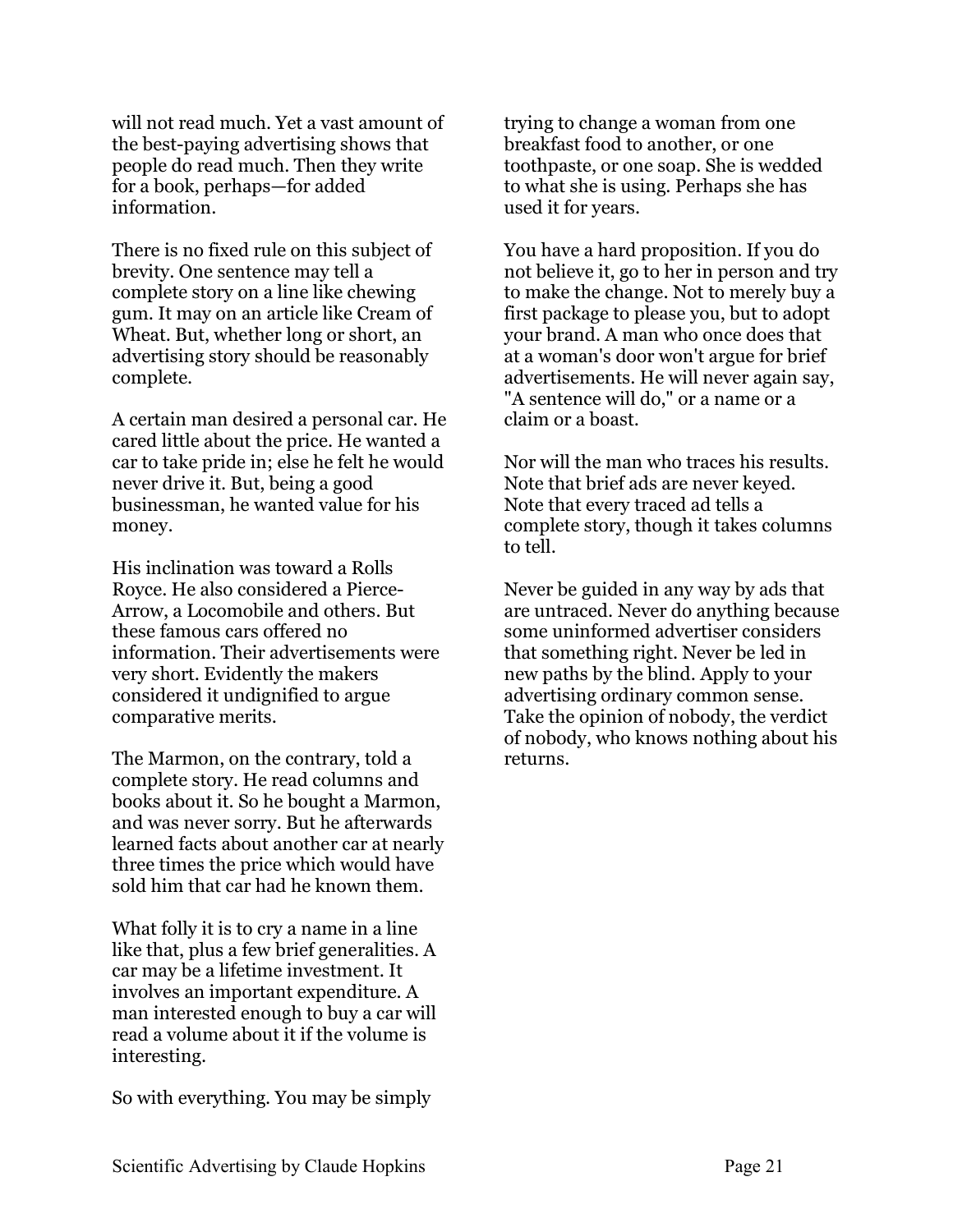# **CHAPTER NINE: Art in Advertising**

Pictures in advertising are very expensive. Not in the cost of good art work alone, but in the cost of space. From one-third to one-half of an advertising campaign is often staked on the power of the pictures.

Anything expensive must be effective; else it involves much waste. So art in advertising is a study of paramount importance.

Pictures should not be used merely because they are interesting. Or to attract attention. Or to decorate an ad. We have covered these points elsewhere. Ads are not written to interest, please or amuse. You are not writing to please the hoi polloi. You are writing on a serious subject—the subject of money spending. And you address a restricted minority.

Use pictures only to attract those who may profit you. Use them only when they form a better selling argument than the same amount of space set in type.

Mail order advertisers, as we have said, have pictures down to a science. Some use large pictures, some use small, some omit pictures entirely. A noticeable fact is that none of them uses expensive artwork. Be sure that all these things are done for reasons made apparent by results.

Any other advertiser should apply the same principles. Or, if none exist which apply to his line, he should work out his own by tests. It is certainly unwise to spend large sums on a dubious adventure.

Pictures in many lines form a major

factor, omitting the lines where the article itself should be pictured. In some lines, like Arrow Collars and in clothing advertising, pictures have proved most convincing. Not only in picturing the collar or the clothes, but also in picturing men whom others envy, in surroundings which others covet. The pictures subtly suggest that these articles of apparel will aid men to those desired positions.

So with correspondence schools. Theirs is traced advertising. Picturing men in high positions or taking upward steps forms a very convincing argument.

So with beauty articles. Picturing beautiful women, admired and attractive, is a supreme inducement. But there is a great advantage in including a fascinated man. Women desire beauty largely because of men. Then show them using their beauty, as women do use it, to gain maximum effect.

Advertising pictures should not be eccentric. Don't treat your subject lightly. Don't lessen respect for yourself or your article by any attempt at frivolity. People do not patronize a clown. There are two things about which men should never joke. One is business, one is home.

An eccentric picture may do you serious damage. One may gain attention by wearing a fool's cap. But he would ruin his selling prospects.

Then a picture that is eccentric or unique takes attention from your subject. You cannot afford to do that. Your main appeal lies in your headline. Over-shadow that and you kill it. Don't, to gain general and useless attention, sacrifice the attention that you want.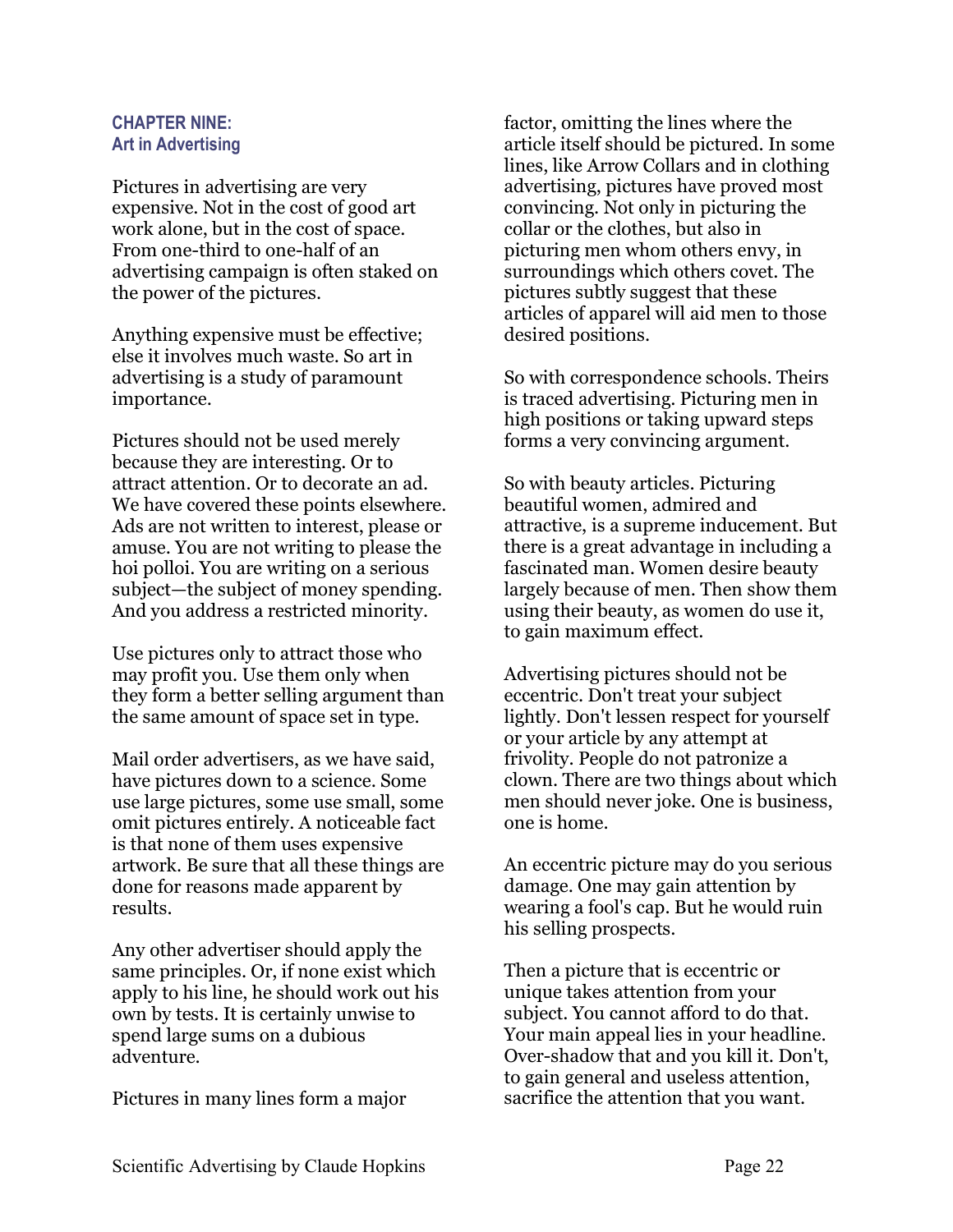Don't be like a salesman who wears conspicuous clothes. The small percentage he appeals to are not usually good buyers. The great majority of the sane and thrifty heartily despise him. Be normal in everything you do when you are seeking confidence and conviction.

Generalities cannot well be applied to art. There are seeming exceptions to most statements. Each line must be studied by itself.

But the picture must help sell the goods. It should help more than anything else could do in like space, else use that something else.

Many pictures tell a story better than type can do. In the advertising of Puffed Grains the pictures of the grains were found to be most effective. They awake curiosity. No figure drawings in that case compare in results with these grains.

Other pictures form a total loss. We have cited cases of that kind. The only way to know, as is with most other questions, is by compared results.

There are disputed questions in artwork that we will cite without expressing opinions. They seem to be answered both ways, according to the line that is advertised.

Does it pay better to use fine art work or ordinary? Some advertisers pay up to \$2,000 per drawing. They figure that the space is expensive. The art is small in comparison. So they consider the best worth its cost.

Others argue that few people have art education. The art judges form a percentage too small to consider. They bring out their ideas, and bring them out well, at a fraction of the cost. Mail order advertisers are generally in this class.

The question is one of small moment. Certainly good art pays as well as mediocre. And the cost of preparing ads is very small compared with the cost of insertion.

Should every ad have a new picture? Or may a picture be repeated? Both viewpoints have many supporters. The probability is that repetition is an economy. We are after new customers always. It is not probable that they remember a picture we have used before. If they do, repetition does not detract.

Do color pictures pay better than black and white? Not generally, according to the evidence we have gathered to date. Yet there are exceptions. Certain food dishes look far better in colors. Tests on lines like oranges, desserts, etc. show that color pays. Color comes close to placing the products on actual exhibition.

But color used to amuse or to gain attention is like anything else that we use for that purpose. It may attract many times as many people; yet not secure a hearing from as many whom we want.

The general rule applies. Do nothing to merely interest, amuse, or attract. That is not your province. Do only that which wins the people you are after in the cheapest possible way.

But these are minor questions. They are mere economies, not largely affecting the results of a campaign.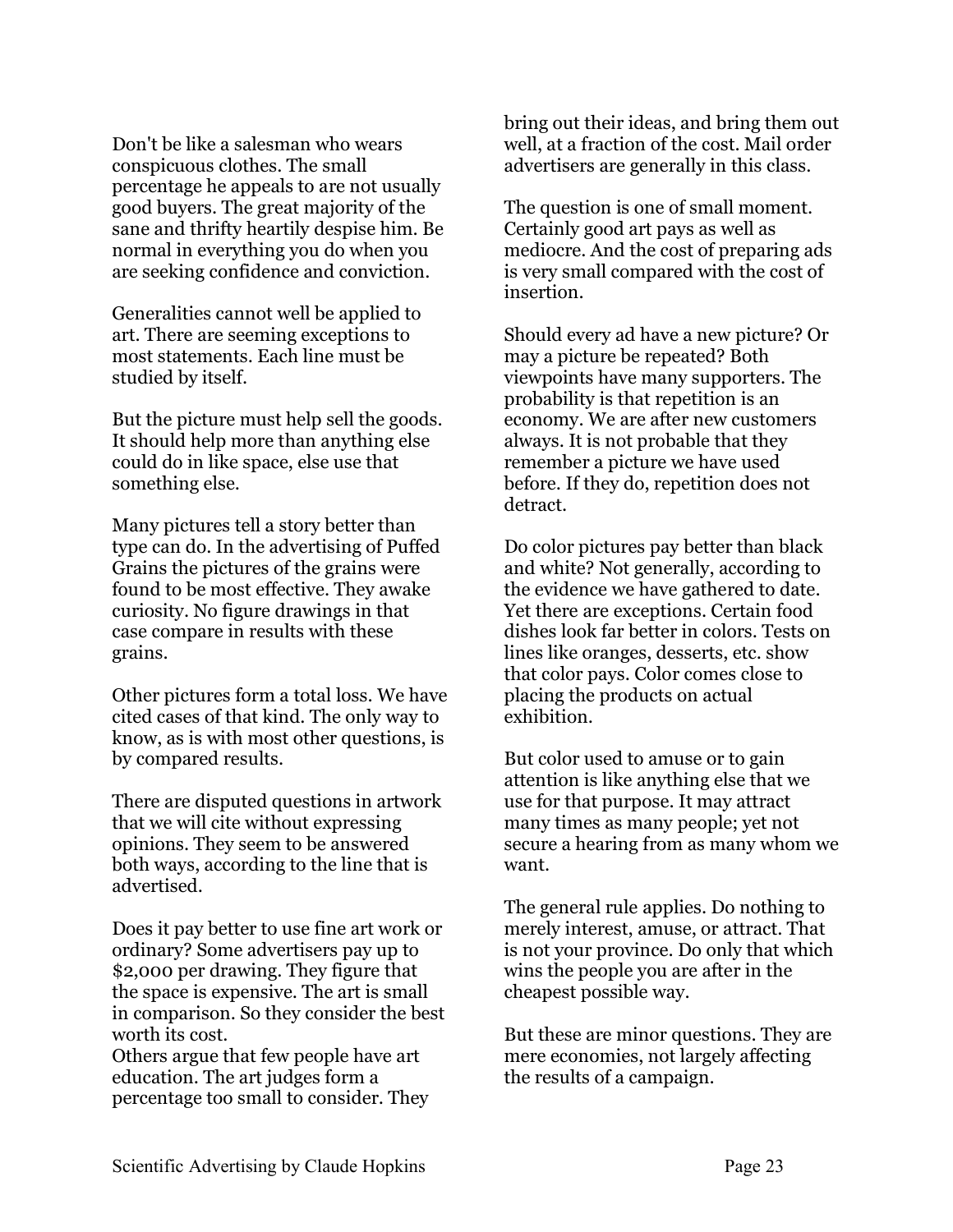Some things you do may cut all your results in two. Other things can be done which multiply those results. Minor costs are insignificant when compared with basic principles. One man may do business in a shed, another in a palace. That is immaterial. The great question is one's power to get the maximum results.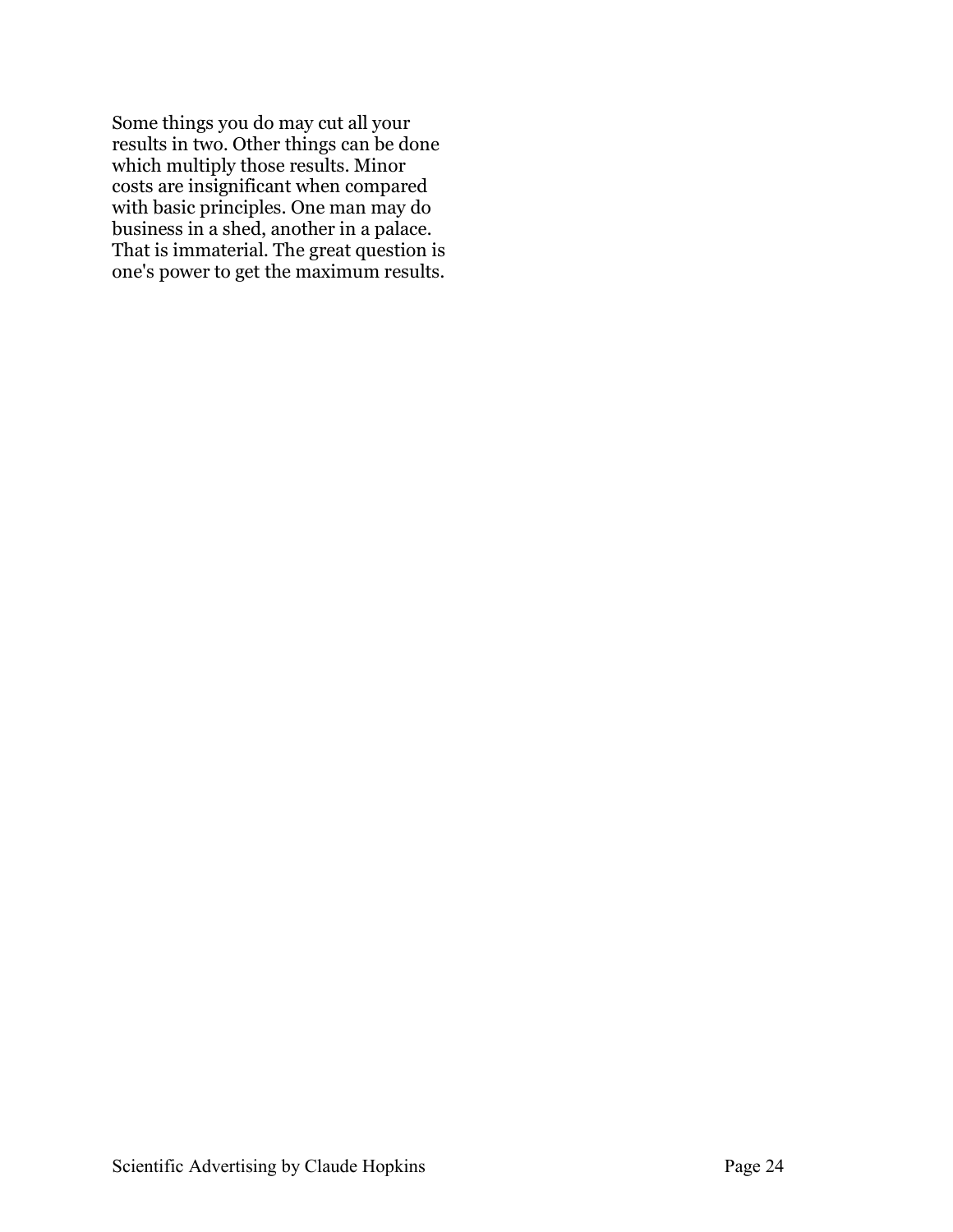# **CHAPTER TEN: Things Too Costly**

Many things are possible in advertising that are too costly to attempt. That is another reason why every project and method should be weighed and determined by a known scale of cost and result.

Changing people's habits is very expensive. A project that involves that must be seriously considered. To sell shaving soap to the peasants of Russia one would first need to change their beard-wearing habits. The cost would be excessive. Yet countless advertisers try to do things almost as impossible. Just because questions are not ably considered, and results are untraced and unknown.

For instance, the advertiser of a dentifrice may spend much space and money to educate people to brush their teeth. Tests that we know of have indicated that the cost of such converts may run from \$20 to \$25 each. Not only because of the difficulty, but because much of the advertising goes to people already converted.

Such a cost, of course, is unthinkable. One might not in a lifetime get it back in sales. The maker who learned these facts by tests makes no attempt to educate people to the toothbrush habit. What cannot be done profitably on a large scale cannot be done on a small scale. So not one line in any ad is devoted to this object. This maker, who is constantly guided in everything by keying every ad, has made a remarkable success.

Another dentifrice maker spends much money to make converts to the toothbrush. The object is commendable, but altruistic. His rivals share the new business he creates. He is wondering why his sales increase is in no way commensurate with his expenditure.

An advertiser at one time spent much money to educate people to the use of oatmeal. The results were too small to discover. All people know of oatmeal. As a food for children it has age-old fame. Doctors have advised it for many generations. People who don't serve oatmeal are therefore difficult to start. Perhaps their objections are insurmountable. Anyway, the cost proved to be beyond all possible return.

There are many advertisers who know facts like these and concede them. They would not think of devoting a whole campaign to any such impossible object. Yet they devote a share of their space to that object. That is only the same folly on a smaller scale. It is not good business.

No one orange grower or raisin grower could attempt to increase the consumption of those fruits. The cost might be a thousand times his share of the returns. But thousands of growers combined have done it on those and many other lines. There lies one of the great possibilities of advertising development. The general consumption of scores of foods can be profitably increased. But it must be done through wide co-operation.

No advertiser could afford to educate people on vitamins or germicides. Such things are done by authorities, through countless columns of unpaid-for space. But great successes have been made by going to people already educated and satisfying their created wants.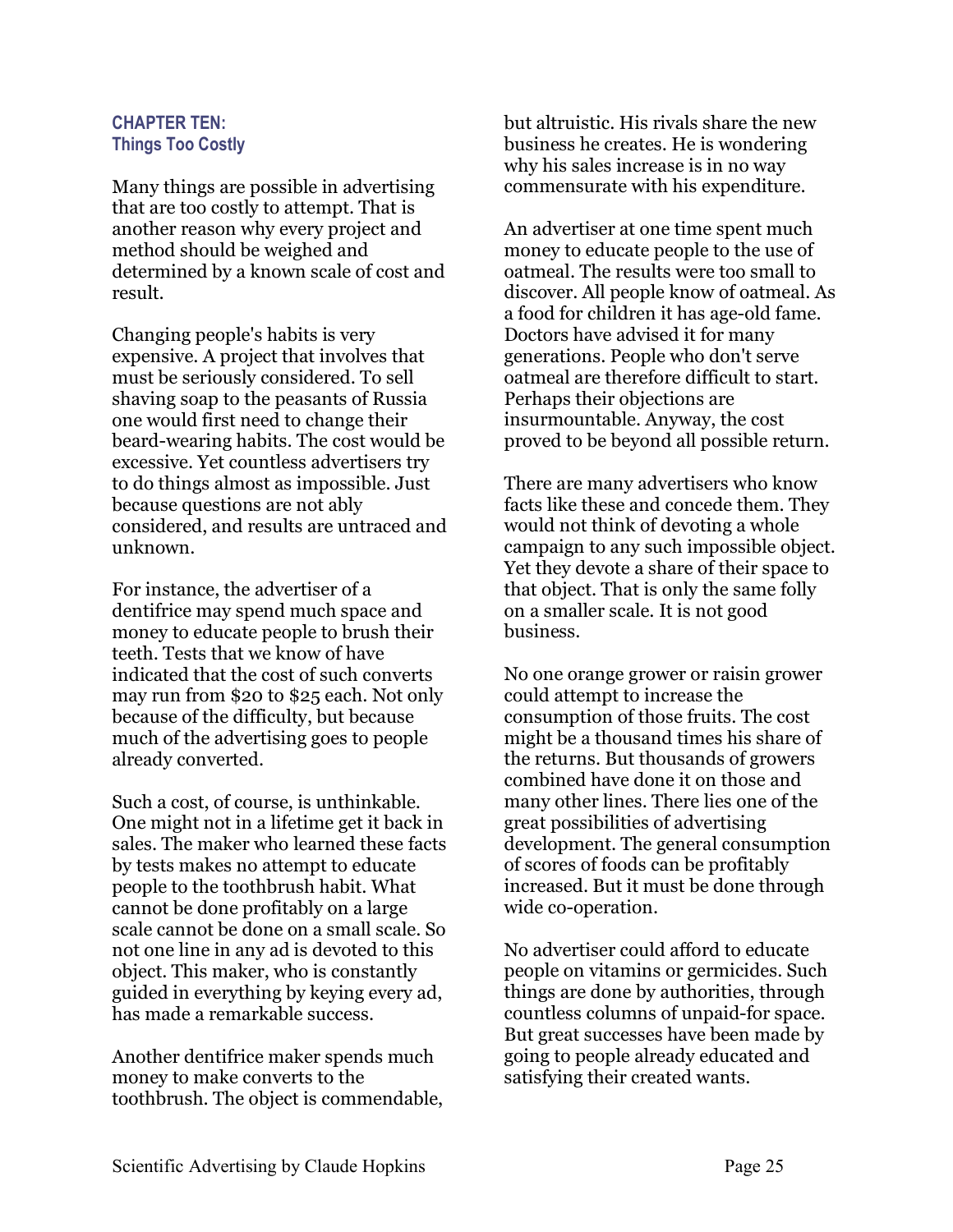It is a very shrewd thing to watch the development of a popular trend, the creation of new desires. Then at the right time offer to satisfy those desires. That was done on yeasts, for instance, and on numerous antiseptics. It can every year be done on new things which some popular fashion or widespread influence is bringing into vogue. But it is a very different thing to create that fashion, taste or influence for all in your field to share.

There are some things we know of which might possibly be sold to half the homes in the country. A Dakin-fluid germicide, for instance. But the consumption would be very small. A small bottle might last for years. Customers might cost \$1.50 each. And the revenue per customer might not in ten years repay the cost of getting.

Mail order sales on single articles, however popular, rarely cost less than \$2.50 each. It is reasonable to suppose that sales made through dealers on like articles will cost approximately as much. Those facts must be considered on any one-sale article. Possibly one user will win others. But traced returns as in mail order advertising would prohibit much advertising that is now being done.

Costly mistakes are made by blindly following some ill-conceived idea. An article, for instance, may have many uses, one of which is to prevent disease. Prevention is not a popular subject, however much it should be. People will do much to cure a trouble, but people in general will do little to prevent it. This has been proved by many disappointments.

One may spend much money in arguing prevention when the same money spent on another claim would bring many

times the sales. A heading that asserts one claim may bring ten times the results of a heading that asserts another. An advertiser may go far astray unless he finds this out.

Toothpaste may tend to prevent decay. It may also beautify the teeth. Tests will probably show that the latter appeal is many times as strong as the former. The most successful toothpaste advertiser never features tooth troubles in his headlines. Tests have proved them unappealing. Other advertisers in this line center on those troubles. That is often because results are not known and compared.

A soap may tend to cure eczema. It may at the same time improve the complexion. The eczema claim may appeal to one in a hundred while the beauty claims would appeal to nearly all. To even mention the eczema claims might destroy the beauty claim.

A man has a relief for asthma. It has done so much for him that he considers it a great advertising possibility. We have no statistics on this subject. We do not know the percentage of people who suffer from asthma. A canvass might show it to be one in a hundred. If so, he would need to cover a hundred useless readers to reach the one he wants. His cost of results might be twenty times as high as on another article that appeals to one in five. That excessive cost would probably mean disaster. For reasons like these every new advertiser should seek for wise advice. No one with the interests of advertising at heart will advise any dubious venture. Some claims not popular enough to feature in the main are still popular enough to consider. They influence a certain number of people—say one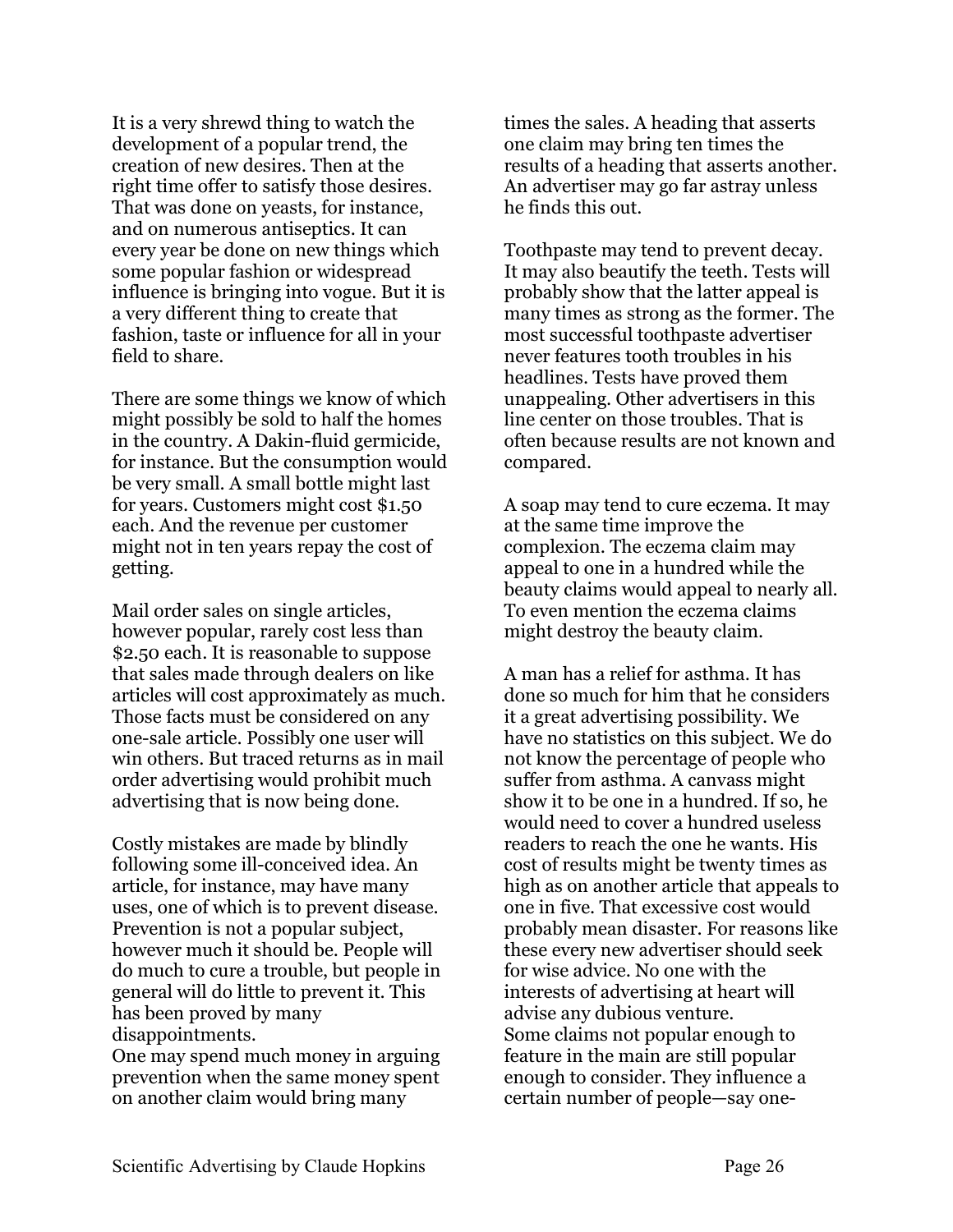fourth of your possible customers. Such a claim may be featured to advantage in a certain percentage of headlines. It should probably be included in every advertisement. But those are not things to guess at. They should be decided by actual knowledge, usually by traced returns.

This chapter, like every chapter, points out a very important reason for knowing your results. Scientific advertising is impossible without that. So is safe advertising. So is maximum profit.

Groping in the dark in this field has probably cost enough money to pay the national debt. That is what has filled the advertising graveyards. That is what has discouraged thousands who could profit in this field. And the dawn of knowledge is what is bringing a new day in the advertising world.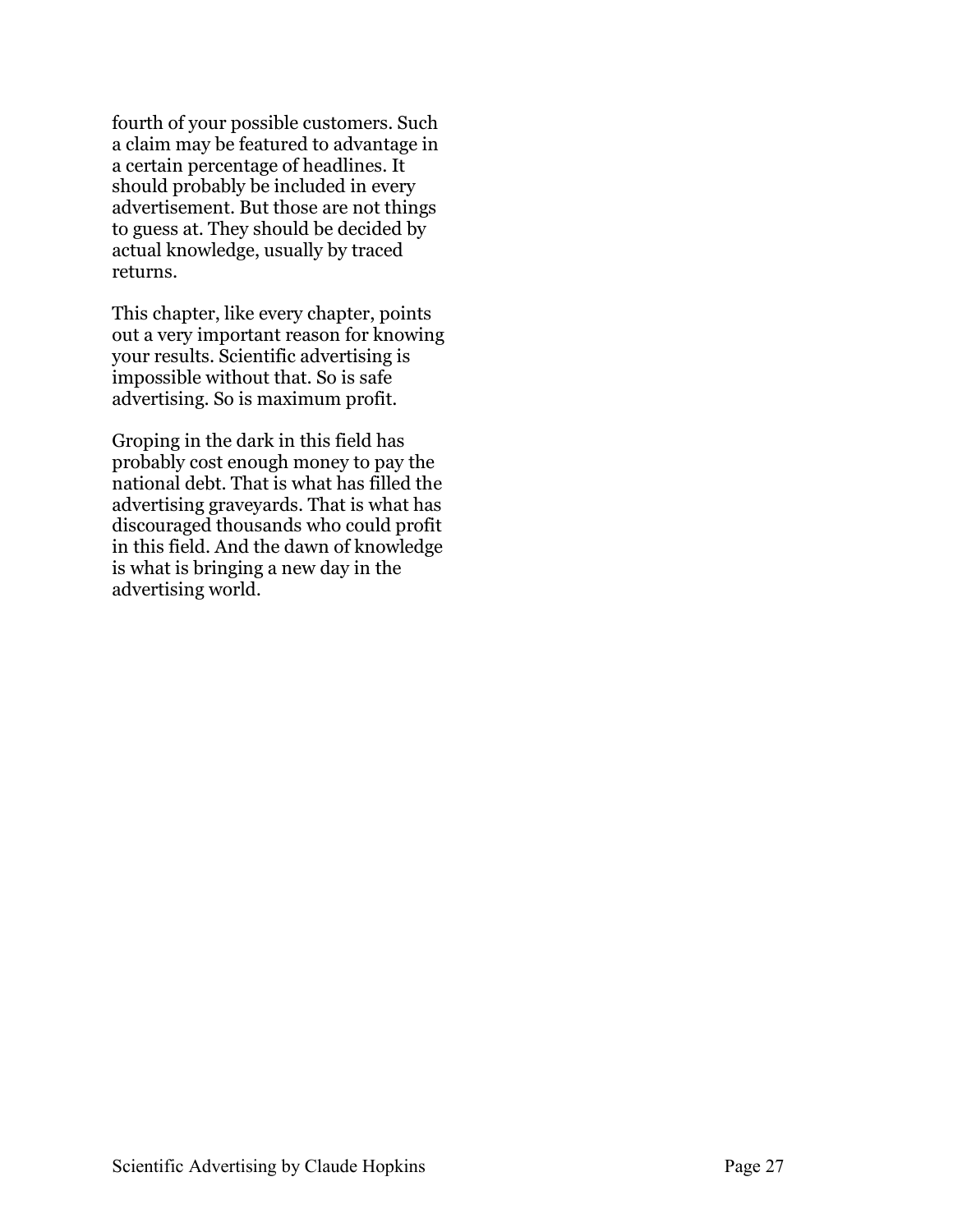#### **CHAPTER ELEVEN: Information**

An ad-writer, to have a chance at success, must gain full information on his subject. The library of an advertising agency should have books on every line that calls for research. A painstaking advertising man will often read for weeks on some problem that comes up.

Perhaps in many volumes he will find few facts to use. But some one fact may be the keynote of success.

This writer has just completed an enormous amount of reading, medical and otherwise, on coffee. This to advertise a coffee without caffeine. One scientific article out of a thousand perused gave the keynote for that campaign. It was the fact that caffeine stimulation comes two hours after drinking. So the immediate bracing effects which people seek from coffee do not come from the caffeine. Removing caffeine does not remove the kick. It does not modify coffee's delights, for caffeine is tasteless and odorless.

Caffeine-free coffee has been advertised for years. People regarded it like nearbeer. Only through weeks of reading did we find the way to put it in another light.

To advertise toothpaste this writer has also read many volumes of scientific matter dry as dust. But in the middle of one volume he found the idea that has helped make millions for that toothpaste maker. And has made this campaign one of the sensations of advertising.

Genius is the art of taking pains. The advertising man who spares the midnight oil will never get very far. Before advertising a food product, 130

men were employed for weeks to interview all classes of consumers.

On another line, letters were sent to 12,000 physicians. Questionnaires are often mailed to tens of thousands of men and women to get the viewpoint of consumers.

A \$25,000-a-year man, before advertising outfits for acetylene gas, spent weeks in going from farm to farm. Another man did that on a tractor.

Before advertising a shaving cream, one thousand men were asked to state what they most desired in shaving soap.

Called on to advertise pork and beans, a canvass was made of some thousands of homes. Theretofore all pork and bean advertising had been based on "Buy my brand." That canvass showed that only 4 per cent of the people used any canned pork and beans. Ninety-six per cent baked their beans at home.

The problem was not to sell a particular brand. Any such attempt appealed to only 4 per cent. The right appeal was to win the people away from home-baked beans. That advertising which, without that knowledge must have failed proved a great success.

A canvass is made, not only of homes, but also of dealers. Competition is measured up.

Every advertiser of a similar product is written for his literature and claims. Thus we start with exact information on all that our rivals are doing.

Clipping bureaus are patronized, so that everything printed on our subject comes to the man who writes ads.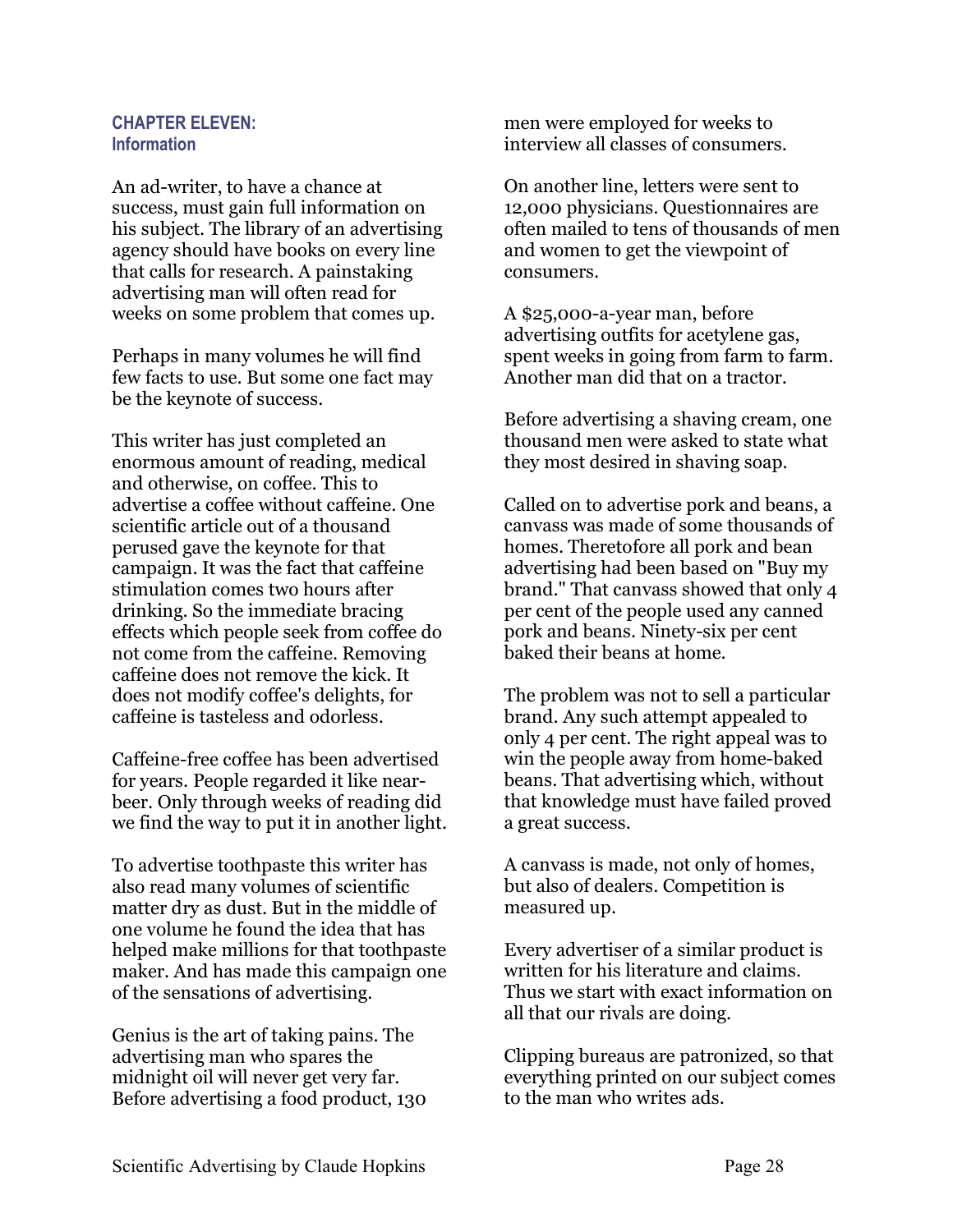Every comment that comes from consumers or dealers goes to this man's desk.

It is often necessary in a line to learn the total expenditure. We must learn what a user spends a year, else we shall not know if users are worth the cost of getting.

We must learn the total consumption, else we may overspend.

We must learn the percentage of readers to whom our product appeals. We must often gather this data on classes. The percentage may differ on farms and in cities. The cost of advertising largely depends on the percentage of waste circulation.

Thus an advertising campaign is usually preceded by a very large volume of data. Even an experimental campaign, for effective experiments cost a great deal of work and time.

Often chemists are employed to prove or disprove doubtful claims. An advertiser, in all good faith, makes an impressive assertion. If it is true, it will form a big factor in advertising. If untrue, it may prove a boomerang. And it may bar our ads from good mediums. It is remarkable how often a maker proves wrong on assertions he has made for years.

Impressive claims are made far more impressive by making them exact. So many experiments are often made to get the actual figures. For instance, a certain drink is known to have a large food value. That simple assertion is not very convincing. So we send the drink to a laboratory and find that its food value is

425 calories per pint. One pint is equal to six eggs in calories of nutriment. That claim makes a great impression.

In every line involving scientific details a censor is appointed. The ad-writer, however well-informed, may draw wrong inferences from facts. So an authority passes on every advertisement.

The uninformed would be staggered to know the amount of work involved in a single ad. Weeks of work sometimes. The ad seems so simple, and it must be simple to appeal to simple people. But back of that ad may lie reams of data, volumes of information, months of research.

So this is no lazy man's field.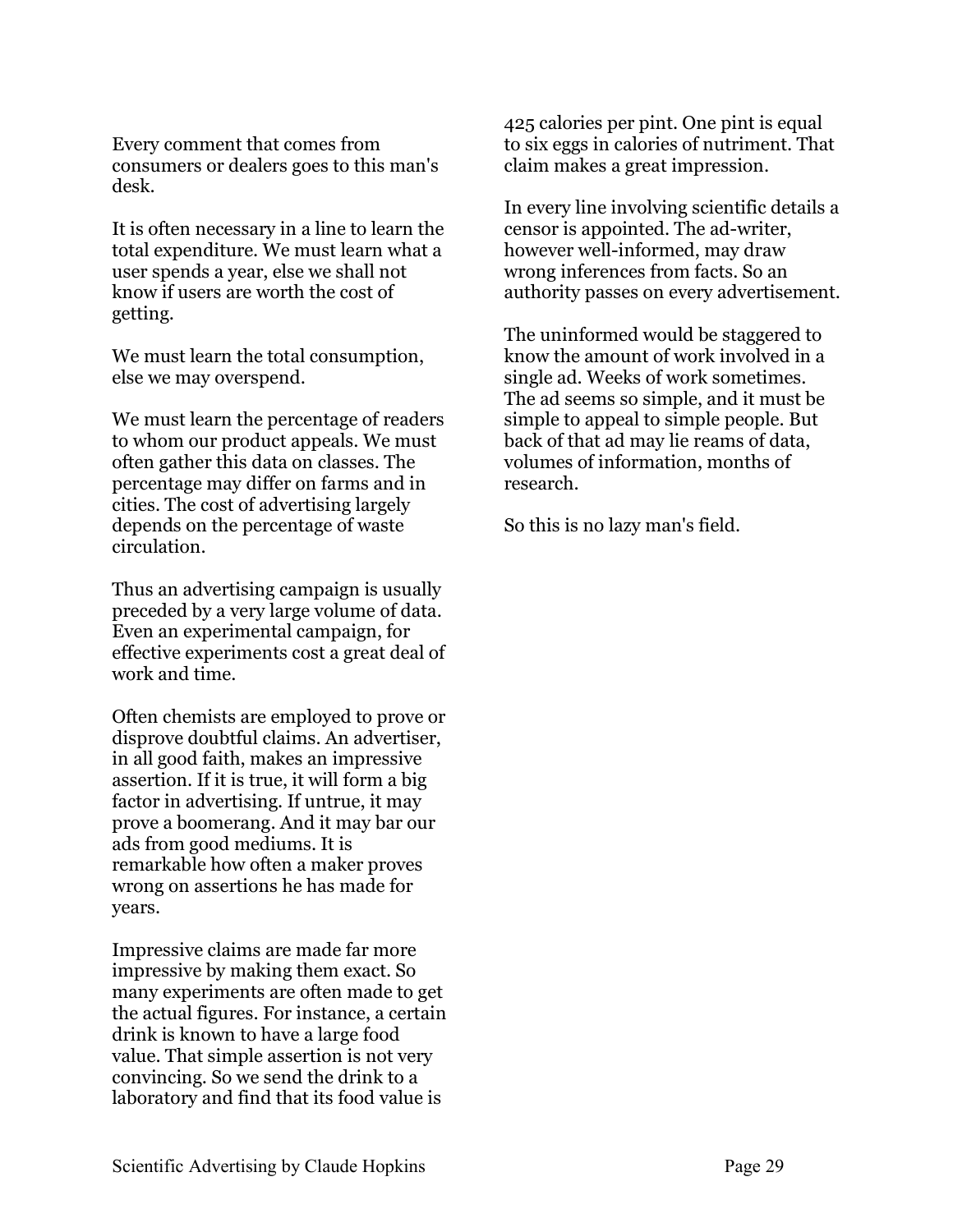# **CHAPTER TWELVE: Strategy**

Advertising is much like war, minus the venom. Or much, if you prefer, like a game of chess. We are usually out to capture others' citadels or garner others' trade.

We must have skill and knowledge. We must have training and experience, also right equipment. We must have proper ammunition, and enough. We dare not underestimate opponents. Our intelligence department is a vital factor, as told in the previous chapter. We need alliances with dealers, as another chapter tells. We also need strategy of the ablest sort, to multiply the value of our forces.

Sometimes in new campaigns comes the question of a name. That may be most important. Often the right name is an advertisement in itself. It may tell a fairly complete story, like Shredded Wheat, Cream of Wheat, Puffed Rice, Spearmint Gum, Palmolive Soap, etc.

That may be a great advantage. The name is usually conspicuously displayed. Many a name has proved to be the greatest factor in an article's success. Other names prove a distinct disadvantage—Toasted Corn Flakes, for instance. Too many others may share a demand with the man who builds it up.

Many coined names without meaning have succeeded. Kodak, Karo, Mazda, etc., are examples. They are exclusive. The advertiser who gives them meaning never needs to share his advantage. But a significant name that helps to impress a dominant claim is certainly a great advantage. Names that tell stories have been worth millions of dollars. So a

great deal of research often precedes the selection of a name.

Sometimes a price must be decided. A high price creates resistance. It tends to limit one's field. The cost of getting an added profit may be more than the profit.

It is a well-known fact that the greatest profits are made on great volume at small profit. Campbell's Soups, Palmolive Soap, Karo Syrup and Ford cars are conspicuous examples. A price that appeals only to—say 10 per cent multiplies the cost of selling.

But on other lines high price is unimportant. High profit is essential. The line may have small sale per customer. One hardly cares what he pays for a corn remedy because he uses little. The maker must have a large margin because of small consumption.

On other lines a higher price may be even an inducement. Such lines are judged largely by price. A product that costs more than the ordinary is considered above the ordinary. So the price question is always a very big factor in strategy.

Competition must be considered. What are the forces against you? What have they in price or quality or claims to weigh against your appeal? What have you to win trade against them? What have you to hold trade against them when you get it?

How strongly are your rivals entrenched? There are some fields that are almost impregnable. They are usually lines which created a new habit or custom and which typify that custom with consumers. They so dominate a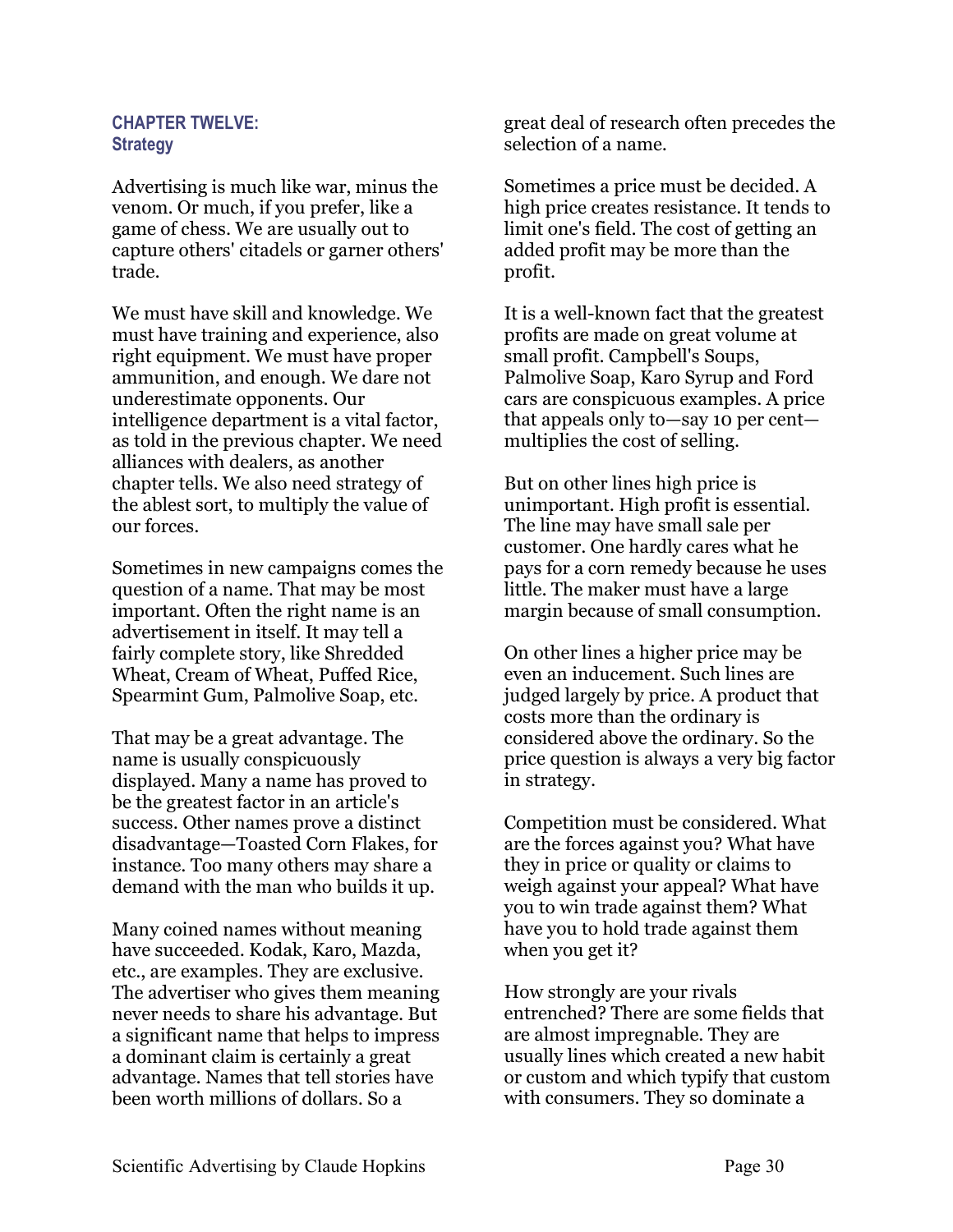field that one can hardly hope to invade it. They have the volume, the profit to make a tremendous fight.

Such fields are being constantly invaded. But it is done through some convincing advantage, or through very superior salesmanship-in-print.

Other lines are only less difficult. A new shaving soap, as an example. About every possible customer is using some rival soap. Most of them are satisfied with it. Many are wedded to it. The appeal must be strong enough to win those people from long established favor.

Such things are not accomplished by haphazard efforts. Not by considering people in the mass and making blind stabs for their favors. We must consider individuals, typical people who are using rival brands. A man on a Pullman, for instance, using his favorite soap. What could you say to him in person to get him to change to yours? We cannot go after thousands of men until we learn how to win one.

The maker may say that he has no distinctions. He is making a good product, but much like others. He deserves a share of the trade, but he has nothing exclusive to offer. However, there is nearly always something impressive that others have not told. We must discover it. We must have a seeming advantage. People don't quit habits without reason.

There is the problem of substitution and how to head it off. That often steals much of one's trade. This must be considered in one's original plan. One must have the foresight to see all eventualities, and the wisdom to

establish his defenses in advance.

Many pioneers in a line establish large demands. Then, through some fault in their foundations, lose a large share of the harvest. Theirs is a mere brand, for instance, where it might have stood for an exclusive product.

Vaseline is an example. That product established a new demand, and then almost monopolized that demand through wisdom at the start. To have called it some brand of petroleum jelly might have made a difference of millions in results.

Jell-O, Postum, Victrola, Kodak, etc., established coined names that came to typify a product. Some such names have been admitted to the dictionary. They have become common names, though coined and exclusive.

Royal Baking Powder and Toasted Corn Flakes, on the other hand, when they pioneered their fields, left the way open to perpetual substitution. So did Horlick's Malted Milk.

The attitude of dealers must be considered. There is a growing inclination to limit lines, to avoid duplicate lines, to lessen inventories. If this applies to your line, how will dealers receive it? If there is opposition, how can we circumvent it?

The problems of distribution are important and enormous. To advertise something which few dealers supply is a waste of ammunition. Those problems will be considered in a separate chapter.

These are samples of the problems which advertising men must solve. These are some of the reasons why vast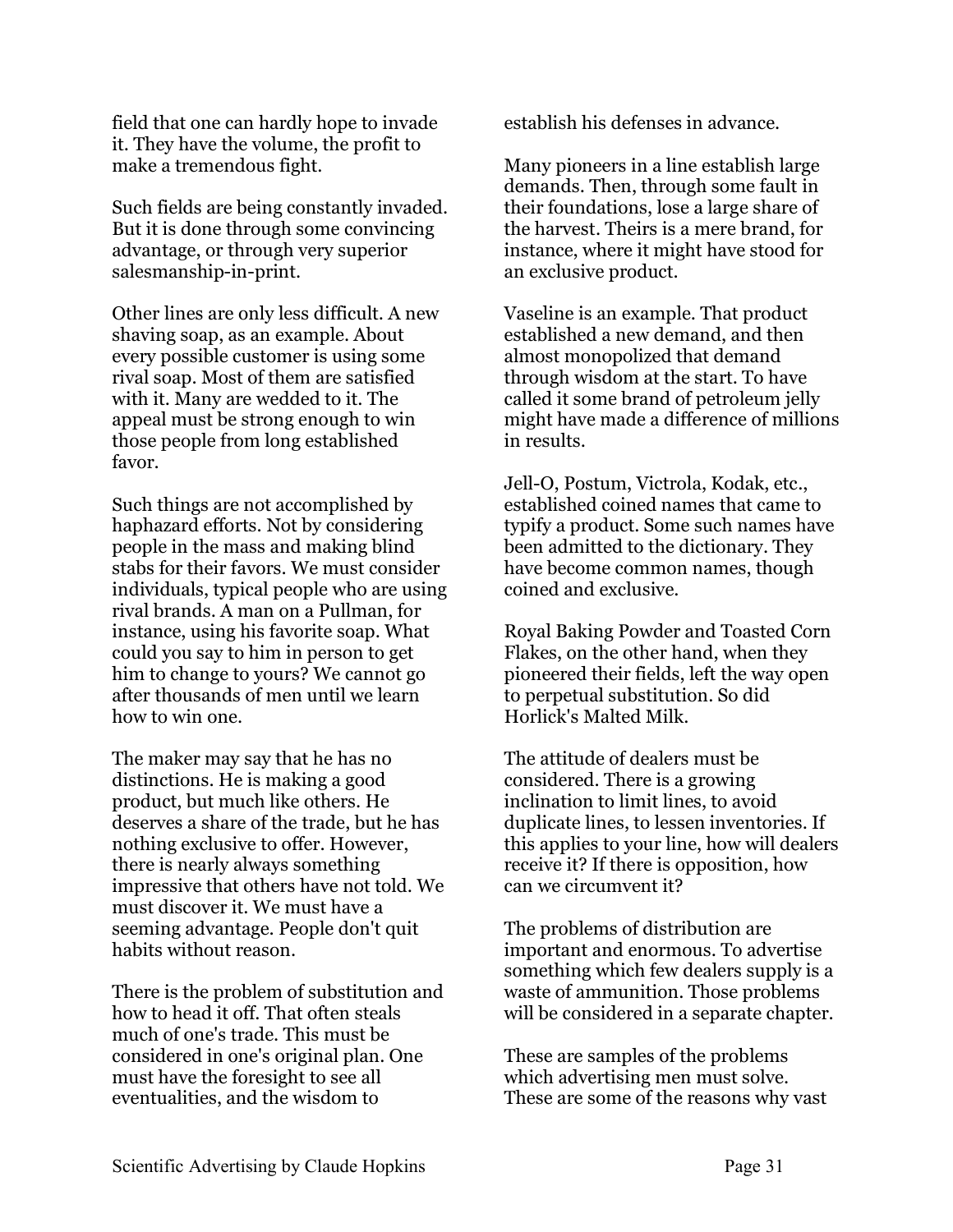experience is necessary. One oversight may cost the client millions in the end. One wrong piece of strategy may prohibit success. Things done in one way may be twice as easy, half as costly, as when done another way.

Advertising without this preparation is like a waterfall going to waste. The power may be there, but it is not made effective. We must center the force and direct it in a practical direction.

Advertising often looks very simple. Thousands of men claim ability to do it. And there still is a wide impression that many men can. As a result, much advertising goes by favor. But the men who know realize that the problems are as many and as important as the problems in building a skyscraper. And many of them lie in the foundations.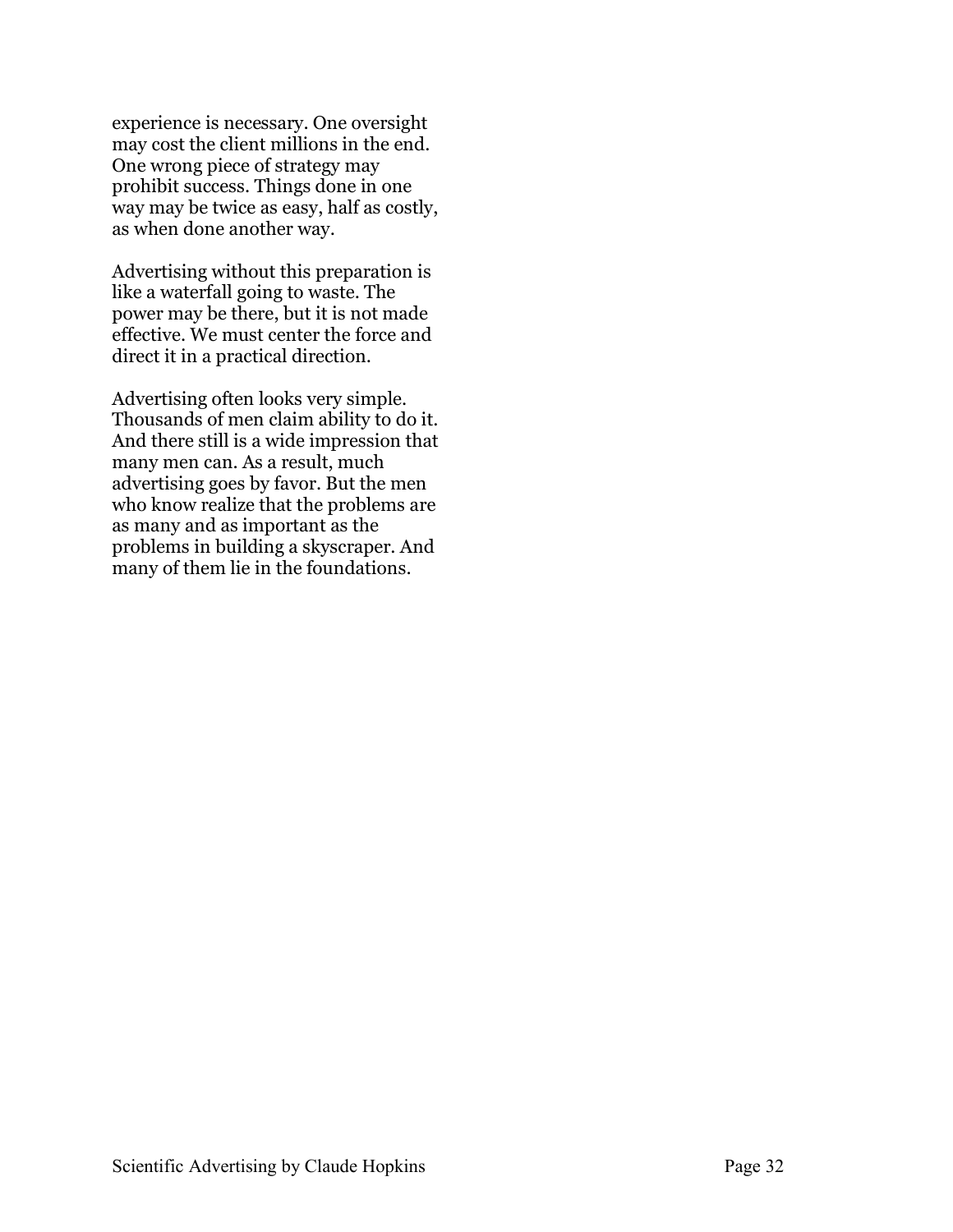### **CHAPTER THIRTEEN: Use of Samples**

The product itself should be its own best salesman. Not the product alone, but the product plus a mental impression, and atmosphere, which you place around it. That being so, samples are of prime importance. However expensive, they usually form the cheapest selling method. A salesman might as well go out without his sample case as an advertiser.

Sampling does not apply to little things alone, like foods or proprietaries. It can be applied in some way to almost anything. We have sampled clothing. We are now sampling phonograph records.

Samples serve numerous valuable purposes. They enable one to use the word "Free" in ads. That often multiplies the readers. Most people want to learn about any offered gift. Tests often show that samples pay for themselves perhaps several times over—in multiplying the readers of your ads without additional cost of space.

A sample gets action. The reader of your ad may not be convinced to the point of buying. But he is ready to learn more about the product that you offer. So he cuts out a coupon, lays it aside, and later mails it or presents it. Without that coupon he would soon forget.

Then you have the name and address of an interested prospect. You can start him using your product. You can give him fuller information. You can follow him up.

That reader might not again read one of your ads in six months. Your impression would be lost. But when he writes you, you have a chance to complete with that

prospect all that can be done. In that saving of waste the sample pays for itself.

Sometimes a small sample is not a fair test. Then we may send an order on the dealer for a full-size package. Or we may make the coupon good for a package at the store. Thus we get a longer test.

You say that is expensive. So is it expensive to gain a prospect's interest. It may cost you 50 cents to get the person to the point of writing for a sample. Don't stop at 15 cents additional to make that interest valuable.

Another way in which samples pay is by keying your advertisements. They register the interest you create. Thus you can compare one with another ad, headline, plan and method.

That means in any line an enormous saving. The wisest, most experienced man cannot tell what will most appeal in any line of copy. Without a key to guide you, your returns are very apt to cost you twice what they need cost. And we know that some ads on the same product will cost ten times what others cost. A sample may pay for itself several times over by giving you an accurate check.

Again samples enable you to refer customers where they can be supplied. This is important before you attain general distribution.

Many advertisers lose much by being penny-wise. They are afraid of imposition, or they try to save pennies. That is why they ask ten cents for a sample, or a stamp or two. Getting that dime may cost them from 40 cents to \$1. That is, it may add that to the cost of the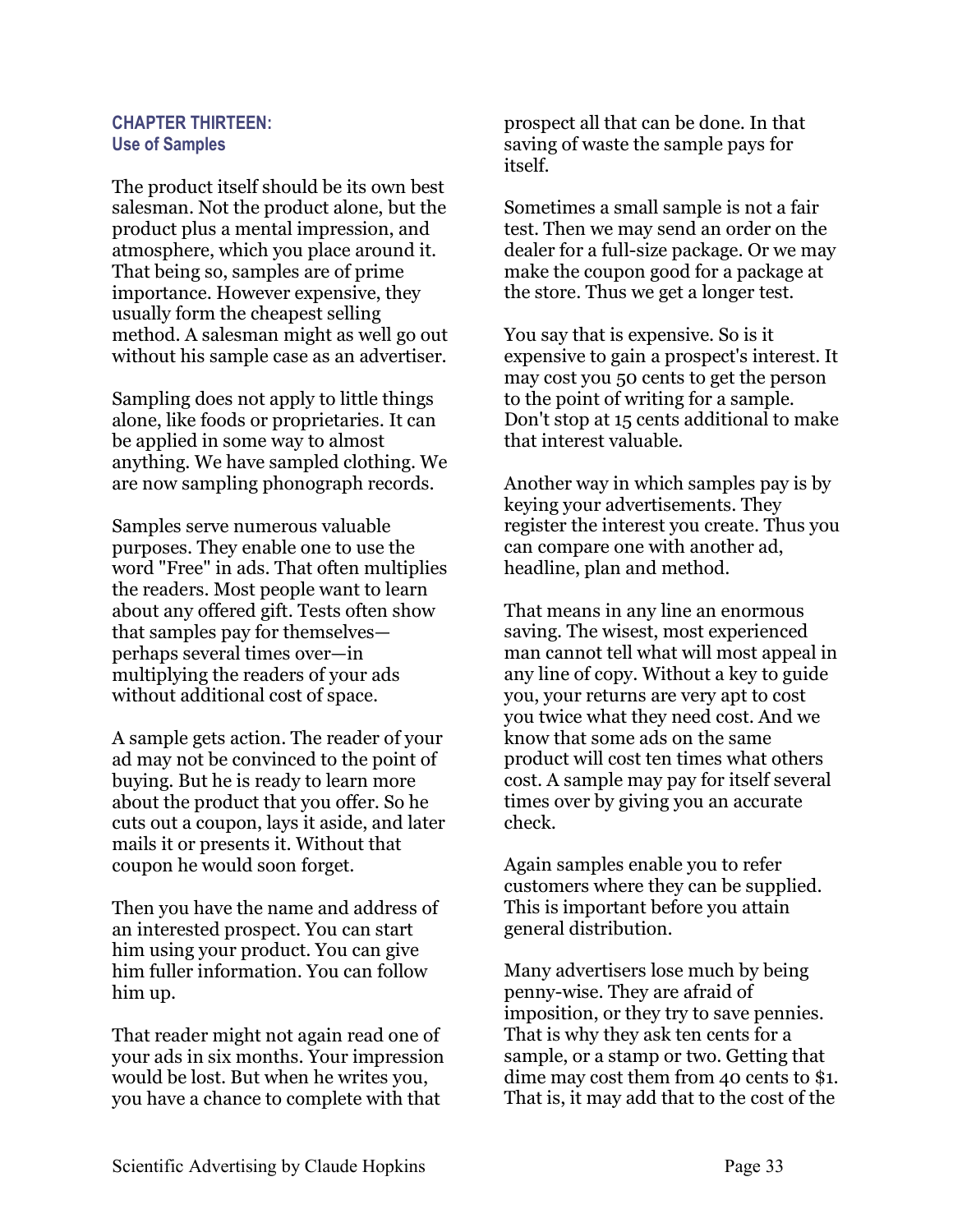replies. But it is remarkable how many will pay that addition rather than offer a sample free.

Putting a price on a sample greatly retards replies. Then it prohibits you from using the word "Free" in your ads. And that word "Free," as we have stated, will generally more than pay for your samples.

For the same reason some advertisers say, "You buy one package, we will buy the other." Or they make a coupon good for part of the purchase price. Any keyed returns will clearly prove that such offers do not pay. Before a prospect is converted, it is approximately as hard to get half price for your article as to get the full price for it.

Bear in mind that you are the seller. You are the one courting interest. Then don't make it difficult to exhibit that interest. Don't ask your prospects to pay for your selling efforts. Three in four will refuse to pay—perhaps nine in ten.

Costs of requests for samples differ in every line. It depends on your breadth of appeal. Some things appeal to everybody, some to a small percentage. One issue of the papers in Greater New York brought 1,460,000 requests for a can of evaporated milk. On a chocolate drink, one-fifth the coupons published are presented. Another line not widely used may bring a fraction of that number.

But the cost of inquiries is usually enough to be important. Then don't neglect them. Don't stint your efforts with those you have half sold. An inquiry means that a prospect has read your story and is interested. He or she would like to try your product and learn more

about it. Do what you would do if that prospect stood before you.

Cost of inquiries depends largely on how they come. Asking people to mail the coupon brings minimum returns. Often four times as many will present that coupon for a sample at the store.

On a line before the writer now, sample inquiries obtained by mail average 70 cents each. The same ad brings inquiries at from 18 cents to 22 cents each when the coupons are presented at a local store.

Most people write few letters. Writing is an effort. Perhaps they have no stamps in the house. Most people will pay carfare to get a sample rather than two cents postage. Therefore, it is always best, where possible, to have samples delivered locally.

On one line three methods were offered. The woman could write for a sample, or telephone, or call at a store. Seventy per cent of the inquiries came by telephone. The use of the telephone is more common and convenient than the use of stamps.

Sometimes it is not possible to supply all dealers with samples. Then we refer people to some central stores. These stores are glad to have many people come there. And other dealers do not generally object so long as they share in the sales.

It is important to have these dealers send you the coupons promptly. Then you can follow up the inquiries while their interest is fresh.

It is said that sample users repeat. They do to some extent. But repeaters form a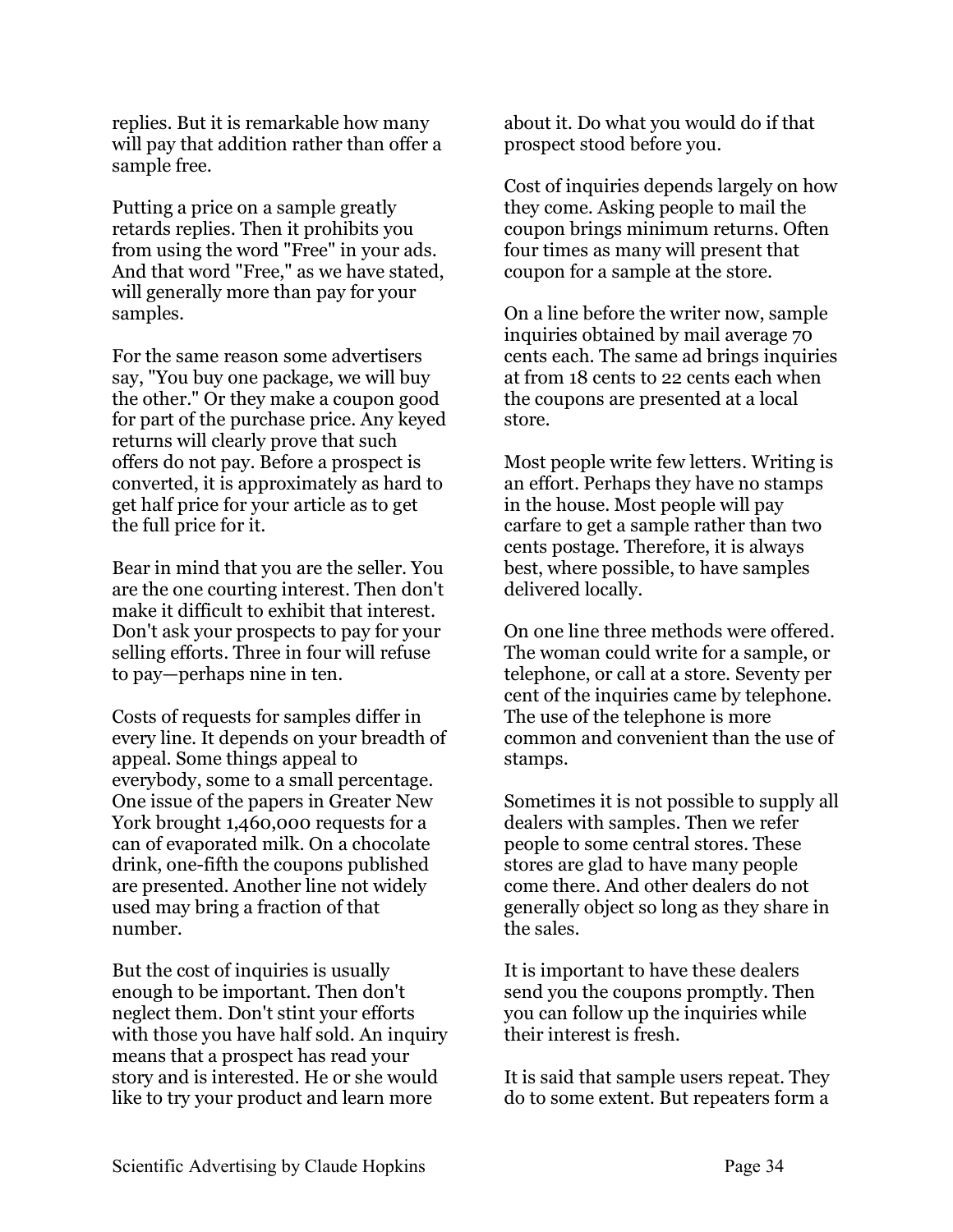small percentage. Figure it in your cost.

Say to the woman, "Only one sample to a home" and few women will try to get more of them. And the few who cheat you are not generally people who would buy. So you are not losing purchasers, but the samples only.

On numerous lines we have for long offered full-size packages free. The packages were priced at from 10 cents to 50 cents each. In certain territories for a time we have checked up on repeaters. And we found the loss much less than the cost of checking.

In some lines samples would be wasted on children, and they are most apt to get them. Then say in your coupon "adults only." Children will not present such coupons, and they will rarely mail them.

But one must be careful about publishing coupons good for a full-size package at any store. Some people, and even dealers, may buy up many papers. We do not announce the date of such offers. And we insert them in Sunday papers, not so easily bought up.

But we do not advocate samples given out promiscuously. Samples distributed to homes, like waifs on the doorsteps, probably never pay. Many of them never reach the housewife. When they do, there is no predilection for them. The product is cheapened. It is not introduced in a favorable way.

So with demonstrations in stores. There is always a way to get the same results at a fraction of the cost.

Many advertisers do not understand this. They supply thousands of samples to dealers to be handed out as they will. Could a trace be placed on the cost of returns, the advertiser would be stunned.

Give samples to interested people only. Give them only to people who exhibit that interest by some effort. Give them only to people to whom you have told your story. First create an atmosphere of respect, a desire, and expectation. When people are in that mood, your sample will usually confirm the qualities you claim.

Here again comes the advantage of figuring cost per customer. That is the only way to gauge advertising. Samples sometimes seem to double advertising cost. They often cost more than the advertising. Yet, rightly used, they almost invariably form the cheapest way to get customers. And that is what you want.

The arguments against samples are usually biased. They may come from advertising agents who like to see all the advertising money spent in print. Answer such arguments by tests. Try some towns with them, some without them. Where samples are effectively employed, we rarely find a line where they do not lessen the cost per customer.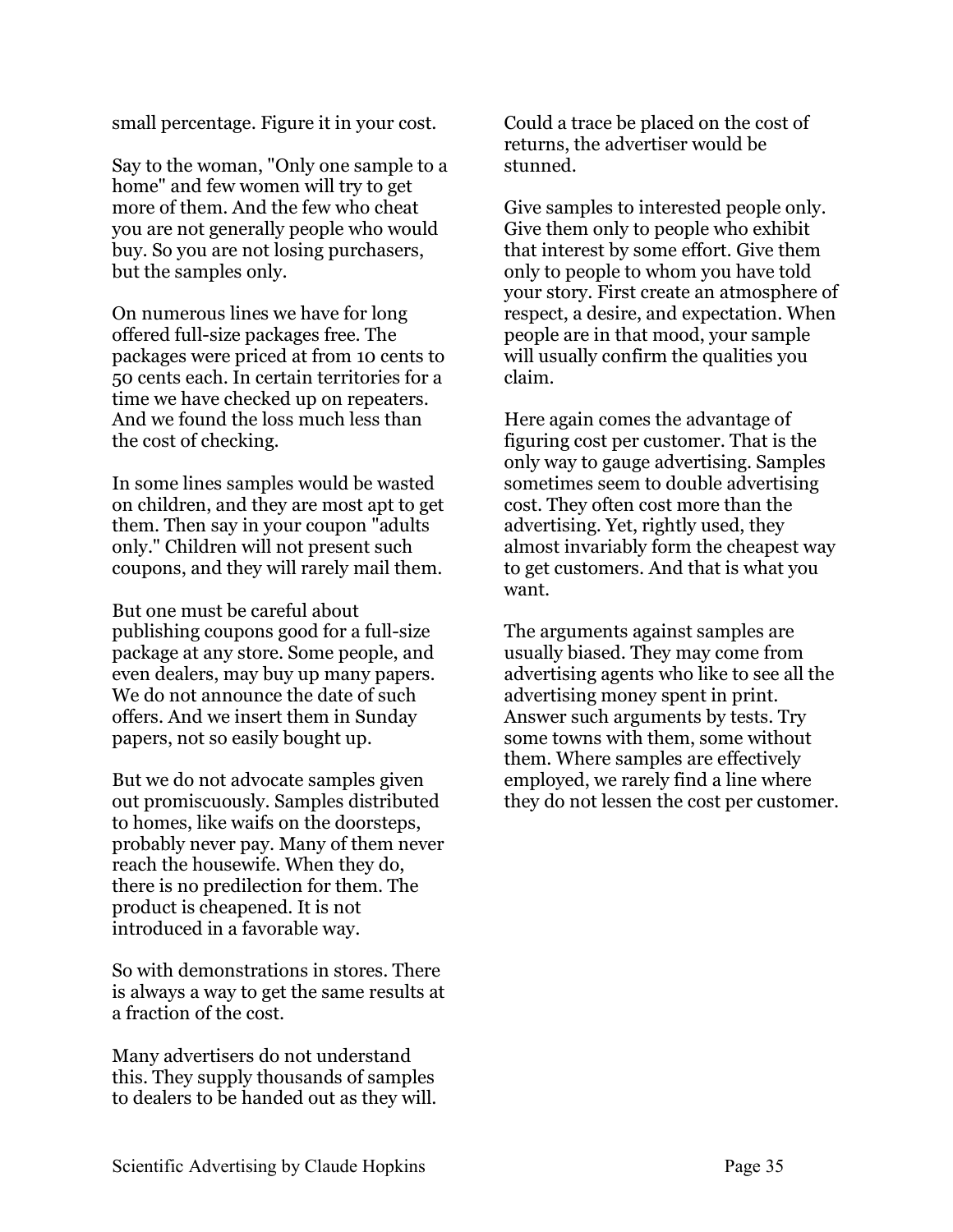# **CHAPTER FOURTEEN: Getting Distribution**

Most advertisers are confronted with the problem of getting distribution. National advertising is unthinkable without that. A venture cannot be profitable if nine in ten of the converts fail to find the goods.

To force dealers to stock by bringing repeated demands may be enormously expensive. To cover the country with a selling force is usually impossible. To get dealers to stock an unknown line on promise of advertising is not easy. They have seen too many efforts fail, too many promises rescinded.

We cannot discuss all plans for getting distribution. There are scores of ways employed, according to the enterprise. Some start by soliciting direct sales mail orders—until the volume of demand forces dealers to supply.

Some get into touch with prospects by a sample or other offer, and then refer them to certain dealers who are stocked.

Some well-known makers can get a large percentage of dealers to stock in advance under guarantee of sale. Some consign goods to jobbers so dealers can easily order. Some name certain dealers in their ads until dealers, in general, stock.

The problems in this line are numberless. The successful methods are many. But most of them apply to lines too few to be worthy of discussion in a book like this.

We shall deal here with articles of wide appeal and repeated sales, like foods or proprietary articles.

We usually start with local advertising,

even though magazine advertising is best adapted to the article. We get our distribution town by town, and then change to national advertising.

Sometimes we name the dealers who are stocked. As others stock, we add their names. When a local campaign is proposed, naming certain dealers, the average dealer wants to be included. It is often possible to get most of them by offering to name them in the first few ads.

Whether you advertise few or many dealers, the others will stock in very short order if the advertising is successful. Then the trade is referred to all dealers.

The sample plans dealt with in the previous chapter aid quick distribution. They often pay for themselves in this way alone.

If the samples are distributed locally, the coupon names the stores. The prospects who go there to get samples know that those stores are supplied, if a nearer dealer is not. Thus little trade is lost.

When sample inquiries come to the advertiser, inquirers are referred to certain dealers at the start. Enough demand is centered there to force those dealers to supply it.

Sometimes most stores are supplied with samples, but on the requirement of a certain purchase. You supply a dozen samples with a dozen packages, for instance. Then inquirers for samples are referred to all stores. This quickly forces general distribution. Dealers don't like to have their customers go to competitors even for a sample.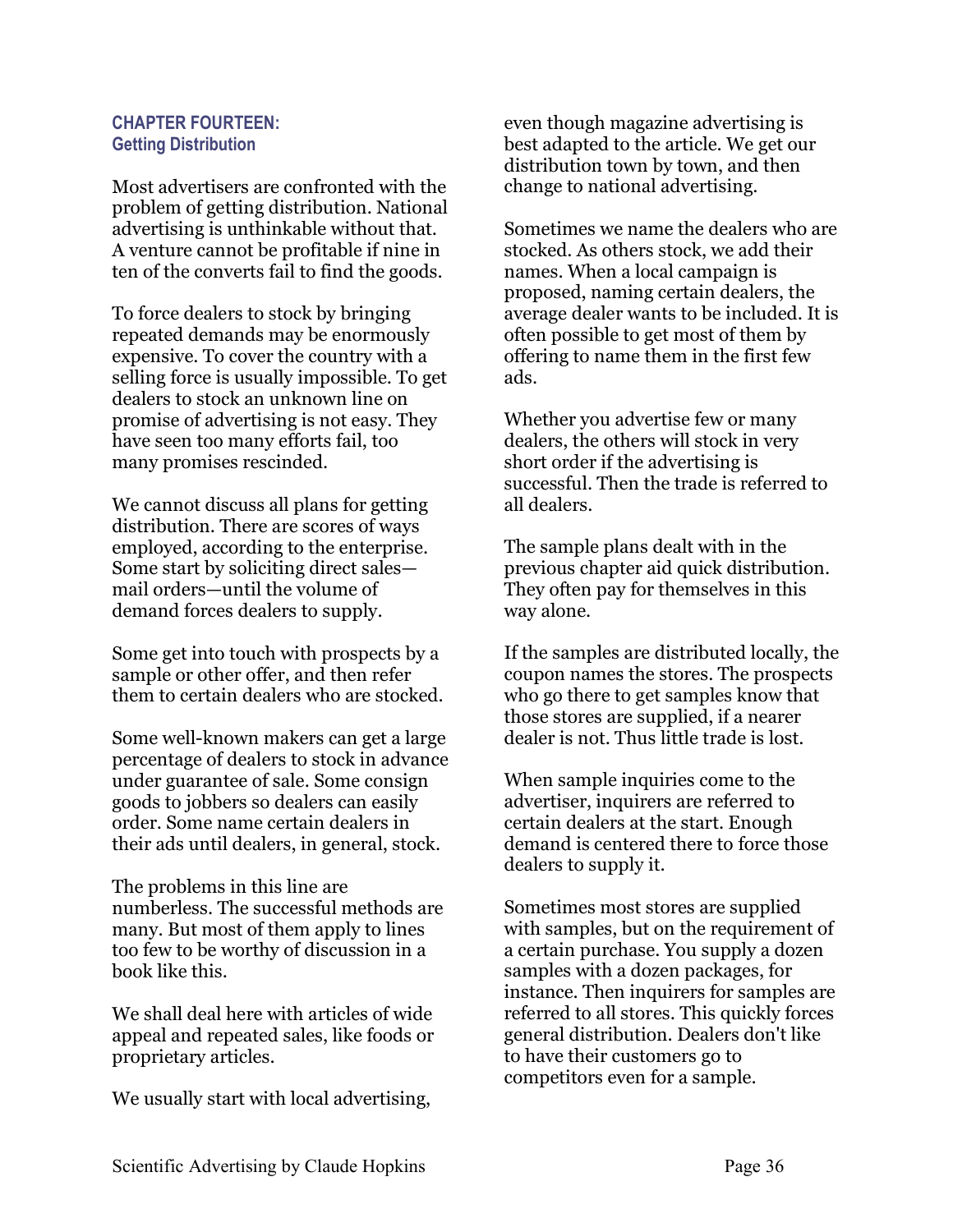Where a coupon is used, good at any store for a full-size package, the problem of distribution becomes simple. Mail to dealers proofs of the ad that will contain the coupon. Point out to each that many of his customers are bound to present that coupon. Each coupon means a cash sale at full profit. No average dealer will let those customers go elsewhere.

Such a free-package offer often pays for itself in this way. It forms the cheapest way of getting general distribution.

Some of the most successful advertisers have done this in a national way. They have inserted coupon ads in magazines, each coupon good at any store for a fullsize package. A proof of the ad is sent to dealers in advance, with a list of the magazines to be used, and their circulation.

In this way, in one week sometimes, makers attain a reasonable national distribution. And the coupon ad, when it appears, completes it. Here again the free packages cost less than other ways of forcing distribution. And they start thousands of users besides. Palmolive Soap and Puffed Grains are among the products that attained their distribution in that way.

Half the circulation of a newspaper may go to outside towns. That half may be wasted if you offer a sample at local stores. Say in your coupon that outside people should write you for a sample. When they write, do not mail the sample. Send the samples to a local store, and refer inquirers to that store. Mailing a sample may make a convert who cannot be supplied. But the store that supplies the sample will usually supply demand.

In these ways, many advertisers get national distribution without employing a single salesman. They get it immediately. And they get it at far lower cost than by any other method.

There are advertisers who, in starting, send every dealer a few packages as a gift. That is better, perhaps, than losing customers created. But it is very expensive. Those free packages must be sold by advertising. Figure their cost at your selling price, and you will see that you are paying a high cost per dealer. A salesman might sell these small stocks at a lower cost. And other methods may be vastly cheaper.

Sending stocks on consignment to retailers is not widely favored. Many dealers resent it. Collections are difficult. And unbusiness-like methods do not win dealer respect.

The plans advocated here are the best plans yet discovered for the lines to which they apply. Other lines require different methods. The ramifications are too many to discuss in a book like this.

But don't start advertising without distribution. Don't get distribution by methods too expensive. Or by slow, oldfashioned methods. The loss of time may cost you enormously in sales. And it may enable energetic rivals to get ahead of you.

Go to men who know by countless experiences the best plan to apply to your line.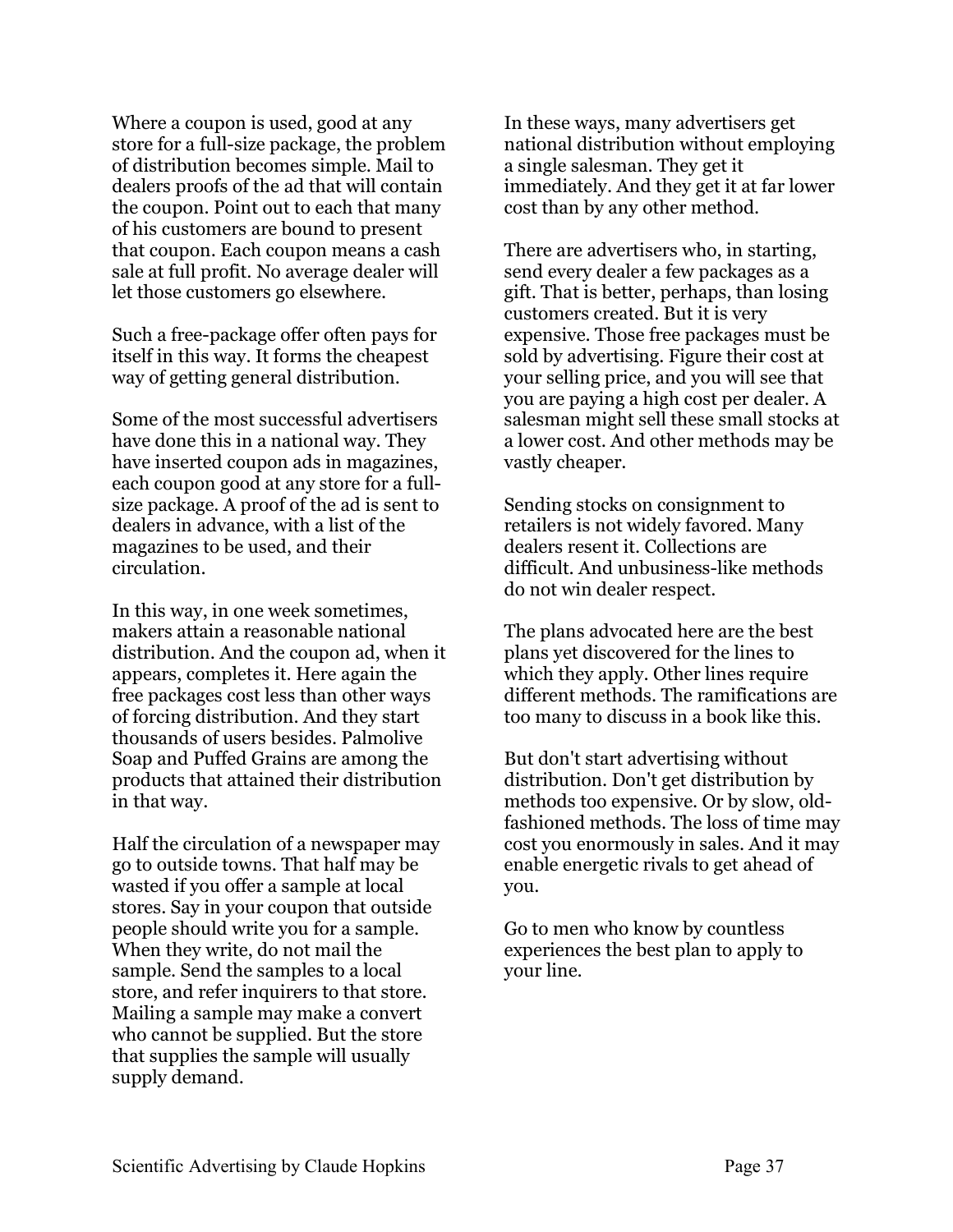# **CHAPTER FIFTEEN: Test Campaigns**

Almost any question can be answered, cheaply, quickly and finally, by a test campaign. And that's the way to answer them—not by arguments around a table. Go to the court of last resort—the buyers of your product.

On every new project there comes up the question of selling that article profitably. You and your friends may like it, but the majority may not. Some rival product may be better liked or cheaper. It may be strongly entrenched. The users won away from it may cost too much to get.

People may buy and not repeat. The article may last too long. It may appeal to a small percentage, so most of your advertising goes to waste.

There are many surprises in advertising. A project you will laugh at may make a great success. A project you are sure of may fall down. All because tastes differ so. None of us know enough people's desires to get an average viewpoint.

In the old days, advertisers ventured on their own opinions. The few guessed right, the many wrong. Those were the times of advertising disasters. Even those who succeeded came close to the verge before the tide was turned. They did not know their cost per customer or their sale per customer. The cost of selling might take long to come back. Often it never came back.

Now we let the thousands decide what the millions will do. We make a small venture, and watch cost and result. When we learn what a thousand customers cost, we know almost exactly what a million will cost. When we learn

what they buy, we know what a million will buy.

We establish averages on a small scale, and those averages always hold. We know our cost, we know our sale, and we know our profit or our loss. We know how soon our cost comes back. Before we spread out, we prove our undertaking absolutely safe. So there are today no advertising disasters piloted by men who know.

Perhaps we try out our project in four or five towns. We may use a sample offer or a free package to get users started quickly. We learn in this way the cost per customer started. Then we wait and see if users buy those samples. If they do, will they continue? How much will they buy? How long does it take for the profit to return our cost of selling?

A test like this may cost \$3,000 to \$5,000. It is not all lost, even when the product proves unpopular. Some sales are made. Nearly every test will in time bring back the entire cost.

Sometimes we find that the cost of the advertising comes back before the bills are due. That means that the product can be advertised without investment. Many a great advertiser has been built up without any cost whatever beyond immediate receipts. That is an ideal situation.

On another product it may take three months to bring back the cost with a profit. But one is sure of his profit in that time. When he spreads out he must finance accordingly.

Think what this means. A man has what he considers an advertising possibility. But national advertising looks so big and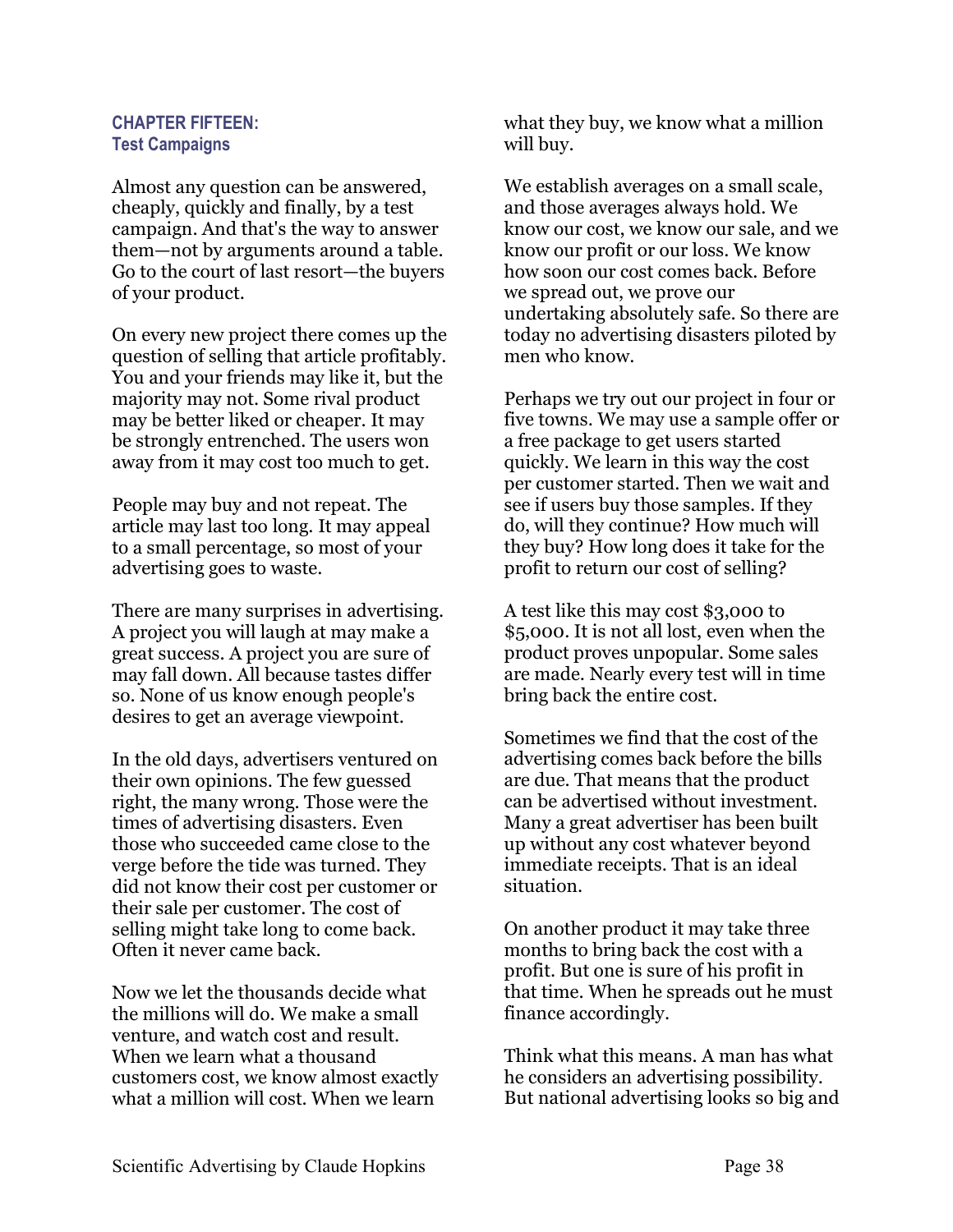expensive that he dare not undertake it.

Now he presents it in a few average towns, at a very modest cost. With almost no risk whatever. From the few thousands he learns what the millions will do. Then he acts accordingly. If he then branches out he knows to a certainty just what his results will be.

He is playing on the safe side of a hundred to one shot. If the article is successful, it may make him millions. If he is mistaken about it, the loss is a trifle.

These are facts we desire to emphasize and spread. All our largest accounts are now built in this way, from very small beginnings. When businessmen realize that this can be done, hundreds of others will do it. For countless fortuneearners now lie dormant.

The largest advertiser in the world makes a business of starting such projects. One by one he finds out winners. Now he has twenty-six, and together they earn many millions yearly.

These test campaigns have other purposes. They answer countless questions that arise in business.

A large food advertiser felt that his product would be more popular in another form. He and all his advisers were certain about it. They were willing to act on this supposition without consulting the consumers, but wiser advice prevailed.

He inserted an ad in a few towns with a coupon, good at any store for a package of the new-style product. Then he wrote to the users about it. They were almost unanimous in their disapproval.

Later the same product was suggested in still another form. The previous verdict made the change look dubious. The advertiser hardly thought a test worthwhile. But he submitted the question to a few thousand women in a similar way and 91 per cent voted for it. Now he has a unique product that promises to largely increase his sales.

These tests cost about \$1,000 each. The first one saved him a very costly mistake. The second will probably bring him large profits.

Then we use test campaigns to try out new methods on advertising already successful. Thus we constantly seek for better methods, without interrupting plans already proved out.

In five years for one food advertiser we tried out over fifty separate plans. Every little while we found an improvement, so the results of our advertising constantly grew. At the end of five years we found the best plan of all. It reduced our cost of selling by 75 per cent. That is, it was four times more effective than the best plan used before.

That is what mail order advertisers do try out plan after plan to constantly reduce the cost. Why should any general advertiser be less business-like and careful?

Another service of the test campaign is this:

An advertiser is doing mediocre advertising. A skilled advertising agent feels that he can greatly increase results. The advertiser is doubtful. He is doing fairly well. He has alliances that he hesitates to break. So he is inclined to let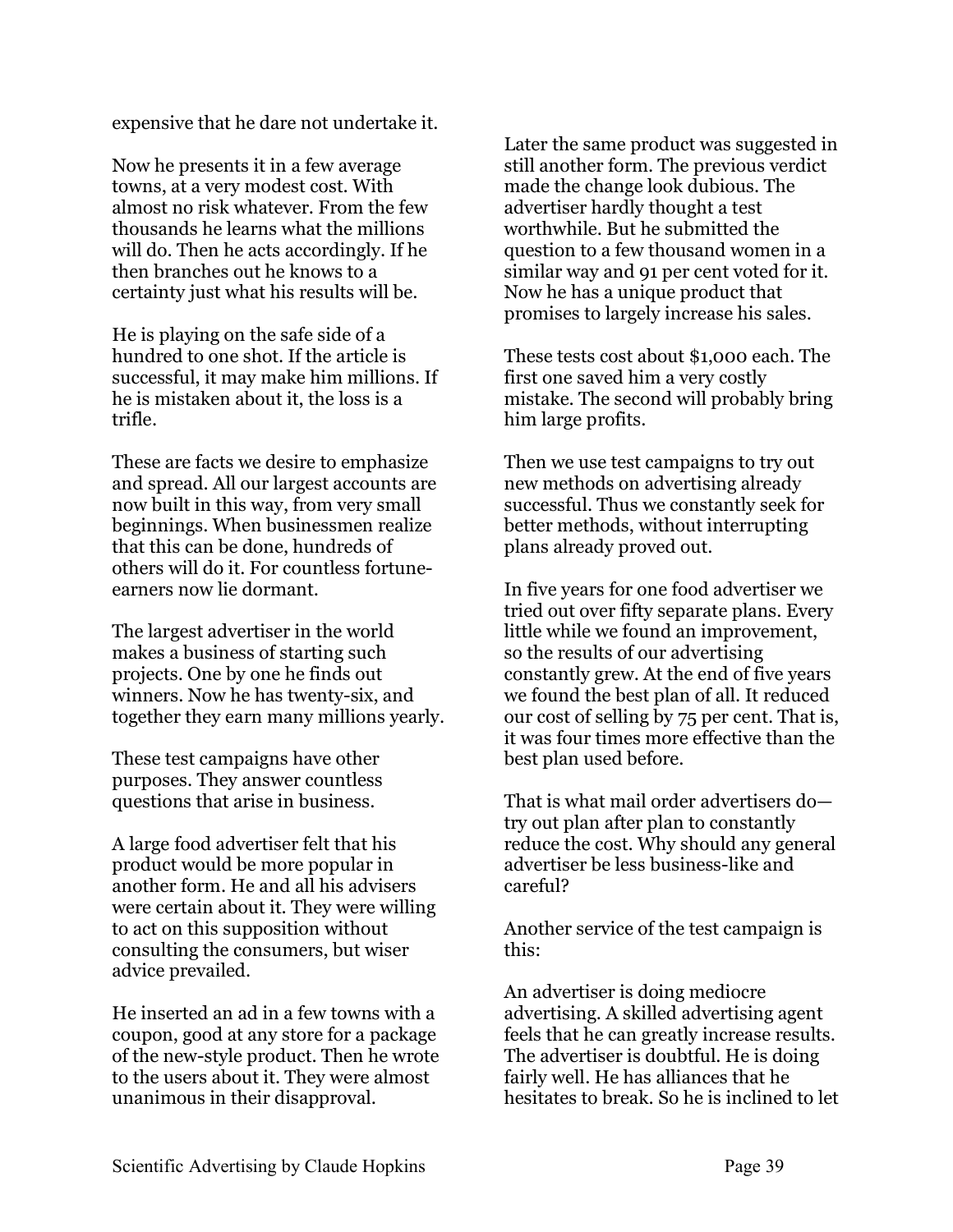well enough alone.

Now the question can be submitted to the verdict of a test. The new agent may take a few towns, without interfering with the general campaign. Then compare his results with the general results and prove his greater skill.

Plausible arguments are easy in this line. One man after another comes to an advertiser to claim superior knowledge or ability. It is hard to decide, and decisions may be wrong.

Now actual figures gained at a small cost can settle the question definitely. The advertiser makes no commitment. It is like saying to a salesman, "Go out for a week and prove." A large percentage of all the advertising done would change hands if this method were applied.

Again we come back to scientific advertising. Suppose a chemist would say in an arbitrary way that this compound was best, or that better. You would little respect his opinion. He makes tests—sometimes hundreds of tests—to actually know which is best. He will never state a supposition before he has proved it. How long before advertisers in general will apply that exactness to advertising?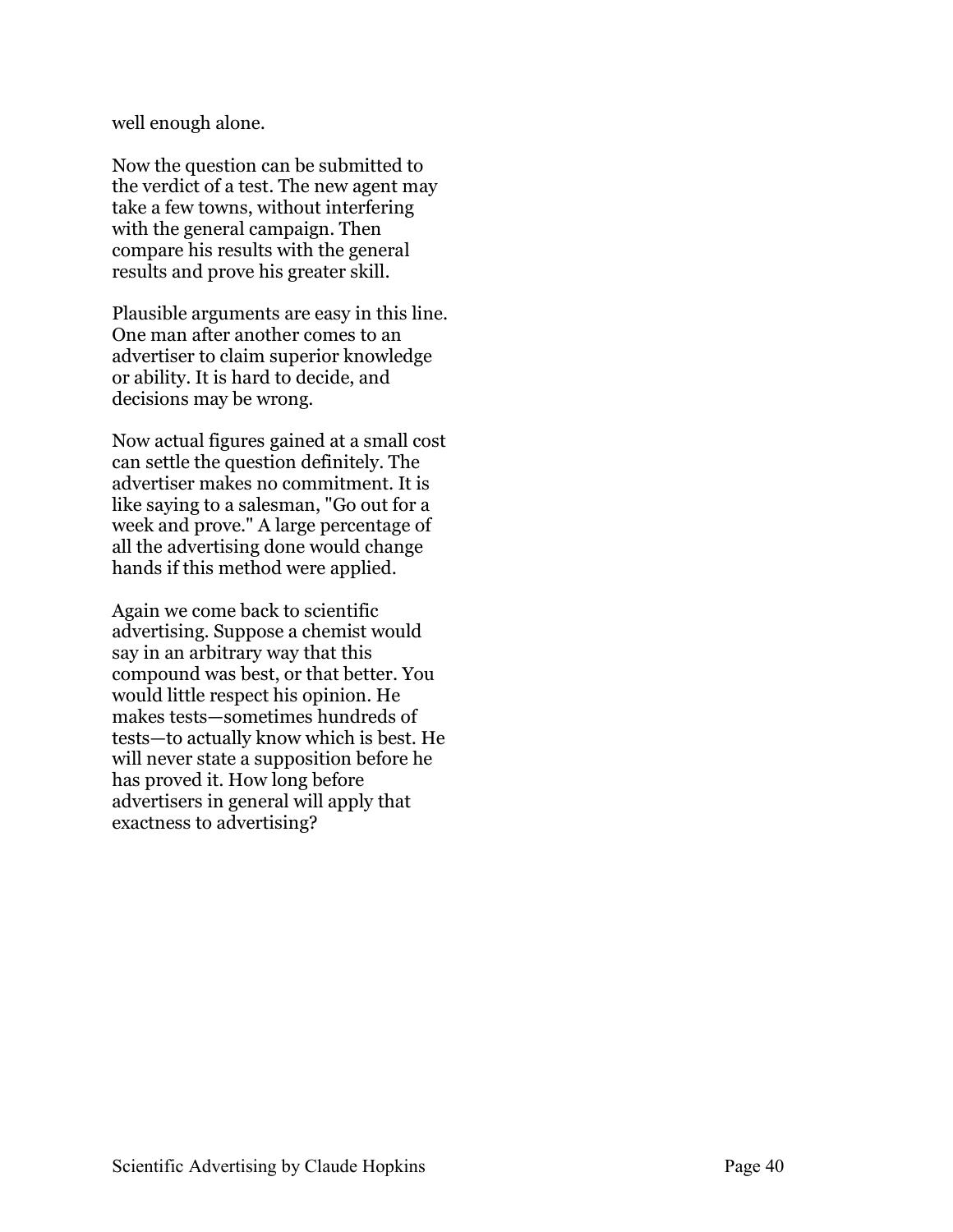# **CHAPTER SIXTEEN: Leaning on Dealers**

We cannot depend much in most lines on the active help of jobbers or of dealers. They are busy. They have many lines to consider. The profit on advertised lines is not generally large. And an advertised article is apt to be sold at cut prices.

The average dealer does what you would do. He exerts himself on brands of his own, if at all. Not on another man's brand.

The dealer will often try to make you think otherwise. He will ask some aid or concession on the ground of extra effort. Advertisers often give extra discounts. Or they make loading offers—perhaps one case free in ten—in the belief that loaded dealers will make extra efforts.

This may be so on rare lines, but not generally. And efforts if made do not usually increase the total sales. They merely swing trade from one store to another.

On most lines, making a sale without making a convert does not count for much. Sales made by conviction—by advertising—are likely to bring permanent customers. People who buy through casual recommendations do not often stick. Next time someone else gives other advice.

Revenue that belongs to the advertiser is often given away without adequate return. These discounts and gifts could be far better spent in securing new consumers.

Free goods must be sold, and by your own efforts usually. One extra case with

ten means that advertising must sell 10 per cent more to bring you the same return. The dealer would probably buy just as much if you let him buy as convenient.

Much money is often frittered away on other forms of dealer help. Perhaps on window or store displays. A window display, acting as a reminder, may bring to one dealer a lion's share of the trade. Yet it may not increase your total sales at all.

Those are facts to find out. Try one town in one way, one in another. Compare total sales in those towns. In many lines such tests will show that costly displays are worthless. A growing number of experienced advertisers spend no money on displays.

This is all in line of general publicity, so popular long ago. Casting bread upon the waters and hoping for its return. Most advertising was of that sort twenty years ago.

Now we put things to the test. We compare cost and result on every form of expenditure. It is easily done. Very many costly wastes are eliminated by this modern process.

Scientific advertising has altered many old plans and conceptions. It has proved many long-established methods to be folly. And why should we not apply to these things the same criterion we apply to other forms of selling? Or to manufacturing costs?

Your object in all advertising is to buy new customers at a price that pays a profit. You have no interest in centering trade at any particular store. Learn what your consumers cost and what they buy.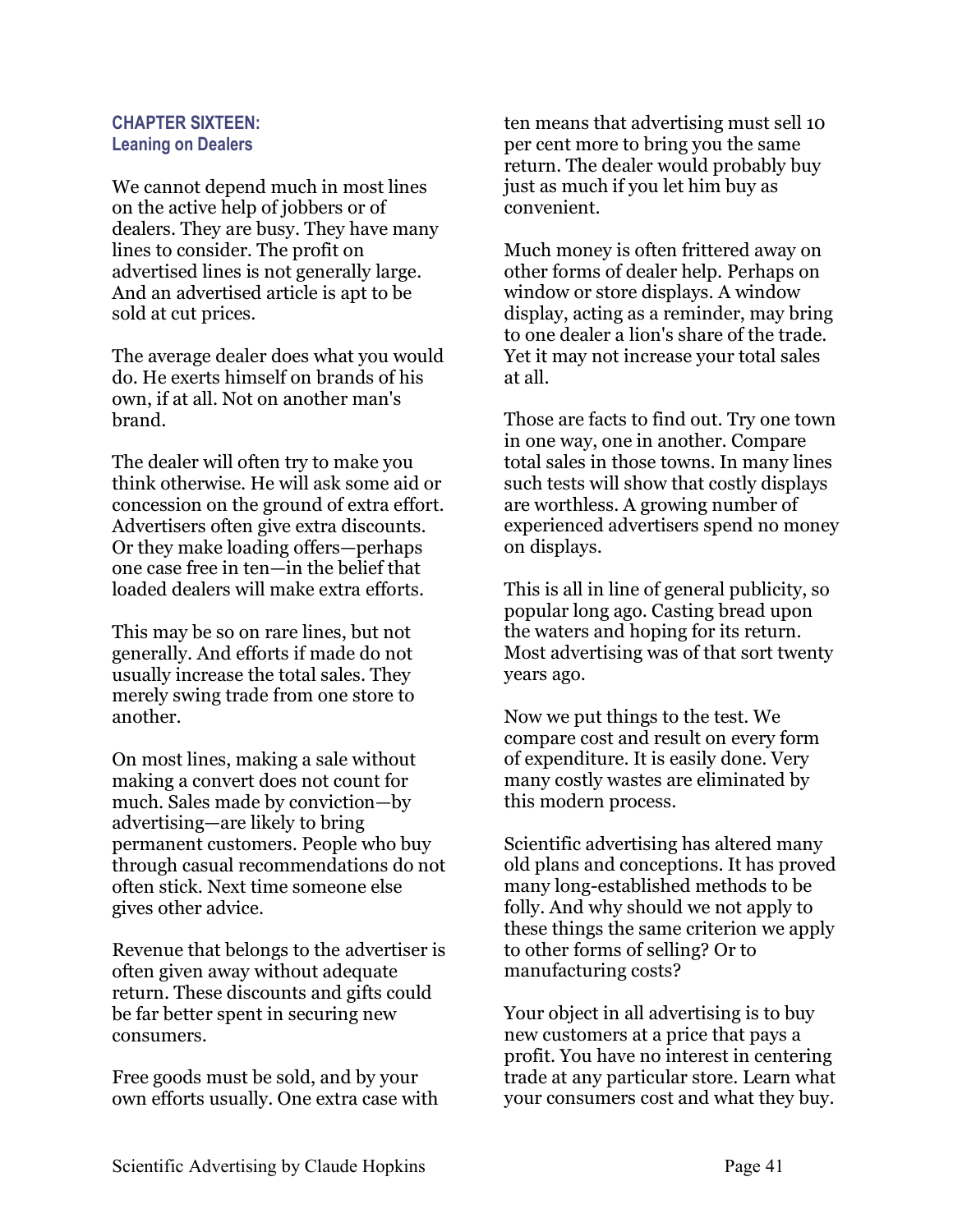If they cost you one dollar each, figure that every wasted dollar costs you a possible customer.

Your business will be built in that way, not by dealer help. You must do your own selling, make your own success. Be content if dealers fill the orders that you bring. Eliminate your wastes. Spend all your ammunition where it counts for most.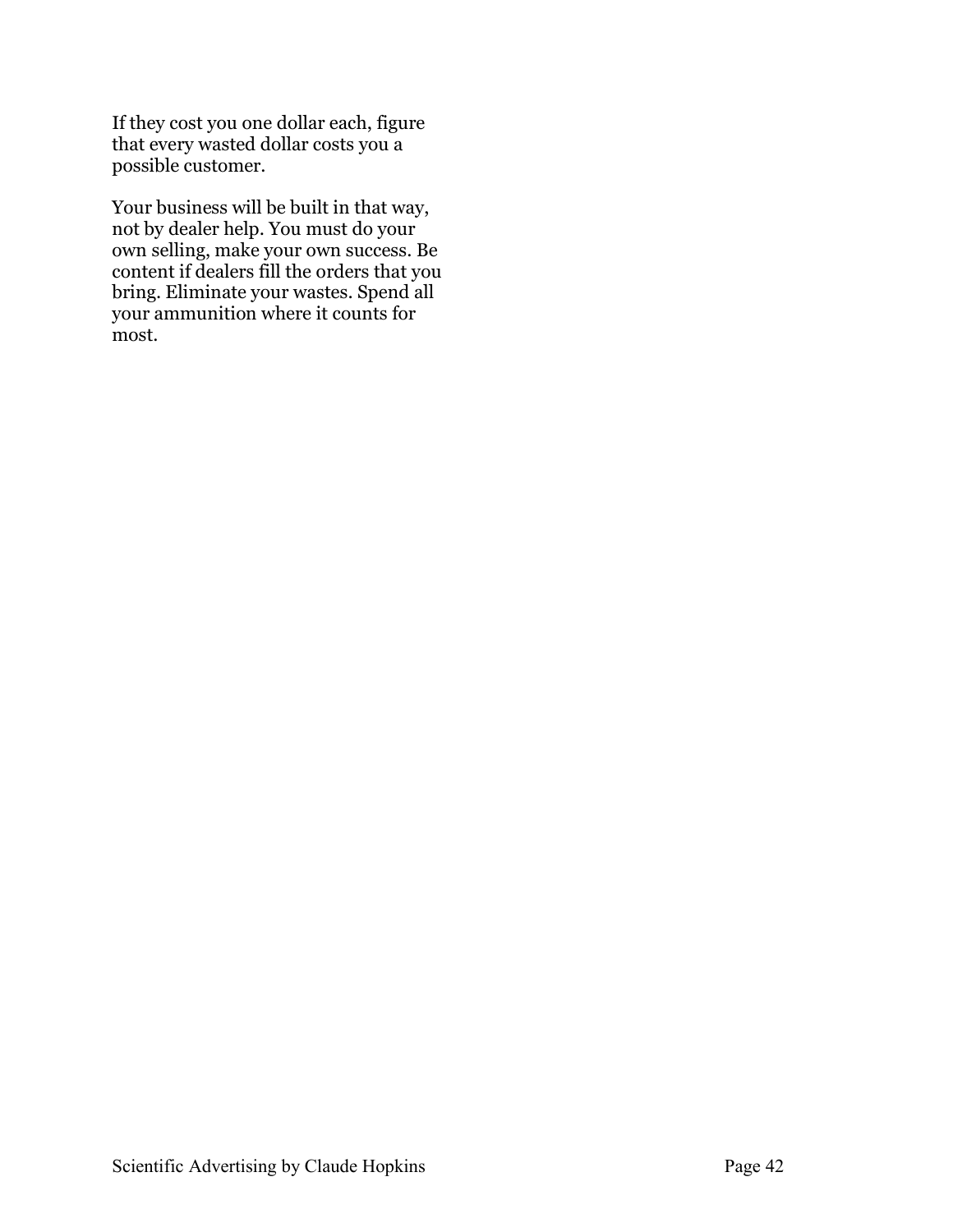### **CHAPTER SEVENTEEN: Individuality**

A person who desires to make an impression must stand out in some way from the masses. And in a pleasing way. Being eccentric, being abnormal is not a distinction to covet. But doing admirable things in a different way gives one a great advantage.

So with salesmen, in person or in print. There is uniqueness that belittles and arouses resentment. There is refreshing uniqueness that enhances, which we welcome and remember. Fortunate is the salesman who has it.

We try to give each advertiser a becoming style. We make him distinctive, perhaps not in appearance, but in manner and in tone. He is given an individuality best suited to the people he addresses.

One man appears rugged and honest in a line where rugged honesty counts. One may be a good fellow where choice is a matter of favor. In other lines the man stands out by impressing himself as an authority.

We have already cited a case where a woman made a great success in selling clothing to girls, solely through a created personality that won.

That's why we have signed ads sometimes—to give them a personal authority. A man is talking—a man who takes pride in his accomplishments—not a "soul-less corporation." Whenever possible we introduce a personality into our ads. By making a man famous we make his product famous. When we claim an improvement, naming the man who made it adds effect.

Then we take care not to change an individuality that has proved appealing. Before a man writes a new ad on that line, he gets into the spirit adopted by the advertiser. He plays a part as an actor plays it.

In successful advertising great pains are taken to never change our tone. That which won so many is probably the best way to win others. Then people come to know us. We build on that acquaintance rather than introduce a stranger in strange guise. People do not know us by name alone, but by looks and mannerisms. Appearing different every time we meet never builds up confidence.

Then we don't want people to think that salesmanship is made to order. That our appeals are created, studied, artificial. They must seem to come from the heart, and the same heart always, save where a wrong tack forces a complete change.

There are winning personalities in ads as well as people. To some we are glad to listen, others bore us. Some are refreshing, some commonplace. Some inspire confidence, some caution.

To create the right individuality is a supreme accomplishment. Then an advertiser's growing reputation on that line brings him ever-increasing prestige. Never weary of that part. Remember that a change in our characteristics would compel our best friends to get acquainted all over.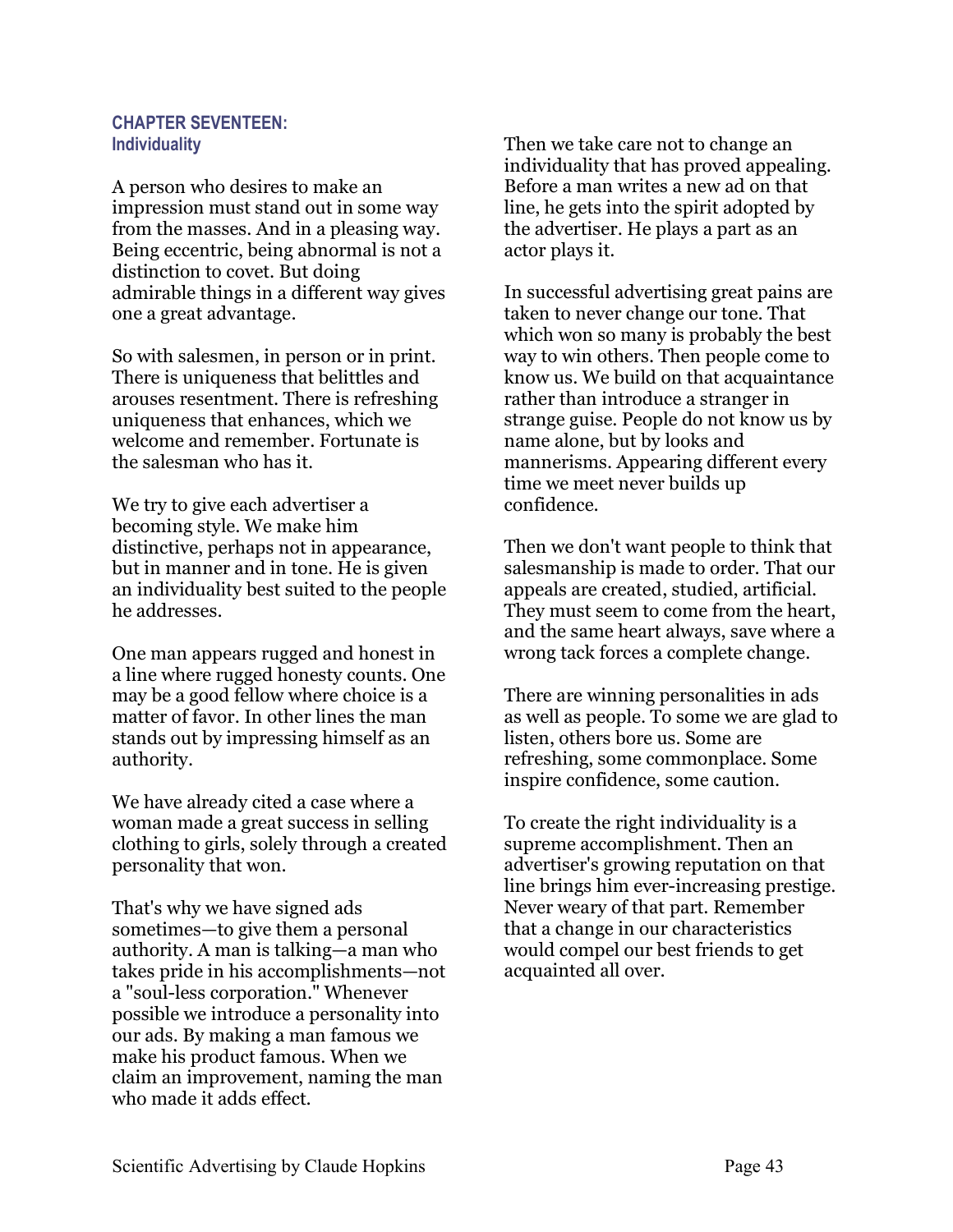# **CHAPTER EIGHTEEN: Negative Advertising**

To attack a rival is never good advertising. Don't point out others' faults. It is not permitted in the best mediums. It is never good policy. The selfish purpose is apparent. It looks unfair, not sporty. If you abhor knockers, always appear a good fellow.

Show the bright side, the happy and attractive side, not the dark and uninviting side of things. Show beauty, not homeliness; health, not sickness. Don't show the wrinkles you propose to remove, but the face as it will appear. Your customers know all about the wrinkles.

In advertising a dentifrice, show pretty teeth, not bad teeth. Talk of coming good conditions, not conditions that exist. In advertising clothes, picture well-dressed people, not the shabby. Picture successful men, not failures, when you advertise a business course. Picture what others wish to be, not what they may be now.

We are attracted by sunshine, beauty, happiness, health, and success. Then point the way to them, not the way out of the opposite.

Picture envied people, not the envious.

Tell people what to do, not what to avoid.

Make your every ad breathe good cheer. We always dodge a Lugubrious Blue.

Assume that people will do what you ask. Say, "Send now for this sample." Don't say, "Why do you neglect this offer?" That suggests that people are

neglecting. Invite them to follow the crowd.

Compare the results of two ads, one negative, and one positive. One presenting the dark side, one the bright side. One warning, the other inviting. You will be surprised. You will find that the positive ad out-pulls the other four to one, if you have our experience.

The "Before and after taking" ads are follies of the past. They never had a place save with the afflicted. Never let their memory lead you to picture the gloomy side of things.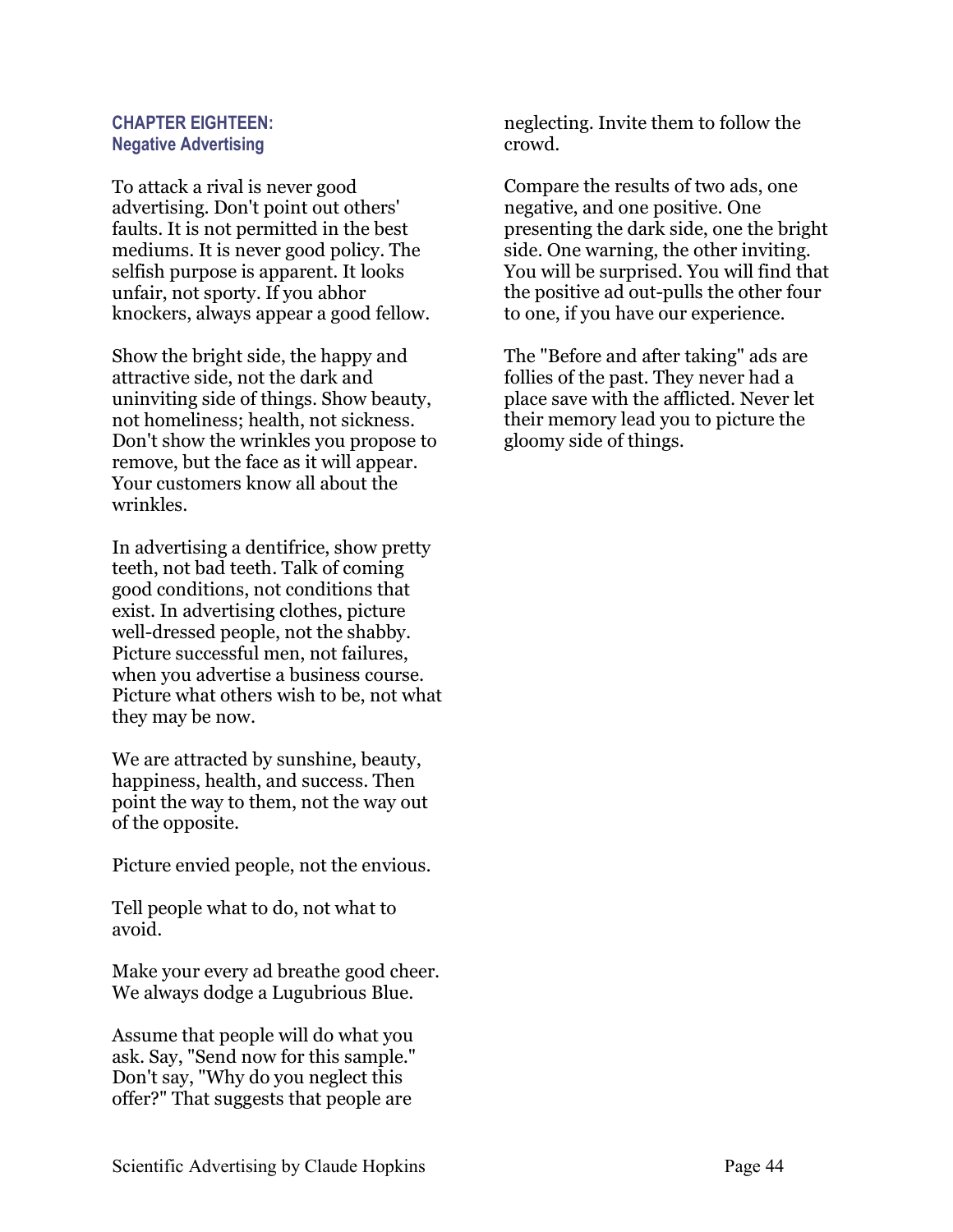# **CHAPTER NINETEEN: Letter Writing**

This is another phase of advertising which all of us have to consider. It enters, or should enter, into nearly all campaigns. Every businessman receives a large number of circular letters. Most of them go direct to the wastebasket. But he acts on others, and others are filed for reference.

Analyze those letters. The ones you act on or the ones you keep have a headline that attracted your interest. At a glance they offer something that you want, something you may wish to know.

Remember that point in all advertising.

A certain buyer spends \$50,000 per year. Every letter, every circular that comes to his desk gets its deserved attention. He wants information on the lines he buys.

But we have often watched him. In one minute a score of letters may drop into the wastebasket. Then one is laid aside. That is something to consider at once. Another is filed under the heading "Varnish." And later when he buys varnish that letter will turn up.

That buyer won several prizes by articles on good buying. His articles were based on information. Yet the great masses of matter that came to him never got more than a glance.

The same principles apply to all advertising. Letter writers over—look them just as advertisers do. They fail to get the right attention. They fail to tell what buyers wish to know.

One magazine sends out millions of

letters annually. Some to get subscriptions, some to sell books. Before the publisher sends out five million letters he puts a few thousands to test. He may try twenty-five letters, each with a thousand prospects. He learns what results will cost. Perhaps the plan is abandoned because it appears unprofitable. If not, the letter which pays best is the letter that he uses.

Just as men are doing now in all scientific advertising.

Mail order advertisers do likewise. They test their letters as they test their ads. A general letter is never used until it proves itself best among many by actual returns.

Letter writing has much to do with advertising. Letters to inquirers, followup letters. Wherever possible they should be tested. Where that is not possible, they should be based on knowledge gained by tests.

We find the same difference in letters as in ads. Some get action, some do not. Some complete a sale, some forfeit the impression gained. These letters, going usually to half-made converts, are tremendously important.

Experience generally shows that a twocent letter gets no more attention than a one-cent letter. Fine stationery no more than poor stationery. The whole appeal lies in the matter.

It has been found that fine stationery and pamphlets lessen the effect. They indicate an effort to sell on other lines than merit. That has the same effect in letters as in ads.

A letter that goes to an inquirer is like a salesman going to an interested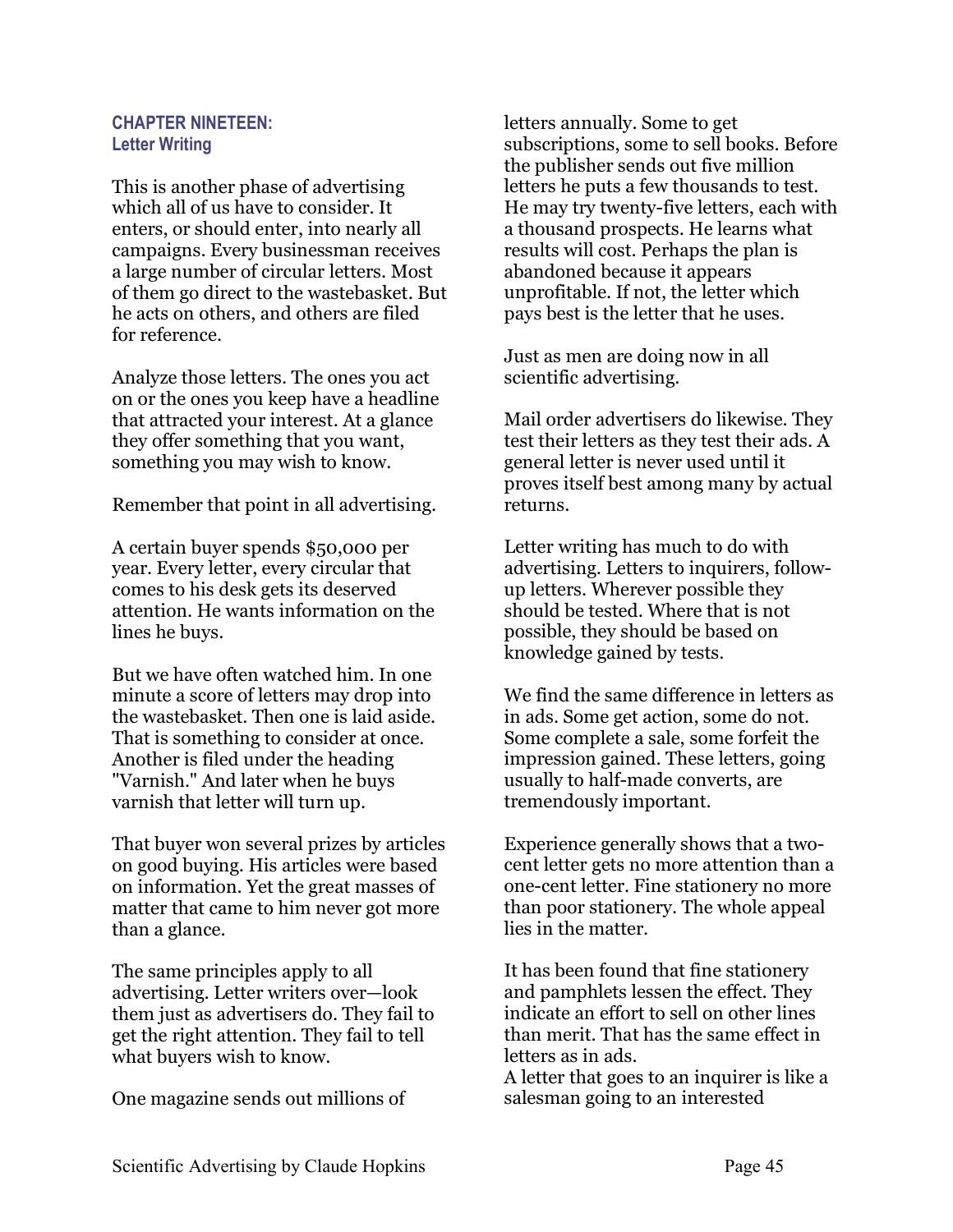prospect. You know what created that interest. Then follow it up along that line, not on some different argument. Complete the impression already created. Don't undertake another on a guess.

In a letter as in ads, the great point is to get immediate action. People are naturally dilatory. They postpone, and a postponed action is too often forgotten.

Do something if possible to get immediate action. Offer some inducement for it. Or tell what delay may cost. Note how many successful selling letters place a limit on an offer. It expires on a certain date. That is all done to get a prompt decision, to overcome the tendency to delay.

A mail order advertiser offered a catalog. The inquirer might send for three or four similar catalogs. He had that competition in making a sale.

So he wrote a letter when he sent his catalog, and enclosed a personal card. He said, "You are a new customer, and we want to make you welcome. So when you send your order please enclose this card. The writer wants to see that you get a gift with the order—something you can keep."

With an old customer he gave some other reason for the gift. The offer aroused curiosity. It gave preference to his catalog. Without some compelling reason for ordering elsewhere, the woman sent the order to him. The gift paid for itself several times over by bringing larger sales per catalog.

The ways for getting action are many. Rarely can one way be applied to two lines. But the principles are universal.

Strike while the iron is hot. Get a decision then. Have it followed by prompt action when you can.

You can afford to pay for prompt action rather than lose by delay. One advertiser induced hundreds of thousands of women to buy six packages of his product and send him the trademarks, to secure a premium offer good only for one week.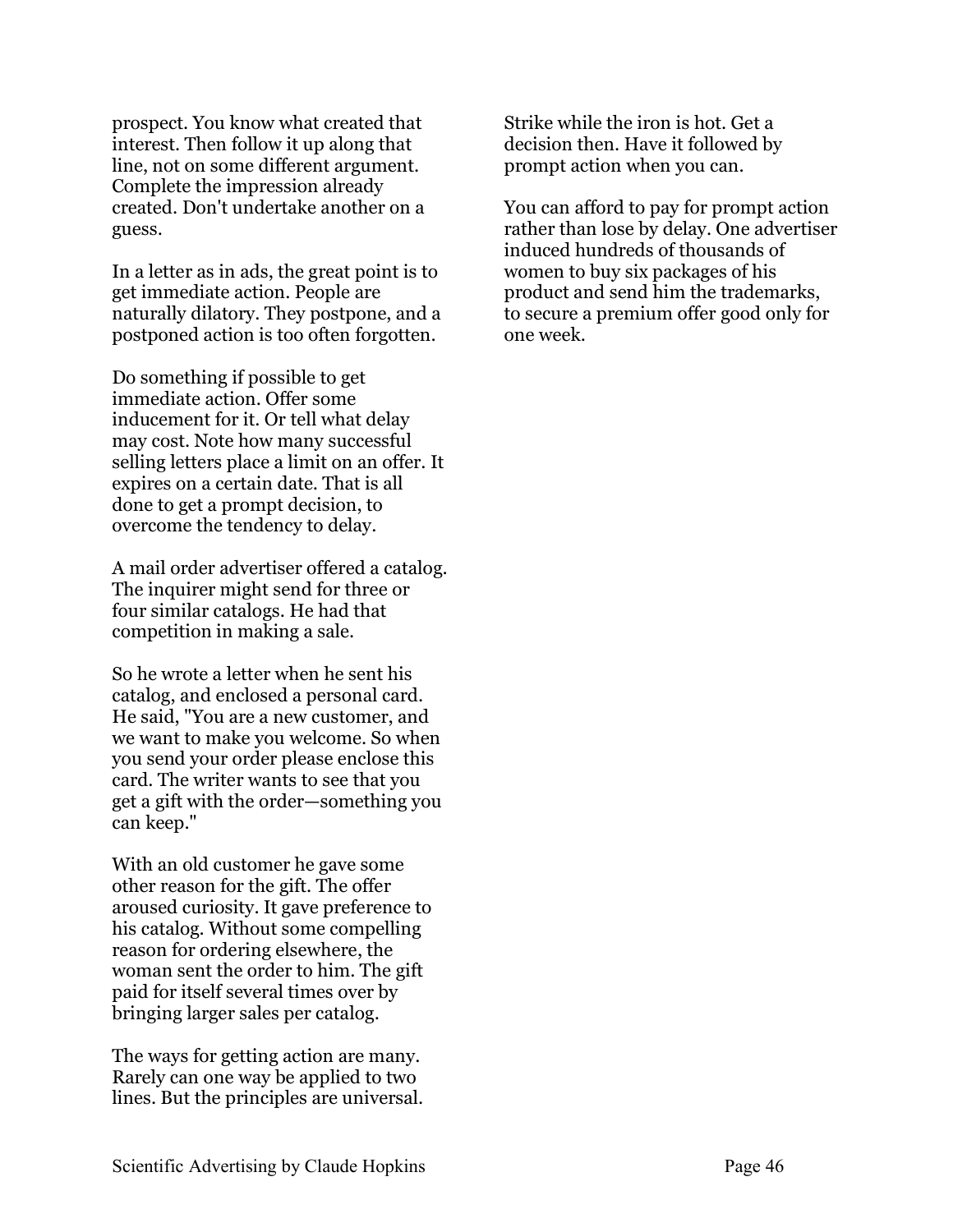# **CHAPTER TWENTY: A Name That Helps**

There is great advantage in a name that tells a story. The name is usually prominently displayed. To justify the space it occupies, it should aid the advertising. Some such names are almost complete advertisements in themselves. May Breath is such a name. Cream of Wheat is another. That name alone has been worth a fortune. Other examples are Dutch Cleanser, Cuticura, Dyanshine, Minute Tapioca, 3-in-One Oil, Holeproof, Alcorub, etc.

Such names may be protected, yet the name itself describes the product, so it makes a valuable display.

Other coined names are meaningless. Some examples are Kodak, Karo, Mazda, Sapolio, Vaseline, Kotex, Lux, Postum, etc. They can be protected, and longcontinued advertising may give them a meaning. When this is accomplished they become very valuable. But the great majority of them never attain that status.

Such names do not aid the advertising. It is very doubtful if they justify display. The service of the product, not the name, is the important thing in advertising. A vast amount of space is wasted in displaying names and pictures that tell no selling story. The tendency of modern advertising is to eliminate this waste.

Other coined names signify ingredients that anyone may use. Examples are Syrup of Figs, Cocoanut Oil Shampoo, Tar Soap, Palmolive Soap, etc.

Such products may dominate a market if the price is reasonable, but they must to

a degree meet competition. They invite substitution. They are naturally classified with other products that have like ingredients, so the price must remain in that class.

Toasted Corn Flakes and Malted Milk are examples of unfortunate names. In each of those cases one advertiser created a new demand. When the demand was created, others shared it because they could use the name. The originators depended only on a brand. It is interesting to speculate on how much more profitable a coined name might have been.

On a patented product it must be remembered that the right to a name expires with the patent. Names like Castoria, Aspirin, Shredded Wheat Biscuit, etc., have become common property.

This is a very serious point to consider. It often makes a patent an undesirable protection.

Another serious fault in coined names is frivolity. In seeking uniqueness one gets something trivial. And that is a fatal handicap in a serious product. It almost prohibits respect.

When a product must be called by a common name, the best auxiliary name is a man's name. It is much better than a coined name, for it shows that some man is proud of his creation.

Thus the question of a name is of serious importance in laying the foundations of a new undertaking. Some names have become the chief factors in success. Some have lost for their originators four-fifths of the trade they developed.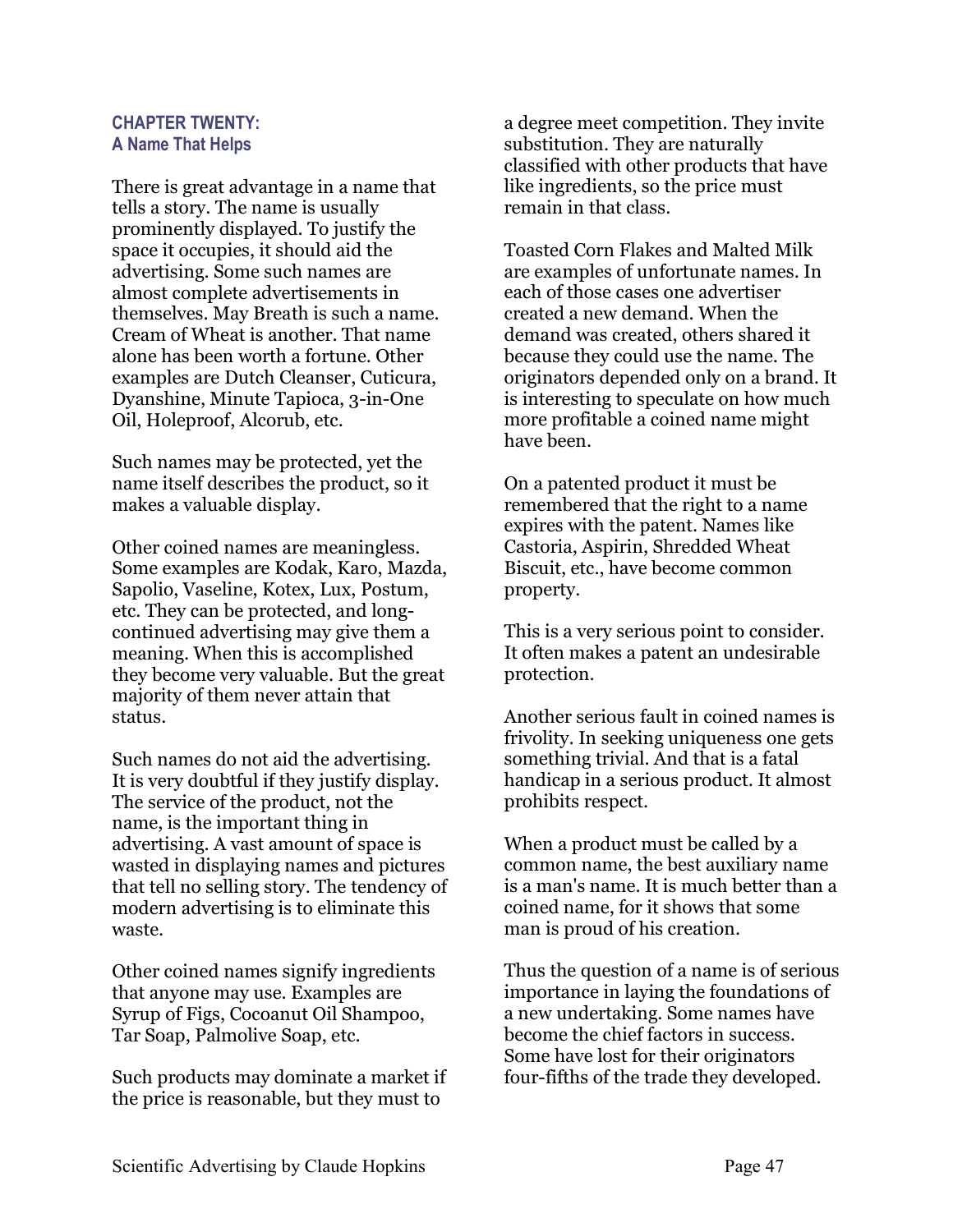## **CHAPTER TWENTY-ONE: Good Business**

A Rapid stream ran by the writer's boyhood home. The stream turned a wooden wheel and the wheel ran a mill. Under that primitive method, all but a fraction of the stream's potentiality went to waste.

Then someone applied scientific methods to that stream—put in a turbine and dynamos. Now, with no more water, no more power, it runs a large manufacturing plant.

We think of that stream when we see wasted advertising power. And we see it everywhere—hundreds of examples. Enormous potentialities—millions of circulation—used to turn a mill wheel. While others use that same power with manifold effect.

We see countless ads running year after year which we know to be unprofitable. Men spending five dollars to do what one dollar might do. Men getting back 30 per cent of their cost when they might get 150 per cent. And the facts could be easily proved.

We see wasted space, frivolity, clever conceits, entertainment. Costly pages filled with palaver that, if employed by a salesman, would reflect on his sanity. But those ads are always unkeyed. The money is spent blindly, merely to satisfy some advertising whim.

Not new advertisers only. Many an old advertiser has little or no idea of his advertising results. The business is growing through many efforts combined, and advertising is given its share of the credit. An advertiser of many years' standing,

spending as high as \$700,000 per year, told the writer he did not know whether his advertising was worth anything or not. Sometimes he thought that his business would be just as large without it.

The writer replied, "I do know. Your advertising is utterly unprofitable, and I could prove it to you in one week. End an ad with an offer to pay five dollars to anyone who writes you that he read the ad through. The scarcity of replies will amaze you."

Think what a confession—that millions of dollars are being spent without knowledge of results. Such a policy applied to all factors in a business would bring ruin in short order.

You see other ads that you may not like as well. They may seem crowded or verbose. They are not attractive to you, for you are seeking something to admire, something to entertain. But you will note that those ads are keyed. The advertiser knows that they pay. The probability is that out of scores of traced ads the type which you see has paid best.

Many other ads that are not keyed now were keyed at the beginning. They are based on known statistics. They won on a small scale before they ever ran on a large scale. Those advertisers are utilizing their enormous powers in full.

Advertising is prima facie evidence that the man who pays believes that advertising is good. It has brought great results to others; it must be good for him. So he takes it like some secret tonic that others have endorsed. If the business thrives, the tonic gets the credit. Otherwise, the failure is due to fate.